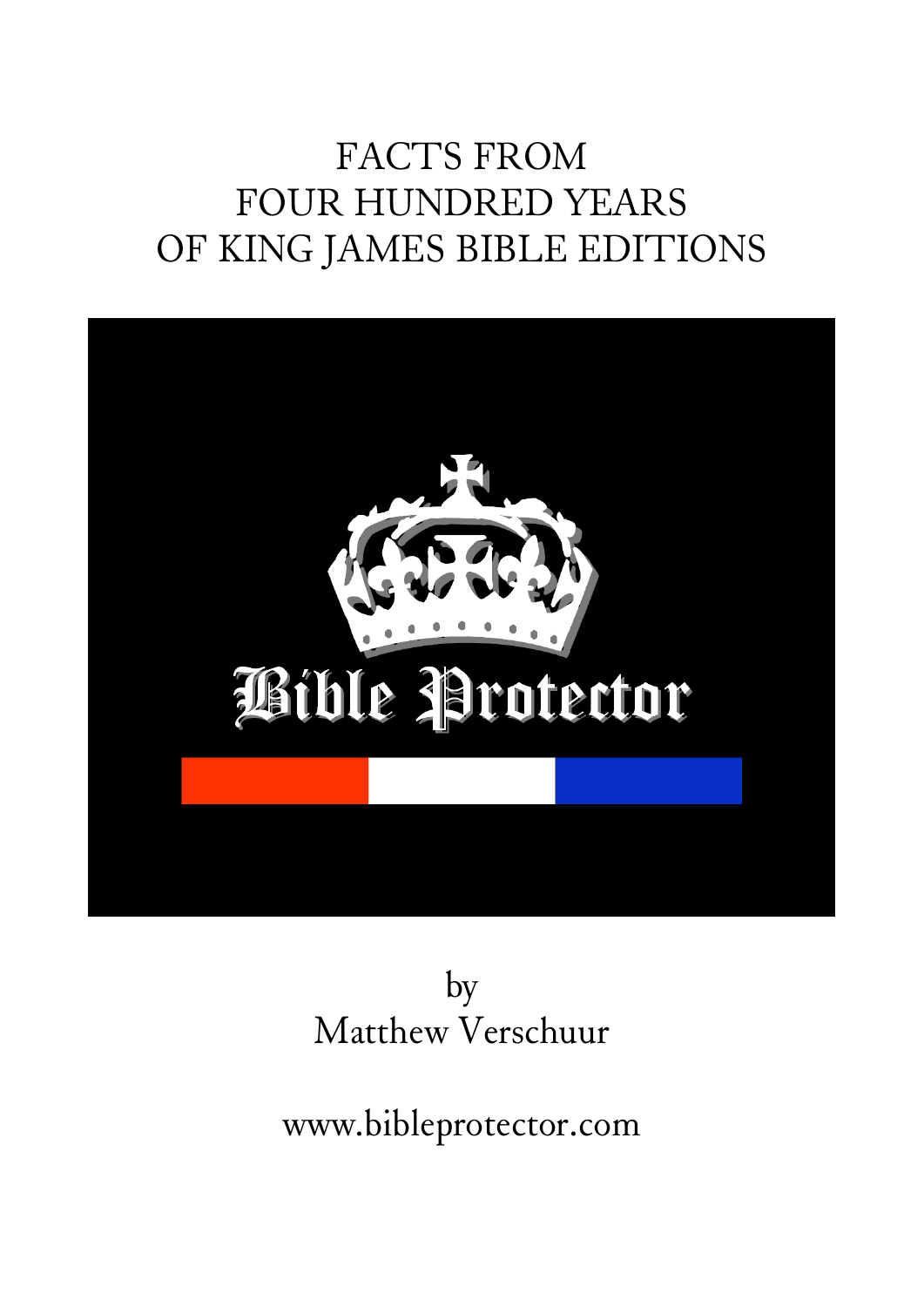The facts from 400 years of King James Bible (KJB) editions show:

- 1. The text (the readings) and the translation of the KJB have not really changed since the first printing of 1611 to the standard edition of today.
- 2. Editing has taken place in many editions, particularly in a line of seven main editorially important revisions, culminating in the Pure Cambridge Edition (PCE).
- 3. There have been many minor changes, which fall into three main categories,
	- a. the correction of typographical errors from 1611 (and other years),
	- b. the standardisation of the spelling and grammar, and
	- c. other editorial regularisation, including work on italics.
- 4. Readers have a standard and correct presentation today, which renders other attempts at further changes as needless, and at worst, dangerous.

People who look at editions can show thousands of other exceedingly minor variations in punctuation, spelling and so on.

One reason that people could claim many more differences is because plenty of older Bibles had a few little printing or typographical errors in them. These are innocent variations which are usually obvious, and often corrected straight away.

There have been a lot of print runs of the KJB, but it has only been in the time of computers where it has been possible to eliminate all variations and typographical errors.

The KJB continues to be a common, worthy translation that Christians rely upon. The PCE is considered to be the correct and accurate edition, which links back through the accepted and legitimate editions of 1769, 1638, 1629, 1613, 1611 "she" and the first edition, the 1611 "he" Bible.

The following table is a list of the kinds of legitimate, acceptable differences that are to be found in the editorial history of the KJB. Examination of this list will confirm that there are no significant changes, and that the good old faithful Bible lives on today.

| Reference          | 1611 Edition, Oxford reprint | Pure Cambridge Edition | Year of<br>change | Tot. |
|--------------------|------------------------------|------------------------|-------------------|------|
| Genesis 1:14, etc. | <b>bee</b>                   | be                     | (1629)            | 1347 |
| Genesis 2:21       | in stead                     | instead                | $\sqrt{1762}$     |      |
| Genesis 3:1        | then                         | than                   | $\sqrt{1762}$     |      |
| Genesis 3:20       | wives                        | wife's                 | 1769              |      |
| Genesis 4:7        | do well                      | doest well             | $\sqrt{1629}$     |      |
| Genesis 4:13       | then                         | than                   | $\sqrt{1762}$     |      |
| Genesis 4:18       | borne                        | born                   | $\sqrt{1629}$     |      |
| Genesis 4:25       | in stead                     | instead                | $\sqrt{1762}$     |      |
| Genesis 4:26       | borne                        | born                   | $\sqrt{1629}$     |      |
| Genesis 5:32       | Sem                          | <b>Shem</b>            | 1629              |      |
| Genesis 6:1        | borne                        | born                   | (1629)            |      |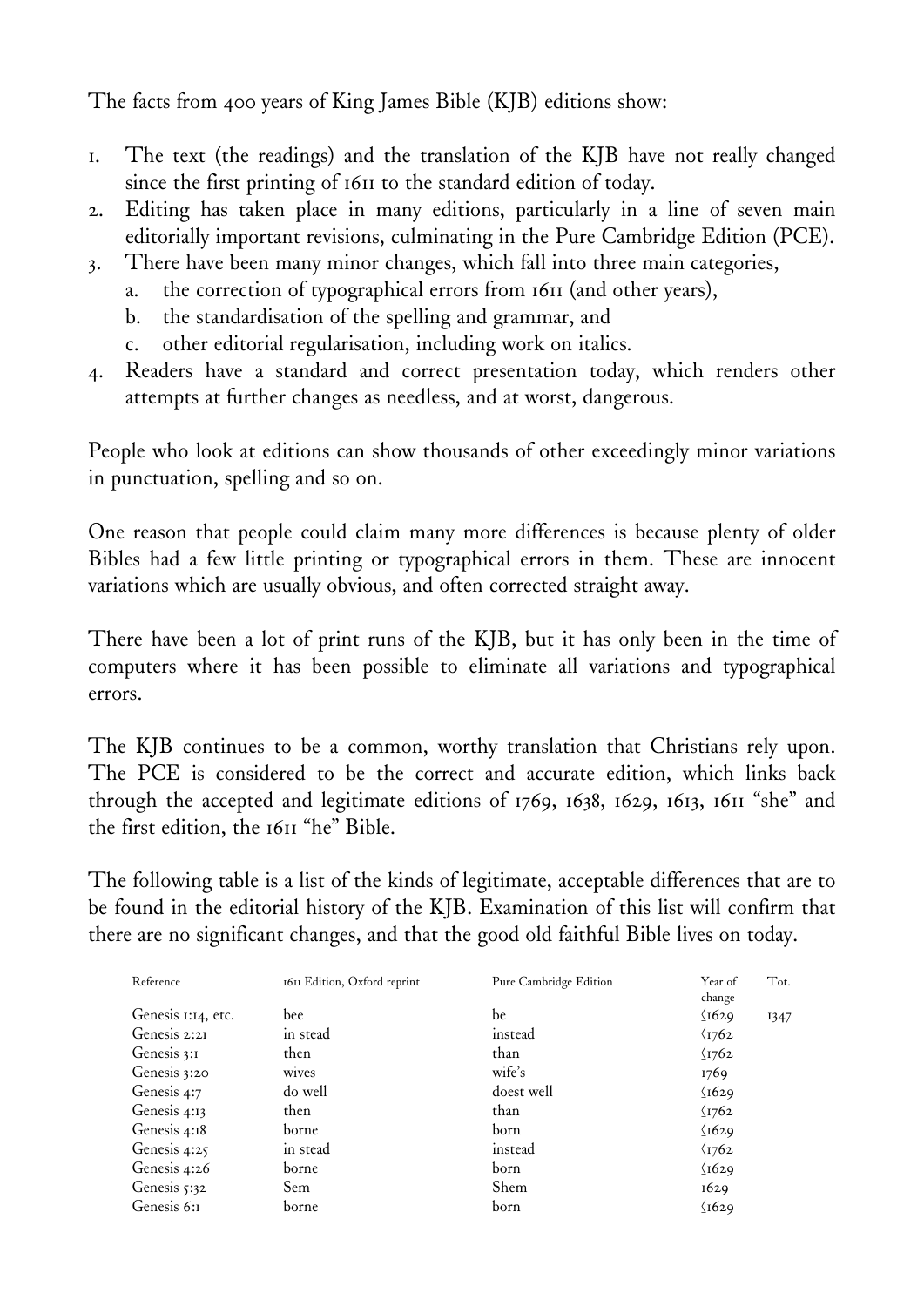| Reference     | 1611 Edition, Oxford reprint | Pure Cambridge Edition     | Year of<br>Tot.<br>change      |  |
|---------------|------------------------------|----------------------------|--------------------------------|--|
| Genesis 6:3   | Spirit                       | spirit                     | $\sqrt{1629}$                  |  |
| Genesis 6:5   | God                          | GOD                        | 1629                           |  |
| Genesis 6:10  | Sem                          | Shem                       |                                |  |
|               | fro                          | from                       | 1629                           |  |
| Genesis 7:4   |                              |                            | 1612,                          |  |
|               |                              |                            | 1629                           |  |
| Genesis 7:13  | Sem                          | Shem                       | 1629                           |  |
| Genesis 8:13  | hundredth and one            | hundredth and first        | 1638                           |  |
| Genesis 9:4   | you                          | ye                         | $\frac{1762}{2}$               |  |
| Genesis IO:I  | borne                        | born                       | $\sqrt{1629}$                  |  |
| Genesis 10:15 | first borne                  | firstborn                  | $\sqrt{1629}$                  |  |
| Genesis 10:19 | Sodoma                       | Sodom                      | 1629                           |  |
| Genesis IO:2I | borne                        | born                       | $\sqrt{1629}$                  |  |
| Genesis 10:25 | borne                        | born                       | $\sqrt{1629}$                  |  |
| Genesis II:3  | thorowly [i.e. thoroughly]   | throughly                  | $\sqrt{1629}$                  |  |
| Genesis 14:14 | borne                        | born                       | $\sqrt{1629}$                  |  |
| Genesis 14:22 | my                           | mine                       | $\sqrt{1762}$                  |  |
| Genesis 15:3  | borne                        | born                       | $\sqrt{1629}$                  |  |
| Genesis 15:4  | thy own                      | thine own                  | $\sqrt{1629}$                  |  |
| Genesis 15:18 | that same day                | the same day               | 1769                           |  |
| Genesis 17:12 | borne                        | born                       | $\sqrt{1629}$                  |  |
| Genesis 17:13 | borne                        | born                       | $\sqrt{1629}$                  |  |
| Genesis 17:17 | borne                        | born                       | $\sqrt{1629}$                  |  |
| Genesis 17:23 | borne                        | born                       | $\sqrt{1629}$                  |  |
| Genesis 17:27 | borne                        | born                       | $\sqrt{1629}$                  |  |
| Genesis 18:3  | fro                          | from                       | 1612,                          |  |
|               |                              |                            | 1629                           |  |
| Genesis 18:5  | you                          | ye [second]                | $\frac{1762}{2}$               |  |
| Genesis 18:5  | you                          | ye [third]                 | $\sqrt{1629}$                  |  |
| Genesis 18:27 | LORD                         | Lord                       | $\sqrt{1629}$                  |  |
| Genesis 19:9  | then                         | than                       | $\sqrt{1762}$                  |  |
| Genesis 19:14 | get ye                       | get you                    | 1769                           |  |
| Genesis 19:21 | concerning this thing        | concerning this thing also | 1638                           |  |
| Genesis 19:31 | first borne                  | firstborn                  | $\sqrt{1629}$                  |  |
| Genesis 19:33 | first borne                  | firstborn                  | $\sqrt{1629}$                  |  |
| Genesis 19:34 | first borne                  | firstborn                  |                                |  |
| Genesis 19:37 | first borne                  | firstborn                  | $\sqrt{1629}$<br>$\sqrt{1629}$ |  |
| Genesis 20:4  | LORD                         | Lord                       | $183$ os                       |  |
| Genesis 20:II | wives                        | wife's                     |                                |  |
|               |                              | born                       | 1769                           |  |
| Genesis 21:3  | borne                        | born                       | $\sqrt{1629}$                  |  |
| Genesis 21:5  | borne                        |                            | $\sqrt{1629}$                  |  |
| Genesis 21:7  | borne                        | born                       | $\sqrt{1629}$                  |  |
| Genesis 21:9  | borne                        | born                       | $\sqrt{1629}$                  |  |
| Genesis 21:16 | bow shoot                    | bowshot<br>lifted          | $\sqrt{1629}$                  |  |
| Genesis 22:4  | lift                         |                            | 1769                           |  |
| Genesis 22:5  | you                          | ye                         | $\langle$ 1762                 |  |
| Genesis 22:7  | fire and wood                | fire and the wood          | 1612,                          |  |
|               |                              |                            | 1616,                          |  |
|               |                              |                            | 1629                           |  |
| Genesis 22:20 | borne                        | born                       | $\sqrt{1629}$                  |  |
| Genesis 22:21 | first borne                  | firstborn                  | $\sqrt{1629}$                  |  |
| Genesis 23:6  | amongst                      | among                      | 1769                           |  |
| Genesis 23:8  | entreat                      | intreat                    | $\sqrt{1629}$                  |  |
| Genesis 23:10 | amongst                      | among                      | 1769                           |  |
| Genesis 23:10 | gates                        | gate                       | 1762                           |  |
| Genesis 23:18 | gates                        | gate                       | 1638                           |  |
| Genesis 24:3  | amongst                      | among                      | 1769                           |  |
| Genesis 24:15 | borne                        | born                       | $\sqrt{1629}$                  |  |
|               |                              |                            |                                |  |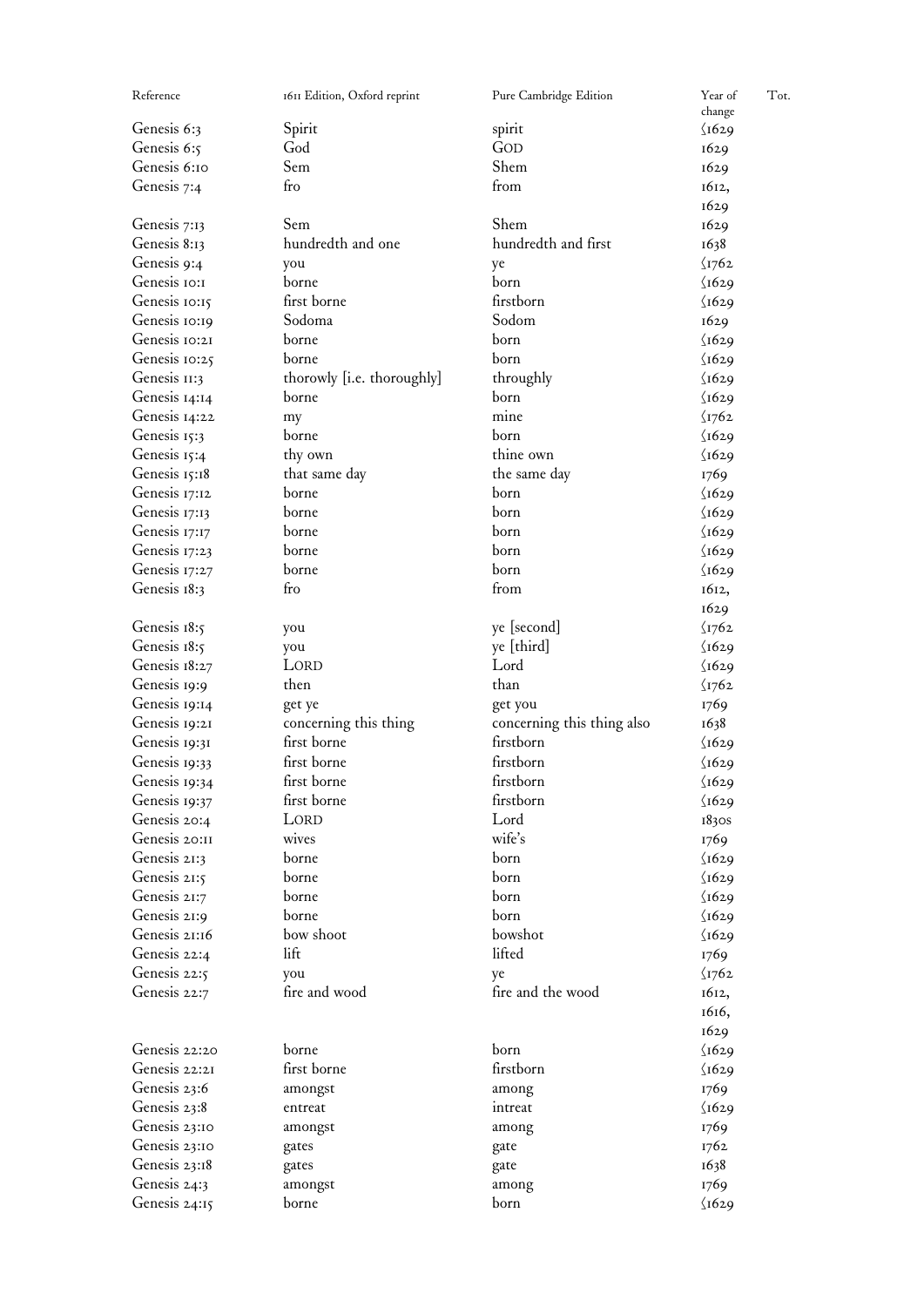| Reference     | 1611 Edition, Oxford reprint | Pure Cambridge Edition | Year of<br>change | Tot.         |
|---------------|------------------------------|------------------------|-------------------|--------------|
| Genesis 24:44 | who                          | whom                   | 1612,             |              |
|               |                              |                        |                   |              |
|               |                              |                        | 1629              |              |
| Genesis 24:49 | you                          | ye                     | $\sqrt{1762}$     |              |
| Genesis 24:63 | lift                         | lifted                 | 1769              |              |
| Genesis 24:64 | lift                         | lifted                 | 1769              |              |
| Genesis 25:13 | first borne                  | firstborn              | $\sqrt{1629}$     |              |
| Genesis 25:23 | then                         | than                   | $\sqrt{1762}$     |              |
| Genesis 25:33 | sware to him                 | sware unto him         | 1629              |              |
| Genesis 26:1  | besides                      | beside                 | 1769              |              |
| Genesis 26:16 | then                         | than                   | $\sqrt{1762}$     |              |
| Genesis 27:19 | first borne                  | firstborn              | $\sqrt{1629}$     |              |
| Genesis 27:32 | first borne                  | firstborn              | $\sqrt{1629}$     |              |
| Genesis 27:38 | lift                         | lifted                 | 1769              |              |
| Genesis 29:19 | then                         | than                   | $\sqrt{1762}$     |              |
| Genesis 29:24 | a handmaid                   | an handmaid            | 1629              |              |
| Genesis 29:26 | first borne                  | firstborn              | $\sqrt{1629}$     |              |
| Genesis 29:30 | then                         | than                   | $\sqrt{1762}$     |              |
|               | borne                        | born                   | $\sqrt{1629}$     |              |
| Genesis 29:34 |                              |                        |                   |              |
| Genesis 30:20 | borne                        | born                   | $\sqrt{1629}$     |              |
| Genesis 30:25 | borne                        | born                   | $\sqrt{1629}$     |              |
| Genesis 30:33 | amongst [twice]              | among                  | 1769              | $\mathbf{2}$ |
| Genesis 30:35 | amongst                      | among                  | 1769              |              |
| Genesis 31:1  | which was of our fathers     | which was our father's | 1612,             |              |
|               |                              |                        | 1616,             |              |
|               |                              |                        | 1629              |              |
| Genesis 31:43 | borne                        | born                   | $\sqrt{1629}$     |              |
| Genesis 32:15 | ashes                        | asses                  | 1611              |              |
|               |                              |                        | 2nd               |              |
| Genesis 32:19 | you [twice]                  | ye                     | $\sqrt{1762}$     | $\mathbf{2}$ |
| Genesis 33:5  | lift                         | lifted                 | 1769              |              |
| Genesis 34:10 | trade you                    | trade ye               | $\sqrt{1762}$     |              |
| Genesis 34:19 | then                         | than                   | $\sqrt{1762}$     |              |
|               |                              |                        |                   |              |
| Genesis 34:30 | amongst                      | among [second]         | 1769              |              |
| Genesis 35:23 | first borne                  | firstborn              | $\sqrt{1629}$     |              |
| Genesis 35:26 | borne                        | born                   | $\sqrt{1629}$     |              |
| Genesis 36:5  | borne                        | born                   | $\sqrt{1629}$     |              |
| Genesis 36:7  | then                         | than                   | $\sqrt{1762}$     |              |
| Genesis 36:14 | daughter of Zibeon           | the daughter of Zibeon | 1629              |              |
| Genesis 36:15 | first borne                  | firstborn              | $\sqrt{1629}$     |              |
| Genesis 36:39 | wives                        | wife's                 | 1769              |              |
| Genesis 37:3  | then                         | than                   | $\langle$ 1762    |              |
| Genesis 37:4  | then                         | than                   | $\sqrt{1762}$     |              |
| Genesis 37:25 | lift                         | lifted                 | 1769              |              |
| Genesis 37:28 | lift                         | lifted                 | 1769              |              |
| Genesis 38:6  | first borne                  | firstborn              | $\sqrt{1629}$     |              |
| Genesis 38:7  | first borne                  | firstborn              | $\sqrt{1629}$     |              |
| Genesis 38:26 | then                         | than                   | $\sqrt{1762}$     |              |
| Genesis 39:1  | hand                         | hands                  | 1629              |              |
|               |                              |                        |                   |              |
| Genesis 39:9  | then I                       | than I                 | $\sqrt{1762}$     |              |
| Genesis 39:16 | her lord                     | his lord               | 1638              |              |
| Genesis 39:18 | lift                         | lifted                 | 1769              |              |
| Genesis 41:6  | sprang                       | sprung                 | 1612,             |              |
|               |                              |                        | 1629              |              |
| Genesis 41:38 | spirit                       | Spirit                 | 1612,             |              |
|               |                              |                        | $\sqrt{1762}$     |              |
| Genesis 41:40 | then                         | than                   | $\sqrt{1762}$     |              |
| Genesis 41:50 | borne                        | born                   | $\sqrt{1629}$     |              |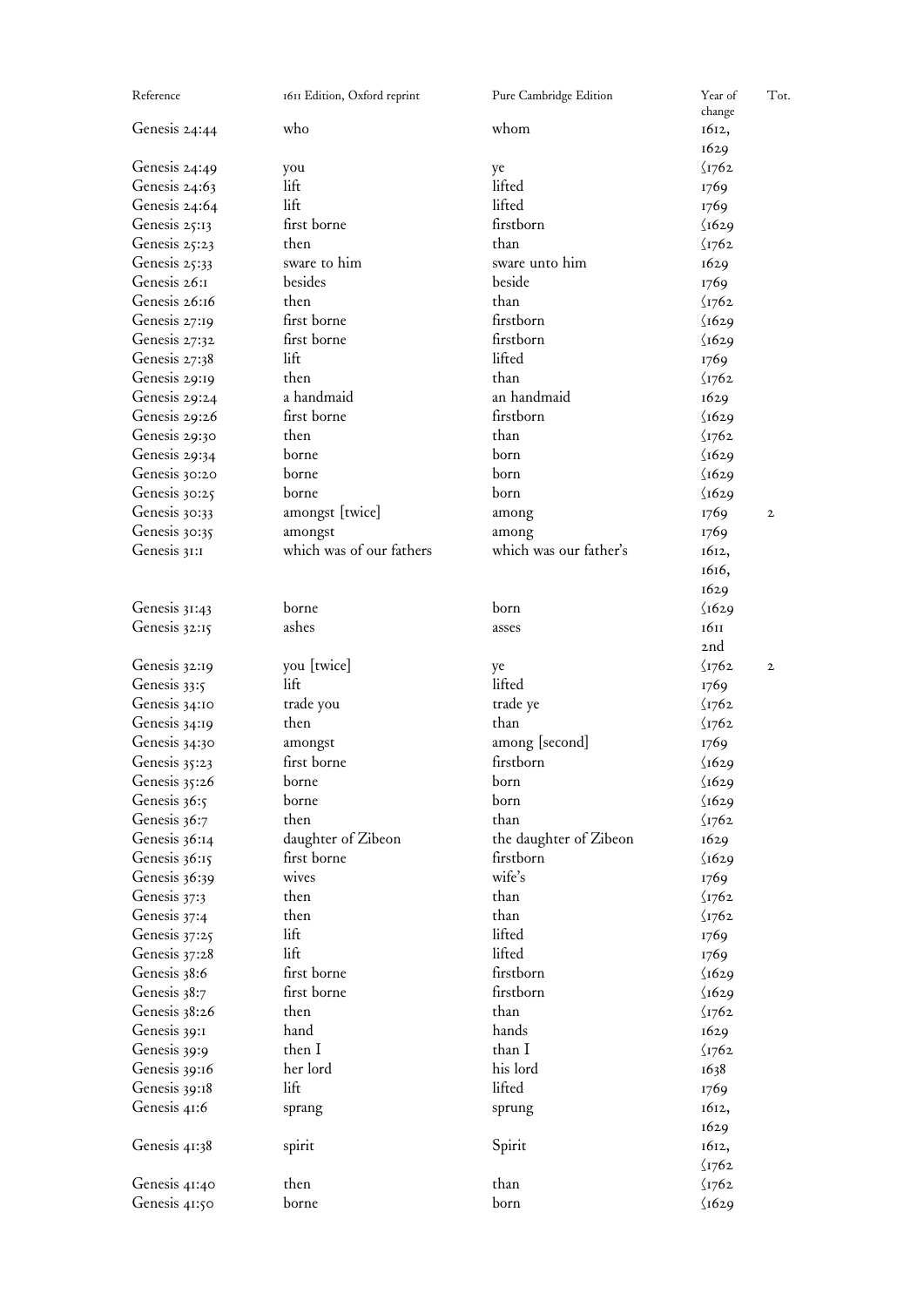| Reference     | 1611 Edition, Oxford reprint | Pure Cambridge Edition | Year of<br>change      | Tot.         |
|---------------|------------------------------|------------------------|------------------------|--------------|
| Genesis 41:51 | first borne                  | firstborn              | $\sqrt{1629}$          |              |
| Genesis 42:9  | land you                     | land ye                | $\sqrt{1762}$          |              |
| Genesis 42:12 | land you                     | land ye                | $\frac{1762}{2}$       |              |
| Genesis 42:28 | an other                     | another                | 1611                   |              |
|               |                              |                        | 2nd,                   |              |
|               |                              |                        | 1613                   |              |
| Genesis 42:34 | you are [twice]              | ye are                 | $\langle$ 1762         | $\mathbf{2}$ |
| Genesis 43:29 | lift                         | lifted                 | 1769                   |              |
| Genesis 43:33 | first borne                  | firstborn              | $\sqrt{1629}$          |              |
|               | drunk                        | drank                  |                        |              |
| Genesis 43:34 |                              |                        | $\sqrt{1629}$          |              |
| Genesis 44:23 | you shall                    | ye shall               | $\sqrt{1762}$          |              |
| Genesis 44:33 | in stead                     | instead                | $\sqrt{1762}$          |              |
| Genesis 45:9  | Haste you                    | Haste ye               | $\sqrt{1762}$          |              |
| Genesis 45:13 | And you                      | And ye                 | $\sqrt{1762}$          |              |
| Genesis 45:13 | you have                     | ye have                | $\sqrt{1762}$          |              |
| Genesis 46:8  | first borne                  | firstborn              | $\sqrt{1629}$          |              |
| Genesis 46:20 | borne                        | born                   | $\sqrt{1629}$          |              |
| Genesis 46:22 | borne                        | born                   | $\sqrt{1629}$          |              |
| Genesis 46:27 | borne                        | born                   | $\sqrt{1629}$          |              |
| Genesis 47:6  | any man                      | any men                | 1762                   |              |
| Genesis 47:6  | amongst                      | among                  | 1612,                  |              |
|               |                              |                        | 1769                   |              |
| Genesis 47:18 | also had our                 | also hath our          | 1612,                  |              |
|               |                              |                        | 1629                   |              |
| Genesis 47:24 | you shall                    | ye shall               | 1769                   |              |
| Genesis 48:5  | borne                        | born                   | $\sqrt{1629}$          |              |
| Genesis 48:14 | first borne                  | firstborn              | $\sqrt{1629}$          |              |
| Genesis 48:18 | first borne                  | firstborn              | $\sqrt{1629}$          |              |
| Genesis 48:19 | then                         | than                   | $\sqrt{1762}$          |              |
| Genesis 49:3  | first borne                  | firstborn              | $\sqrt{1629}$          |              |
| Genesis 49:9  | pray                         | prey                   | $\sqrt{1629}$          |              |
| Exodus 1:9    | then                         | than                   | $\sqrt{1762}$          |              |
| Exodus 1:22   | borne                        | born                   | $\sqrt{1629}$          |              |
| Exodus $2:5$  | river side                   | river's side           | $\sqrt{1762}$          |              |
| Exodus 2:18   |                              |                        | 1769                   |              |
| Exodus 3:18   | you                          | ye                     | 1769                   |              |
| Exodus 4:10   | you<br>my lord               | ye<br>my Lord          | 1613,                  |              |
|               |                              |                        |                        |              |
|               | in stead                     | instead                | 1629<br>$\langle$ 1762 |              |
| Exodus $4:16$ | first borne                  | firstborn              |                        |              |
| Exodus 4:22   | first borne                  | firstborn              | $\sqrt{1629}$          |              |
| Exodus $4:23$ |                              |                        | $\sqrt{1629}$          |              |
| Exodus $5:5$  | you                          | ye                     | 1769                   |              |
| Exodus $5:8$  | you [twice]                  | ye                     | 1769                   | $\mathbf{2}$ |
| Exodus 5:11   | you can                      | ye can                 | 1769                   |              |
| Exodus 5:12   | in stead                     | instead                | $\sqrt{1762}$          |              |
| Exodus 5:21   | you have                     | ye have                | 1769                   |              |
| Exodus 6:14   | first borne                  | firstborn              | $\sqrt{1629}$          |              |
| Exodus 7:17   | my                           | mine                   | 1612,                  |              |
|               |                              |                        | 1629                   |              |
| Exodus 7:20   | lift                         | lifted                 | 1769                   |              |
| Exodus 8:9    | entreat                      | intreat                | $\sqrt{1629}$          |              |
| Exodus 8:28   | you shall                    | ye shall               | 1769                   |              |
| Exodus 9:20   | amongst                      | among                  | 1769                   |              |
| Exodus 9:28   | Entreat                      | Intreat                | $\sqrt{1629}$          |              |
| Exodus 10:2   | amongst                      | among                  | 1769                   |              |
| Exodus IO:II  | you did                      | ye did                 | 1769                   |              |
| Exodus II:5   | first borne [four times]     | firstborn              | $\sqrt{1629}$          | 4            |
|               |                              |                        |                        |              |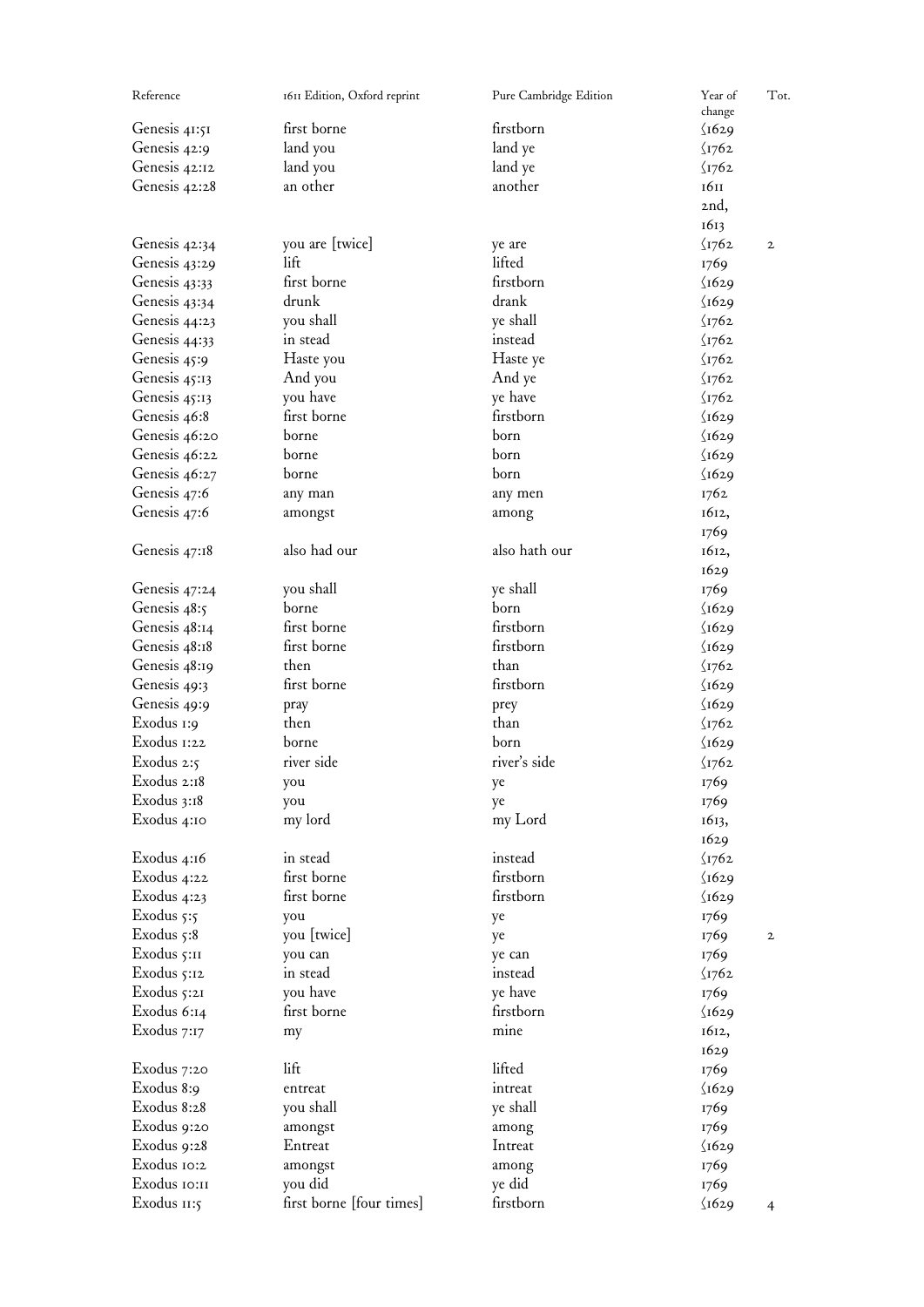| Reference                        | 1611 Edition, Oxford reprint                                    | Pure Cambridge Edition     | Year of<br>change      | Tot.           |
|----------------------------------|-----------------------------------------------------------------|----------------------------|------------------------|----------------|
| Exodus 12:12                     | first borne                                                     | firstborn                  | $\sqrt{1629}$          |                |
| Exodus $12:13$                   | you are                                                         | ye are                     | 1769                   |                |
| Exodus 12:14                     | you shall [twice]                                               | ye shall                   | 1769                   | $\mathfrak{2}$ |
| Exodus 12:19                     | borne                                                           | born                       | $\sqrt{1629}$          |                |
| Exodus $12:26$                   | you by                                                          | ye by                      | 1769                   |                |
| Exodus $12:29$                   | first borne [four times]                                        | firstborn                  | $\sqrt{1629}$          | $\overline{4}$ |
| Exodus 12:31                     | amongst                                                         | among                      | 1769                   |                |
| Exodus 12:31                     | you and                                                         | ye and                     | 1769                   |                |
| Exodus 12:48                     | borne                                                           | born                       | $\sqrt{1629}$          |                |
| Exodus 13:2                      | first borne                                                     | firstborn                  | $\sqrt{1629}$          |                |
| Exodus 13:13                     | first borne                                                     | firstborn                  | $\sqrt{1629}$          |                |
| Exodus 13:13                     | amongst                                                         | among                      | 1769                   |                |
| Exodus $13:15$                   | first borne [four times]                                        | firstborn                  | $\sqrt{1629}$          | 4              |
| Exodus 14:10                     | the children of Israel lift up                                  | [these repeated words are  | 1611                   | 2I             |
|                                  | their eyes, and behold, the                                     | omitted                    | 2nd,                   |                |
|                                  | Egyptians marched after them,<br>and they were sore afraid: and |                            | 1613                   |                |
| Exodus 14:10                     | lift up                                                         | lifted up                  |                        |                |
| Exodus 14:12                     | then                                                            | than                       | 1769<br>$\langle$ 1762 |                |
|                                  | mine                                                            |                            |                        |                |
| Exodus 15:9                      |                                                                 | my                         | $\sqrt{1629}$          |                |
| Exodus 15:11                     | amongst                                                         | among                      | 1769                   |                |
| Exodus 15:17                     | Sanctuary, O LORD                                               | Sanctuary, O Lord          | $\sqrt{1629}$          |                |
| Exodus $15:25$                   | he made a statute                                               | he made for them a statute | 1638                   | $\mathbf{2}$   |
| Exodus $16:23$                   | you will bake                                                   | ye will bake               | $\sqrt{1629}$          |                |
| Exodus 17:2                      | you with                                                        | ye with                    | 1769                   |                |
| Exodus 17:7                      | amongst                                                         | among                      | 1612,                  |                |
|                                  |                                                                 | than                       | 1629                   |                |
| Exodus 18:11                     | then<br>a hand                                                  | an hand                    | $\frac{1762}{2}$       |                |
| Exodus 19:13                     |                                                                 |                            | 1638                   |                |
| Exodus 21:4                      | borne                                                           | born<br>thoroughly         | $\sqrt{1629}$          |                |
| Exodus 21:19                     | throughly<br>shekels                                            | shekels of silver          | 1762                   |                |
| Exodus 21:32<br>Exodus 22:29     | first borne                                                     | firstborn                  | 1638                   | $\mathbf{2}$   |
| Exodus 22:30                     | eight                                                           | eighth                     | $\sqrt{1629}$          |                |
|                                  | names of other gods                                             | name of other gods         | $\sqrt{1629}$          |                |
| Exodus $23:13$                   | LORD God                                                        | Lord GOD                   | 1769                   |                |
| Exodus $23:17$<br>Exodus $23:23$ | the Hivites                                                     | and the Hivites            | $183$ os<br>1616,      |                |
|                                  |                                                                 |                            |                        |                |
|                                  |                                                                 |                            | 1629,                  |                |
| Exodus $25:4$                    | blew                                                            | blue                       | 1762<br>$\sqrt{1629}$  |                |
| Exodus $25:8$                    | amongst                                                         | among                      | 1769                   |                |
| Exodus 25:10                     | an half [second only]                                           | a half                     | 1629                   |                |
| Exodus 26:8                      | and the eleven                                                  | and the eleven curtains    | 1629                   |                |
| Exodus 26:16                     | an half                                                         | a half                     | $\sqrt{1629}$          |                |
| Exodus 28:6                      | blew                                                            | blue                       | $\sqrt{1629}$          |                |
| Exodus 29:26                     | consecrations                                                   | consecration               | 1762                   |                |
| Exodus $29:45$                   | amongst                                                         | among                      | 1769                   |                |
| Exodus 29:46                     | amongst                                                         | among                      | 1769                   |                |
| Exodus 30:12                     | amongst                                                         | among                      | 1769                   |                |
| Exodus 30:15                     | then                                                            | than                       | $\sqrt{1762}$          |                |
| Exodus $30:37$                   | you shall                                                       | ye shall                   | 1769                   |                |
| Exodus 31:3                      | Spirit                                                          | spirit                     | $\sqrt{1629}$          |                |
| Exodus 31:10                     | clothes                                                         | cloths                     | 1769                   |                |
| Exodus $31:14$                   | amongst                                                         | among                      | 1769                   |                |
| Exodus $32:25$                   | amongst                                                         | among                      | 1769                   |                |
| Exodus 33:6                      | stript                                                          | stripped                   | 1769                   |                |
| Exodus 33:9                      | Lord                                                            | LORD                       | $\sqrt{1629}$          |                |
|                                  |                                                                 |                            |                        |                |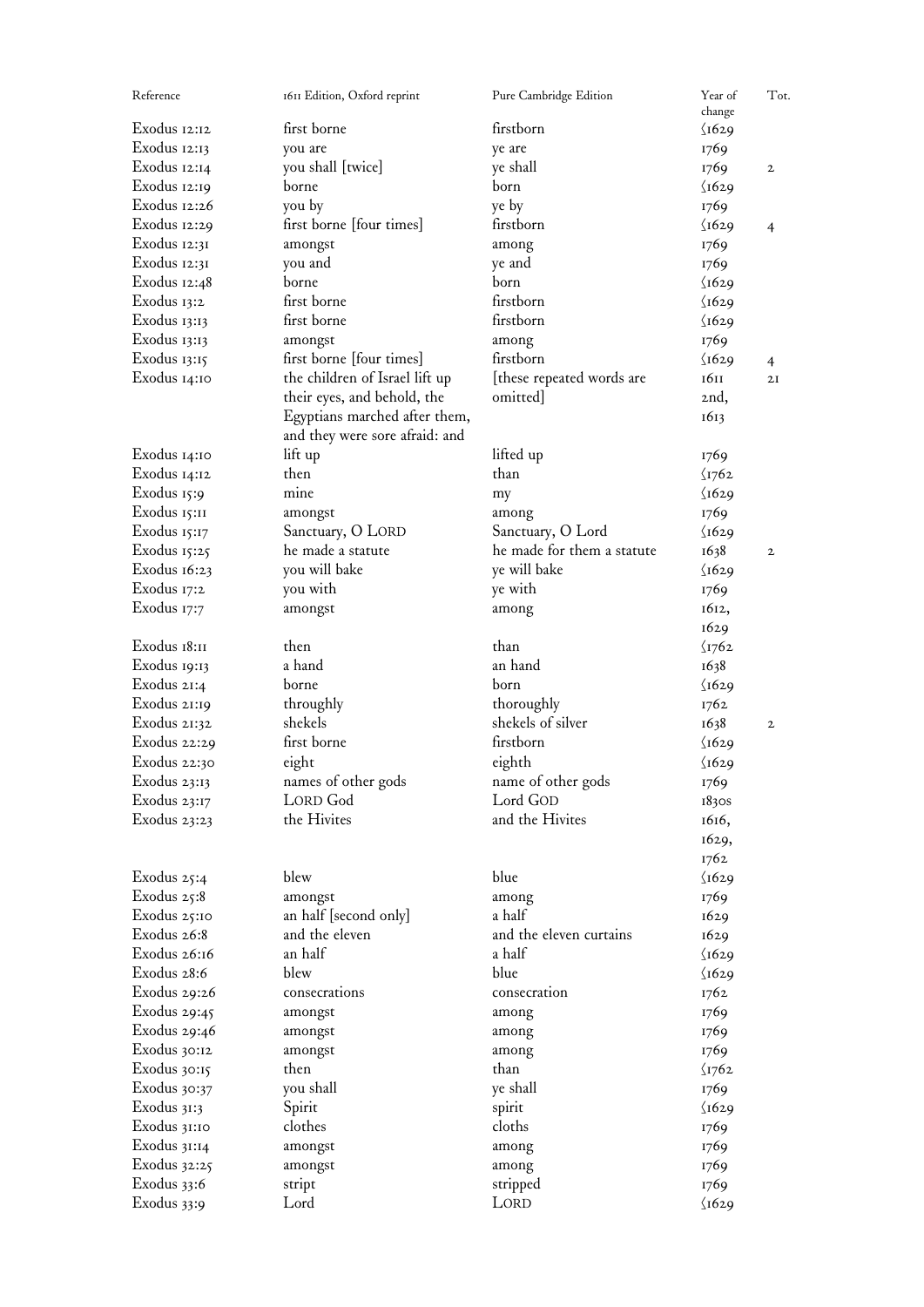| Reference       | 1611 Edition, Oxford reprint | Pure Cambridge Edition   | Year of<br>change | Tot.         |
|-----------------|------------------------------|--------------------------|-------------------|--------------|
| Exodus $34:9$   | amongst                      | among                    | 1769              |              |
| Exodus 34:10    | amongst                      | among                    | 1769              |              |
| Exodus $34:19$  | amongst                      | among                    | 1769              |              |
| Exodus $34:20$  | first borne                  | firstborn                | $\sqrt{1629}$     |              |
| Exodus $34:25$  | feast of Passover            | feast of the passover    | 1762              |              |
| Exodus 35:5     | amongst                      | among                    | 1769              |              |
| Exodus 35:11    | and his bars                 | and his boards, his bars | 1638              | $\mathbf{2}$ |
| Exodus $35:19$  | clothes of service           | cloths of service        | 1769              |              |
| Exodus $35:29$  | the hands                    | the hand                 | 1629              |              |
| Exodus 35:31    | Spirit                       | spirit                   | $\sqrt{1629}$     |              |
| Exodus $36:5$   | then                         | than.                    | $\sqrt{1762}$     |              |
|                 | an half an half              | a half a half            |                   |              |
| Exodus 37:6     |                              | Three bowls made after   | $\frac{1762}{2}$  | $\mathbf{2}$ |
| Exodus $37:19$  | Three bowls made he after    |                          | 1629              |              |
| Exodus 38:9     | a hundred                    | an hundred               | 1612,             |              |
|                 |                              |                          | 1629              |              |
| Exodus 38:11    | hoopes                       | hooks                    | 1611              |              |
|                 |                              |                          | 2nd,              |              |
|                 |                              |                          | 1613              |              |
| Exodus 39:1     | clothes                      | cloths                   | 1769              |              |
| Exodus $39:23$  | a hole                       | an hole                  | 1769              |              |
| Exodus $39:23$  | rent                         | rend                     | $\sqrt{1762}$     |              |
| Exodus 39:41    | clothes                      | cloths                   | 1769              |              |
| Leviticus 1:8   | in the fire                  | on the fire              | 1638              |              |
| Leviticus 1:9   | But the inwards              | But his inwards          | 1638              |              |
| Leviticus 2:4   | an unleavened cake           | unleavened cakes         | 1638              | $\mathbf{2}$ |
| Leviticus 4:35  | shall burnt them             | shall burn them          | 1611              |              |
|                 |                              |                          | 2nd,              |              |
|                 |                              |                          | 1613              |              |
| Leviticus 5:10  | had sinned                   | hath sinned              | 1762              |              |
| Leviticus 6:10  | besides                      | beside                   | 1769              |              |
| Leviticus 7:23  | manner                       | manner of                | 1762              |              |
| Leviticus 9:1   | eight                        | eighth                   | $\sqrt{1629}$     |              |
| Leviticus 9:22  | lift                         | lifted                   | 1769              |              |
| Leviticus 10:6  | lest you                     | lest ye                  | 1769              |              |
| Leviticus 10:7  | lest you                     | lest ye                  | 1769              |              |
| Leviticus 10:14 | sacrifice                    | sacrifices               | 1629              |              |
| Leviticus II:3  | cheweth cud                  | cheweth the cud          | 1629              |              |
| Leviticus II:10 | nor scales                   | and scales               | 1769              |              |
| Leviticus II:II | you shall have               | ye shall have            | 1612,             |              |
|                 |                              |                          | 1629              |              |
| Leviticus 12:2  | borne                        | born                     | $\sqrt{1629}$     |              |
| Leviticus 12:3  | eight                        | eighth                   | $\sqrt{1629}$     |              |
| Leviticus 13:3  | then                         | than                     | $\sqrt{1762}$     |              |
| Leviticus 13:4  | then                         | than                     | $\sqrt{1762}$     |              |
| Leviticus 13:20 | then                         | than                     | $\sqrt{1762}$     |              |
| Leviticus 13:21 | then                         | than                     | $\sqrt{1762}$     |              |
| Leviticus 13:25 | then                         | than                     | $\sqrt{1762}$     |              |
| Leviticus 13:26 | then                         | than                     | $\zeta$ I762      |              |
| Leviticus 13:29 |                              |                          | 1769              |              |
| Leviticus 13:30 | hath a plague<br>then        | have a plague<br>than    | $\sqrt{1762}$     |              |
| Leviticus 13:31 | then                         | than                     |                   |              |
|                 | then                         | than                     | $\langle$ 1762    |              |
| Leviticus 13:32 |                              |                          | $\langle$ 1762    |              |
| Leviticus 13:34 | then                         | than                     | $\langle$ 1762    |              |
| Leviticus 13:56 | plain                        | plague                   | 1611              |              |
|                 |                              |                          | 2nd,              |              |
|                 |                              |                          | 1613              |              |
| Leviticus 14:10 | eight                        | eighth                   | $\sqrt{1629}$     |              |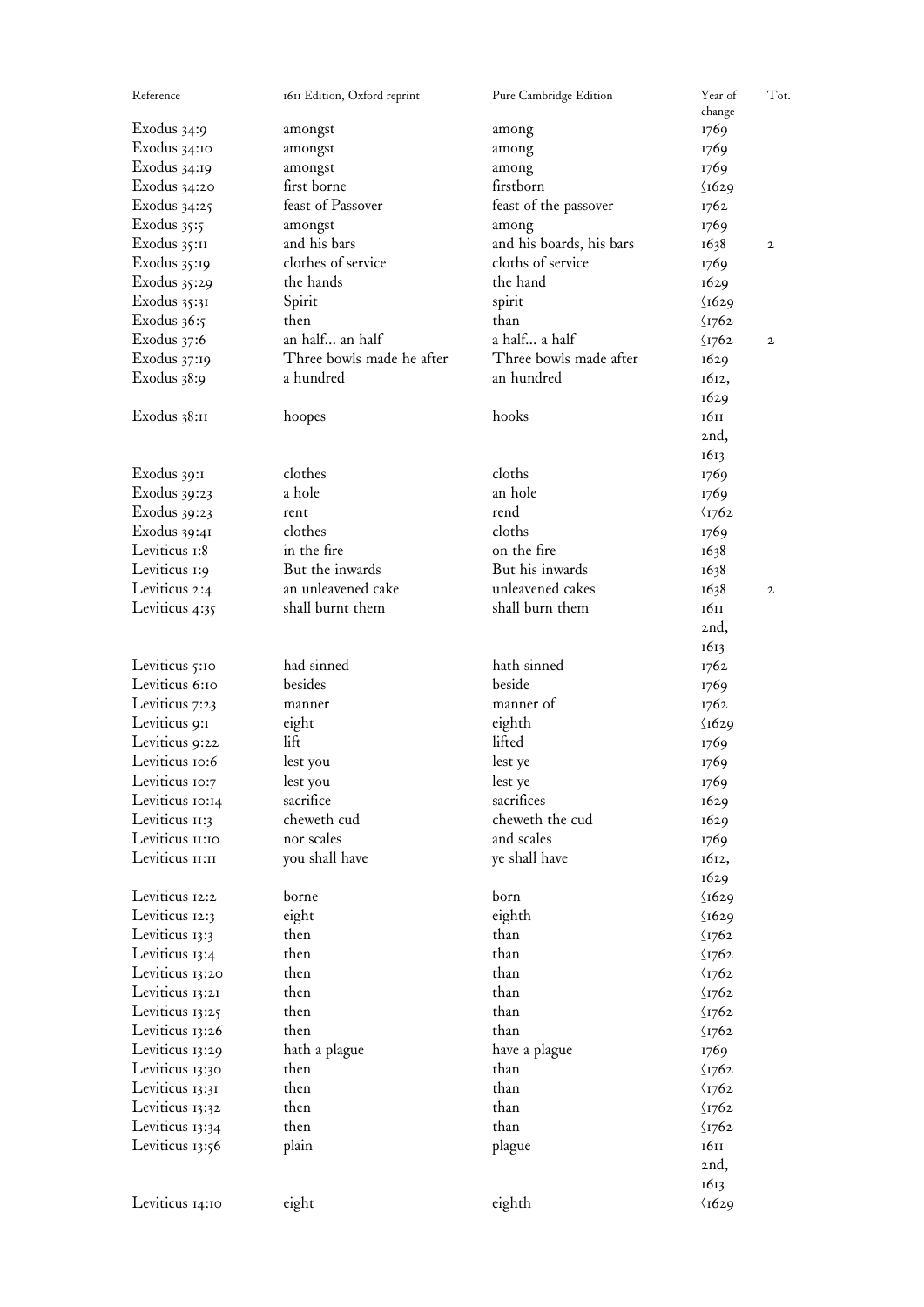| Reference       | 1611 Edition, Oxford reprint        | Pure Cambridge Edition            | Year of<br>change | Tot.         |
|-----------------|-------------------------------------|-----------------------------------|-------------------|--------------|
| Leviticus 14:23 | eight                               | eighth                            | 1638              |              |
| Leviticus 14:35 | oweth                               | owneth                            | $\sqrt{1762}$     |              |
| Leviticus 14:37 | then                                | than                              | $\sqrt{1762}$     |              |
| Leviticus 14:54 | manner                              | manner of                         | 1762              |              |
|                 | an house                            | a house                           |                   |              |
| Leviticus 14:55 |                                     |                                   | 1769              |              |
| Leviticus 15:5  | bath                                | bathe                             | $\sqrt{1629}$     |              |
| Leviticus 15:6  | bath                                | bathe                             | $\sqrt{1629}$     |              |
| Leviticus 15:14 | eight                               | eighth                            | $\sqrt{1629}$     |              |
| Leviticus 15:18 | bath                                | bathe                             | $\sqrt{1629}$     |              |
| Leviticus 15:29 | eight                               | eighth                            | $\sqrt{1629}$     |              |
| Leviticus 15:33 | which is unclean                    | that is unclean                   | 1769              |              |
| Leviticus 17:14 | ye shall not                        | ye shall                          | 1611              |              |
|                 |                                     |                                   | 2nd,              |              |
|                 |                                     |                                   | 1613              |              |
| Leviticus 18:3  | land of Canaan                      | the land of Canaan                | 1611              |              |
|                 |                                     |                                   | 2nd,              |              |
|                 |                                     |                                   | 1613              |              |
| Leviticus 18:9  | borne [twice]                       | born                              | $\sqrt{1629}$     | $\mathbf{2}$ |
| Leviticus 18:11 | wives                               | wife's                            | 1769              |              |
| Leviticus 18:18 | besides                             | beside                            | 1769              |              |
| Leviticus 18:24 | not you                             | not ye                            | 1769              |              |
| Leviticus 19:34 | shall be as                         | shall be unto you as              | 1638              | $\mathbf{2}$ |
| Leviticus 19:34 | borne                               | born                              | $\sqrt{1629}$     |              |
| Leviticus 19:34 | amongst                             | among                             | 1769              |              |
| Leviticus 20:II | shall be                            | shall surely be                   | 1638              |              |
| Leviticus 21:10 | rent                                | rend                              | $\frac{1762}{ }$  |              |
| Leviticus 22:10 |                                     |                                   |                   |              |
| Leviticus 22:II | a sojourner of the priests<br>borne | a sojourner of the priest<br>born | 1638              |              |
|                 |                                     |                                   | 1612,             |              |
|                 |                                     |                                   | 1629              |              |
| Leviticus 22:24 | you make                            | ye make                           | 1769              |              |
| Leviticus 22:27 | eight                               | eighth                            | $\sqrt{1629}$     |              |
| Leviticus 23:20 | for the priests                     | for the priest                    | 1638              |              |
| Leviticus 23:22 | the field                           | thy field                         | 1638              |              |
| Leviticus 23:36 | eight                               | eighth                            | $\sqrt{1629}$     |              |
| Leviticus 23:39 | eight                               | eighth                            | $\sqrt{1629}$     |              |
| Leviticus 23:42 | borne                               | born                              | $\sqrt{1629}$     |              |
| Leviticus 24:16 | borne                               | born                              | $\sqrt{1629}$     |              |
| Leviticus 25:5  | it own accord                       | its own accord                    | 1681,             |              |
|                 |                                     |                                   | $\sqrt{1762}$     |              |
| Leviticus 25:6  | the stranger                        | thy stranger                      | 1638              |              |
| Leviticus 25:22 | eight                               | eighth                            | $\sqrt{1629}$     |              |
| Leviticus 25:23 | were strangers                      | are strangers                     | 1616,             |              |
|                 |                                     |                                   | 1629              |              |
| Leviticus 25:30 | stablished                          | established                       | $\sqrt{1629}$     |              |
| Leviticus 25:31 | walls                               | wall                              | 1769              |              |
| Leviticus 26:11 | amongst                             | among                             | 1769              |              |
| Leviticus 26:23 | reformed by                         | reformed by me by                 | 1638              | $\mathbf{2}$ |
| Leviticus 26:40 | the iniquity of                     | their iniquity, and the iniquity  | 1616,             | 3            |
|                 |                                     | of                                | 1629              |              |
| Leviticus 27:8  | then [first]                        | than                              | $\langle$ I762    |              |
| Numbers 1:2     | poll                                | polls                             | 1769              |              |
| Numbers 1:18    | poll                                | polls                             | 1769              |              |
| Numbers 1:20    | poll                                | polls                             |                   |              |
|                 | first borne                         | firstborn                         | 1769              |              |
| Numbers 3:2     |                                     |                                   | $\sqrt{1629}$     |              |
| Numbers 3:12    | in stead                            | instead                           | $\sqrt{1762}$     |              |
| Numbers 3:12    | first borne                         | firstborn                         | $\sqrt{1629}$     |              |
| Numbers 3:13    | first borne [three]                 | firstborn                         | $\sqrt{1629}$     | 3            |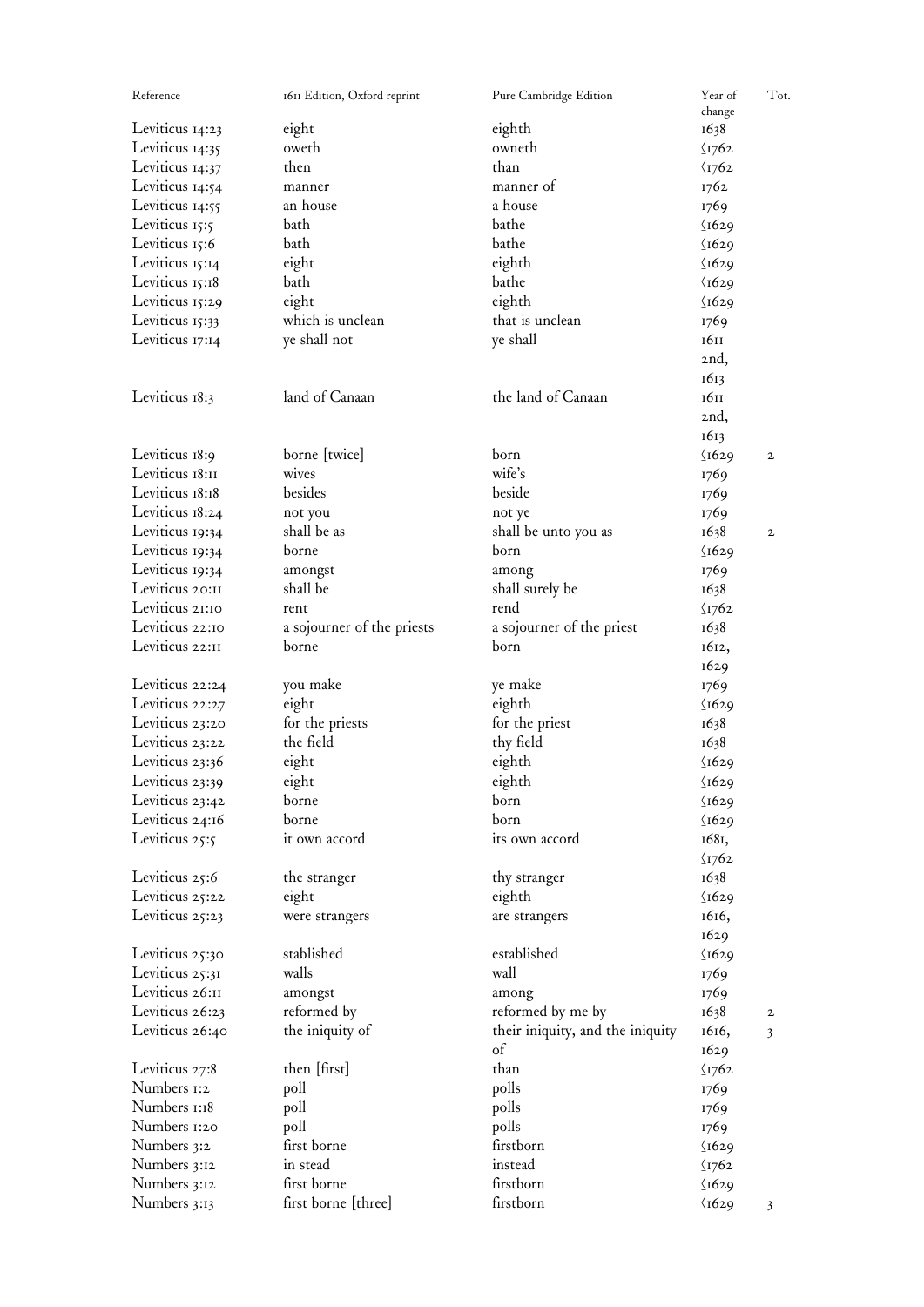| Reference     | 1611 Edition, Oxford reprint | Pure Cambridge Edition   | Year of<br>change      | Tot.         |
|---------------|------------------------------|--------------------------|------------------------|--------------|
| Numbers 3:13  | they shall be                | shall they be            | 1769                   |              |
| Numbers 3:35  | northwards                   | northward                | 1629                   |              |
| Numbers 3:40  | first borne                  | firstborn                | $\sqrt{1629}$          |              |
| Numbers 3:41  | in stead                     | instead                  | $\frac{1762}{2}$       |              |
| Numbers 3:41  | first borne                  | firstborn                | $\sqrt{1629}$          |              |
|               | in stead                     | instead                  |                        |              |
| Numbers 3:41  | first borne                  | firstborn                | $\frac{1762}{2}$       |              |
| Numbers 3:42  |                              |                          | $\sqrt{1629}$          |              |
| Numbers 3:43  | first borne                  | firstborn                | $\sqrt{1629}$          |              |
| Numbers 3:45  | in stead                     | instead                  | $\langle$ 1762         |              |
| Numbers 3:45  | first borne                  | firstborn                | $\sqrt{1629}$          |              |
| Numbers 3:45  | in stead                     | instead                  | $\langle$ 1762         |              |
| Numbers 3:46  | first borne                  | firstborn                | $\sqrt{1629}$          |              |
| Numbers 3:46  | then                         | than                     | $\frac{1762}{2}$       |              |
| Numbers 3:50  | first borne                  | firstborn                | $\sqrt{1629}$          |              |
| Numbers 4:40  | houses                       | house                    | 1769                   |              |
| Numbers 5:19  | in stead                     | instead                  | $\frac{1762}{2}$       |              |
| Numbers 5:20  | in stead                     | instead                  | $\frac{1762}{2}$       |              |
| Numbers 5:20  | hath                         | have                     | 1629                   |              |
| Numbers 5:20  | lien                         | lain                     | 1769                   |              |
| Numbers 5:29  | in stead                     | instead                  | $\langle$ 1762         |              |
| Numbers 6:10  | eight                        | eighth                   | $\sqrt{1629}$          |              |
| Numbers 6:14  | and one lamb                 | and one ram              | 1638                   |              |
| Numbers 6:21  | besides                      | beside                   | 1769                   |              |
| Numbers 7:31  | charger of                   |                          | 1762                   |              |
|               |                              | charger of the weight of |                        | 3            |
| Numbers 7:54  | eight                        | eighth                   | $\sqrt{1629}$          |              |
| Numbers 7:55  | charger of                   | charger of the weight of | 1762                   | 3            |
| Numbers 7:61  | a silver bowl                | one silver bowl          | 1638                   |              |
| Numbers 8:16  | in stead [twice]             | instead                  | 1769                   | $\mathbf{2}$ |
| Numbers 8:16  | first borne                  | firstborn                | $\sqrt{1629}$          |              |
| Numbers 8:17  | first borne [twice]          | firstborn                | $\sqrt{1629}$          | $\mathbf{2}$ |
| Numbers 8:18  | first borne                  | firstborn                | $\sqrt{1629}$          |              |
| Numbers 9:13  | from his people              | from among his people    | $\frac{\sqrt{1762}}{}$ |              |
| Numbers 9:14  | borne                        | born                     | $\sqrt{1629}$          |              |
| Numbers 9:18  | in the tents                 | in their tents           | 1769                   |              |
| Numbers 10:2  | an whole                     | a whole                  | 1762                   |              |
| Numbers 10:6  | you blow                     | ye blow                  | $\frac{\sqrt{1762}}{}$ |              |
| Numbers 10:7  | you [twice]                  | ye                       | $\langle$ 1762         | $\mathbf{2}$ |
| Numbers 10:31 | in stead                     | instead                  | $\frac{1762}{2}$       |              |
| Numbers II:6  | besides                      | beside                   | 1769                   |              |
| Numbers II:8  | morter                       | mortar                   | 1638                   |              |
| Numbers II:18 | for you                      | for ye                   | 1769                   |              |
| Numbers II:2I | amongst                      | among                    | 1769                   |              |
| Numbers II:26 | Spirit                       | spirit                   | $\sqrt{1629}$          |              |
| Numbers II:29 | Spirit                       | spirit                   | $\sqrt{1629}$          |              |
| Numbers 13:31 | then                         | than                     | $\langle$ 1762         |              |
| Numbers 14:12 | then                         | than                     | $\langle$ 1762         |              |
| Numbers 14:17 | LORD                         | Lord                     | $\sqrt{1629}$          |              |
| Numbers 14:31 |                              |                          |                        |              |
|               | pray                         | prey                     | $\sqrt{1629}$          |              |
| Numbers 14:41 | do you                       | do ye                    | 1769                   |              |
| Numbers 15:13 | borne                        | born                     | $\sqrt{1629}$          |              |
| Numbers 15:29 | You                          | Ye                       | 1769                   |              |
| Numbers 15:29 | borne                        | born                     | $\sqrt{1629}$          |              |
| Numbers 15:29 | amongst                      | among [first]            | 1769                   |              |
| Numbers 15:30 | borne                        | born                     | $\sqrt{1629}$          |              |
| Numbers 15:38 | blew                         | blue                     | $\sqrt{1629}$          |              |
| Numbers 16:3  | you up                       | ye up                    | 1613,                  |              |
|               |                              |                          | 1769                   |              |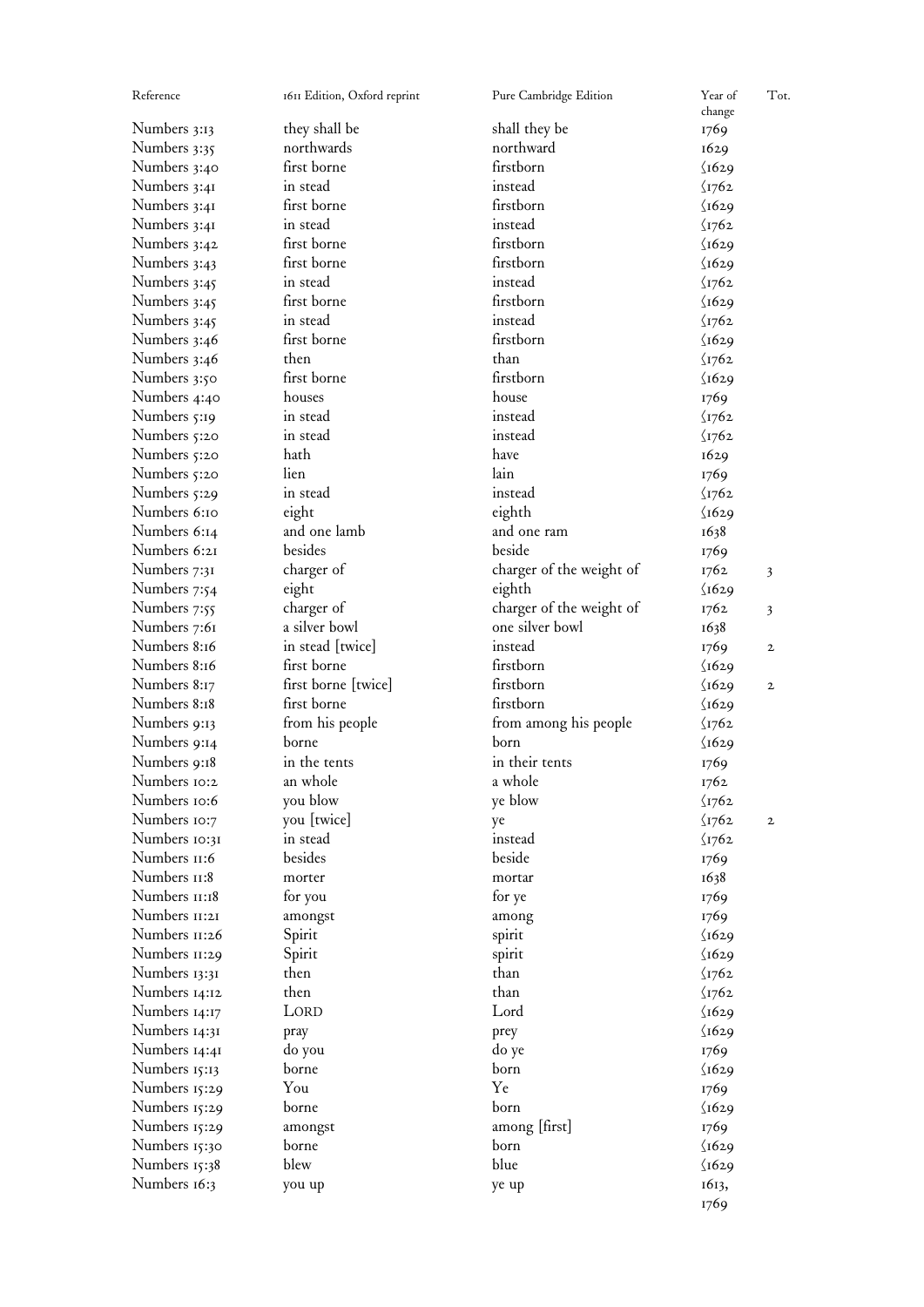| Reference                     | 1611 Edition, Oxford reprint | Pure Cambridge Edition | Year of<br>change       | Tot.         |
|-------------------------------|------------------------------|------------------------|-------------------------|--------------|
| Numbers 18:3                  | you                          | ye                     | 1769                    |              |
| Numbers 18:28                 | you also                     | ye also                | 1769                    |              |
| Numbers 20:5                  | or vines                     | or of vines            | 1769                    |              |
| Numbers 20:7                  | Lord                         | LORD                   | 1613,                   |              |
|                               |                              |                        | 1629                    |              |
| Numbers 20:11                 | lift                         | lifted                 | 1769                    |              |
| Numbers 20:12                 | believe                      | believed               | $\sqrt{1629}$           |              |
| Numbers 22:15                 | then                         | than                   | $\sqrt{1762}$           |              |
| Numbers 23:24                 |                              | prey                   | $\sqrt{1629}$           |              |
| Numbers 24:2                  | pray<br>lift                 | lifted                 | 1769                    |              |
| Numbers 24:2                  | Spirit                       | spirit                 | $\sqrt{1629}$           |              |
| Numbers 24:6                  | the river side               | the river's side       | 1616,                   |              |
|                               |                              |                        |                         |              |
|                               |                              | than                   | 1629                    |              |
| Numbers 24:7                  | then                         |                        | $\sqrt{1762}$           |              |
| Numbers 25:1                  | begun                        | began                  | $\sqrt{1762}$           |              |
| Numbers 25:7<br>Numbers 26:60 | amongst                      | among                  | 1769                    |              |
|                               | borne                        | born                   | $\sqrt{1629}$           |              |
| Numbers 28:15                 | besides                      | beside                 | 1769                    |              |
| Numbers 28:31                 | besides                      | beside                 | 1769                    |              |
| Numbers 29:35                 | eight                        | eighth                 | $\sqrt{1629}$           |              |
| Numbers 29:39                 | besides                      | beside                 | 1769                    |              |
| Numbers 30:8                  | disallow                     | disallowed             | 1769                    |              |
| Numbers 32:24                 | Build ye                     | Build you              | 1769                    |              |
| Numbers 33:4                  | first borne                  | firstborn              | $\sqrt{1629}$           |              |
| Numbers 34:6                  | you shall                    | ye shall               | $\sqrt{1762}$           |              |
| Numbers 34:7                  | you shall                    | ye shall               | $\sqrt{1762}$           |              |
| Numbers 36:3                  | whereinto                    | whereunto              | 1629                    |              |
| Deuteronomy 1:10              | you are                      | ye are                 | 1769                    |              |
| Deuteronomy 1:13              | ye wise                      | you wise               | 1769                    |              |
| Deuteronomy 1:17              | you [second and third]       | ye                     | 1769                    | $\mathbf{2}$ |
| Deuteronomy 1:19              | you saw                      | ye saw                 | 1769                    |              |
| Deuteronomy 1:28              | then                         | than                   | $\sqrt{1762}$           |              |
| Deuteronomy 1:40              | turn ye                      | turn you               | $\frac{1762}{ }$        |              |
| Deuteronomy 1:43              | and you                      | and ye                 | $\sqrt{1629}$           |              |
| Deuteronomy 2:24              | thy hand                     | thine hand             | 1769                    |              |
| Deuteronomy 4:2               | you diminish                 | ye diminish            | 1769                    |              |
| Deuteronomy 4:11              | burnt                        | burned                 | 1769                    |              |
| Deuteronomy 4:25              | shalt have remained          | ye shall have remained | 1762                    | $\mathbf{2}$ |
| Deuteronomy 4:26              | you go                       | ye go                  | 1769                    |              |
| Deuteronomy 4:32              | upon earth                   | upon the earth         | 1629                    |              |
| Deuteronomy 4:35              | besides                      | beside                 | 1769                    |              |
| Deuteronomy 4:38              | then                         | than                   | $\sqrt{1762}$           |              |
| Deuteronomy 4:49              | of this side                 | on this side           | 1617,                   |              |
|                               |                              |                        | 1629                    |              |
| Deuteronomy 5:29              | my commandments              | all my commandments    | 1629                    |              |
| Deuteronomy 5:32              | you shall not                | ye shall not           | 1769                    |              |
| Deuteronomy 5:33              | You shall                    | Ye shall               | $\zeta$ <sub>1762</sub> |              |
| Deuteronomy 6:17              | You                          | Ye                     | $\sqrt{1762}$           |              |
| Deuteronomy 7:1               | then                         | than                   | $\sqrt{1762}$           |              |
| Deuteronomy 7:7               | then                         | than                   | $\sqrt{1762}$           |              |
| Deuteronomy 7:17              | then                         | than                   | $\sqrt{1762}$           |              |
| Deuteronomy 9:1               | then                         | than                   | $\sqrt{1762}$           |              |
| Deuteronomy 9:10              | of fire                      | of the fire            | 1762                    |              |
| Deuteronomy 9:14              | then                         | than                   | $\frac{1762}{2}$        |              |
| Deuteronomy 9:23              | you rebelled                 | ye rebelled            | $\sqrt{1762}$           |              |
| Deuteronomy 9:24              | You have                     | Ye have                | 1769                    |              |
| Deuteronomy II:2              | know you                     | know ye                | 1769                    |              |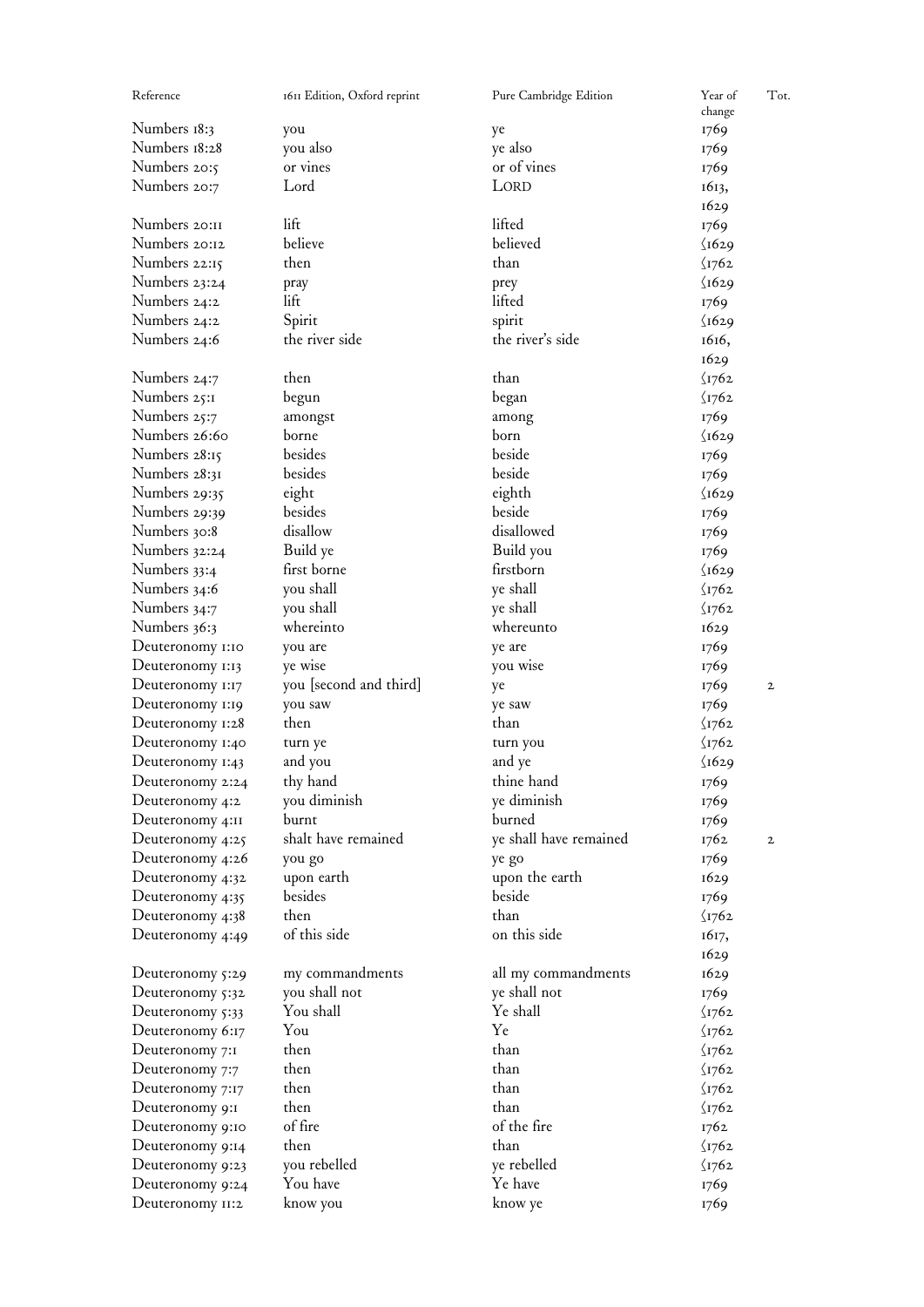| Reference         | 1611 Edition, Oxford reprint | Pure Cambridge Edition | Year of<br>change       | Tot.         |
|-------------------|------------------------------|------------------------|-------------------------|--------------|
| Deuteronomy II:13 | if you                       | if ye                  | 1769                    |              |
| Deuteronomy 11:23 | then                         | than                   | $\sqrt{1762}$           |              |
| Deuteronomy 11:30 | champion                     | champaign              | 1769                    |              |
| Deuteronomy 12:3  | you shall [twice]            |                        |                         |              |
|                   |                              | ye shall               | 1769                    | $\mathbf{2}$ |
| Deuteronomy 12:7  | you put                      | ye put                 | 1769                    |              |
| Deuteronomy 13:3  | you love                     | ye love                | $\sqrt{1762}$           |              |
| Deuteronomy 13:4  | you shall                    | ye shall [second]      | $\frac{1762}{ }$        |              |
| Deuteronomy 14:6  | amongst                      | among                  | 1769                    |              |
| Deuteronomy 15:7  | thy heart                    | thine heart            | 1769                    |              |
| Deuteronomy 15:11 | in the land                  | in thy land            | 1629                    |              |
| Deuteronomy 16:4  | coasts                       | coast                  | 1762                    |              |
| Deuteronomy 16:5  | the gates                    | thy gates              | 1616,                   |              |
|                   |                              |                        | 1629                    |              |
| Deuteronomy 16:15 | thy increase                 | thine increase         | 1769                    |              |
| Deuteronomy 18:4  | thy oil                      | thine oil              | 1769                    |              |
| Deuteronomy 19:15 | stablished                   | established            | $\sqrt{1629}$           |              |
| Deuteronomy 20:1  | then                         | than                   | $\langle$ 1762          |              |
| Deuteronomy 20:3  | you approach                 | ye approach            | 1769                    |              |
| Deuteronomy 20:7  | in battle                    | in the battle          | 1629,                   |              |
|                   |                              |                        | 1769                    |              |
| Deuteronomy 21:15 | borne him                    | born him               | $\sqrt{1629}$           |              |
| Deuteronomy 21:15 | first borne                  | firstborn              | $\sqrt{1629}$           |              |
| Deuteronomy 21:16 | first borne [twice]          | firstborn              | $\sqrt{1629}$           | $\mathbf{2}$ |
| Deuteronomy 21:17 | first borne                  | firstborn              | $\sqrt{1629}$           |              |
| Deuteronomy 23:25 | of thy neighbours            | of thy neighbour       | 1769                    |              |
| Deuteronomy 25:6  | first borne                  | firstborn              | $\sqrt{1629}$           |              |
| Deuteronomy 26:1  | the LORD                     | the LORD thy God       | 1629                    | $\mathbf{2}$ |
| Deuteronomy 27:2  | you shall                    | ye shall               | 1769                    |              |
| Deuteronomy 28:23 | the heaven                   | thy heaven             | 1638                    |              |
| Deuteronomy 28:29 | noon days                    | noonday                | 1762                    |              |
| Deuteronomy 28:42 | locusts                      | locust                 | 1612,                   |              |
|                   |                              |                        | 1629                    |              |
| Deuteronomy 29:6  | you drunk                    | ye drunk               | 1769                    |              |
| Deuteronomy 31:16 | amongst                      | among                  | 1769                    |              |
| Deuteronomy 31:17 |                              |                        | 1769                    |              |
| Deuteronomy 32:15 | amongst<br>Jesurun           | among<br>Jeshurun      | 1638                    |              |
| Deuteronomy 32:22 |                              | mine                   | 1769                    |              |
|                   | my                           | Jeshurun               | 1612,                   |              |
| Deuteronomy 33:5  | Jesurun                      |                        |                         |              |
|                   | Jesurun                      | Jeshurun               | 1629                    |              |
| Deuteronomy 33:26 |                              |                        | 1638                    |              |
| Deuteronomy 34:9  | Spirit                       | spirit                 | $\sqrt{1629}$           |              |
| Joshua 2:10       | you [second and third]       | ye                     | $\zeta$ <sub>1762</sub> | $\mathbf 2$  |
| Joshua 3:10       | Girgashites                  | the Girgashites        | 1612,                   |              |
|                   |                              |                        | 1629                    |              |
| Joshua 3:11       | even the Lord                | of the Lord            | 1629                    |              |
| Joshua 3:12       | take ye                      | take you               | 1769                    |              |
| Joshua 3:15       | at the time                  | all the time           | 1638                    |              |
| Joshua 4:3        | command you                  | command ye             | 1769                    |              |
| Joshua 4:3        | where you                    | where ye               | 1769                    |              |
| Joshua 4:6        | mean you                     | mean ye                | 1769                    |              |
| Joshua 4:18       | lift                         | lifted                 | 1769                    |              |
| Joshua 5:5        | borne                        | born                   | $\sqrt{1629}$           |              |
| Joshua 5:13       | lift                         | lifted                 | 1769                    |              |
| Joshua 6:18       | And you                      | And ye                 | $\sqrt{1762}$           |              |
| Joshua 6:26       | first borne                  | firstborn              | $\sqrt{1629}$           |              |
| Joshua 7:8        | Oh LORD                      | O Lord                 | $\sqrt{1629}$           | $\mathbf 2$  |
| Joshua 7:11       | amongst                      | among                  | 1769                    |              |
|                   |                              |                        |                         |              |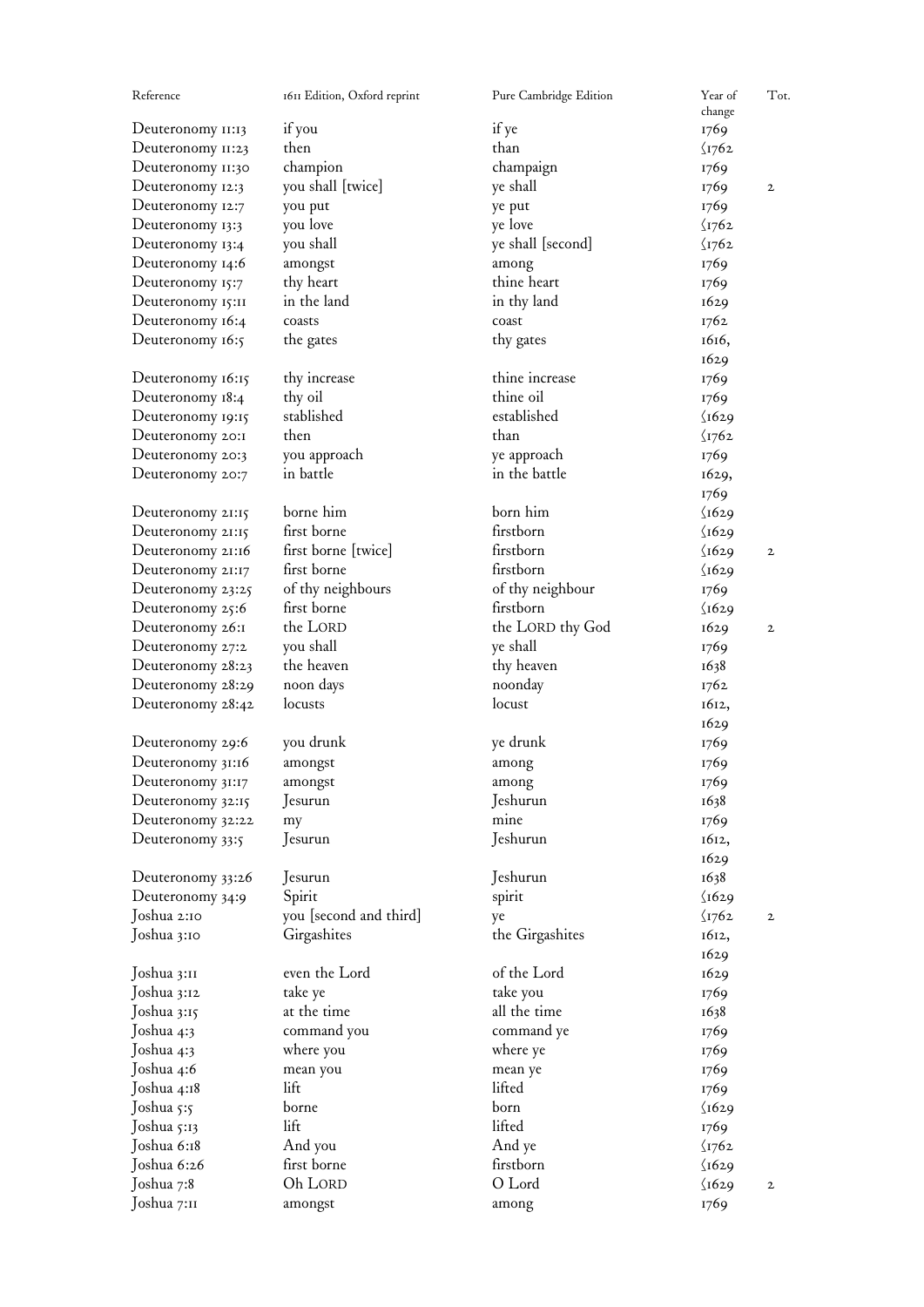| Reference    | 1611 Edition, Oxford reprint | Pure Cambridge Edition        | Year of                | Tot.         |
|--------------|------------------------------|-------------------------------|------------------------|--------------|
|              |                              |                               | change                 |              |
| Joshua 7:12  | amongst                      | among                         | 1769                   |              |
| Joshua 7:14  | and the households           | and the household             | 1616,                  |              |
|              |                              |                               | 1629                   |              |
| Joshua 7:26  | the place                    | that place                    | 1629                   |              |
| Joshua 8:33  | borne                        | born                          | $\sqrt{1629}$          |              |
| Joshua 10:2  | then                         | than                          | $\sqrt{1762}$          |              |
| Joshua IO:II | then                         | than                          | $\sqrt{1762}$          |              |
| Joshua 10:19 | stay you                     | stay ye                       | 1769                   |              |
| Joshua 11:17 | unto Baal-Gad                | even unto Baal-Gad            | 1638                   |              |
| Joshua 12:2  | river of Arnon               | river Arnon                   | 1638                   |              |
| Joshua 12:6  | and Gadites                  | and the Gadites               | 1762                   |              |
| Joshua 13:23 | and villages                 | and the villages              | 1617,                  |              |
|              |                              |                               | 1629                   |              |
| Joshua 13:27 | Cinneroth                    | Chinnereth                    | 1769                   |              |
| Joshua 13:29 | Manasseh, by                 | the children of Manasseh by   | 1638                   | 3            |
| Joshua 17:1  | first borne [twice]          | firstborn                     | $\sqrt{1629}$          | $\mathbf{2}$ |
| Joshua 18:3  | you slack                    | ye slack                      | 1769                   |              |
| Joshua 19:42 | Aijalon                      | Ajalon                        | 1629                   |              |
| Joshua 21:11 | Arbah                        | Arba                          | 1638                   |              |
| Joshua 22:4  | get ye                       | get you                       | 1769                   |              |
| Joshua 22:24 | you to do                    | ye to do                      | 1769                   |              |
| Joshua 22:29 | besides                      | beside                        | 1629                   |              |
| Joshua 23:7  | amongst [second]             | among                         | 1769                   |              |
| Joshua 24:5  | amongst                      | among                         | 1769                   |              |
| Joshua 24:6  | and you                      | and ye                        | 1769                   |              |
| Joshua 24:15 | you will                     | ye will                       | 1769                   |              |
| Judges 1:31  | Achzib, nor Helbath, nor     | of Achzib, nor of Helbah, nor | 1762                   | 3            |
|              | Aphik                        | of Aphik                      |                        |              |
| Judges 2:2   | you shall throw              | ye shall throw                | $\sqrt{1629}$          |              |
| Judges 2:4   | lift                         | lifted                        | $\sqrt{1762}$          |              |
| Judges 2:19  | then                         | than                          | $\sqrt{1762}$          |              |
| Judges 6:15  | my lord                      | my Lord                       | $\sqrt{1762}$          |              |
| Judges 6:37  | my                           | mine                          | 1612,                  |              |
|              |                              |                               | 1629                   |              |
| Judges 8:2   | then                         | than                          | $\frac{\sqrt{1762}}{}$ |              |
| Judges 8:6   | thine hands                  | thine hand                    | 1638                   |              |
| Judges 8:20  | first borne                  | firstborn                     | $\sqrt{1629}$          |              |
|              | you would                    | ye would                      |                        |              |
| Judges 8:24  | lift                         | lifted                        | 1769                   |              |
| Judges 9:7   |                              |                               | $\sqrt{1762}$          |              |
| Judges 9:7   | you men                      | ye men<br>wife's              | 1769                   |              |
| Judges II:2  | wives                        |                               | 1762                   |              |
| Judges II:19 | unto my                      | into my                       | 1769                   |              |
| Judges II:25 | then                         | than                          | $\langle$ I762         |              |
| Judges 13:8  | entreated                    | intreated                     | 1612,                  |              |
|              |                              |                               | 1629                   |              |
| Judges 13:8  | my LORD                      | my Lord                       | $\sqrt{1629}$          |              |
| Judges 13:8  | borne                        | born                          | $\sqrt{1629}$          |              |
| Judges 14:12 | if you can                   | if ye can                     | 1769                   |              |
| Judges 14:17 | while the feast              | while their feast             | 1638                   |              |
| Judges 14:18 | then                         | than                          | $\frac{\sqrt{1762}}{}$ |              |
| Judges 14:18 | then                         | than                          | $\langle$ I762         |              |
| Judges 15:2  | then                         | than                          | $\sqrt{1762}$          |              |
| Judges 15:2  | in stead                     | instead                       | $\sqrt{1762}$          |              |
| Judges 15:3  | then                         | than                          | $\frac{\sqrt{1762}}{}$ |              |
| Judges 16:30 | then                         | than                          | $\sqrt{1762}$          |              |
| Judges 18:29 | borne                        | born                          | $\sqrt{1629}$          |              |
| Judges 19:17 | lift                         | lifted                        | $\sqrt{1762}$          |              |
|              |                              |                               |                        |              |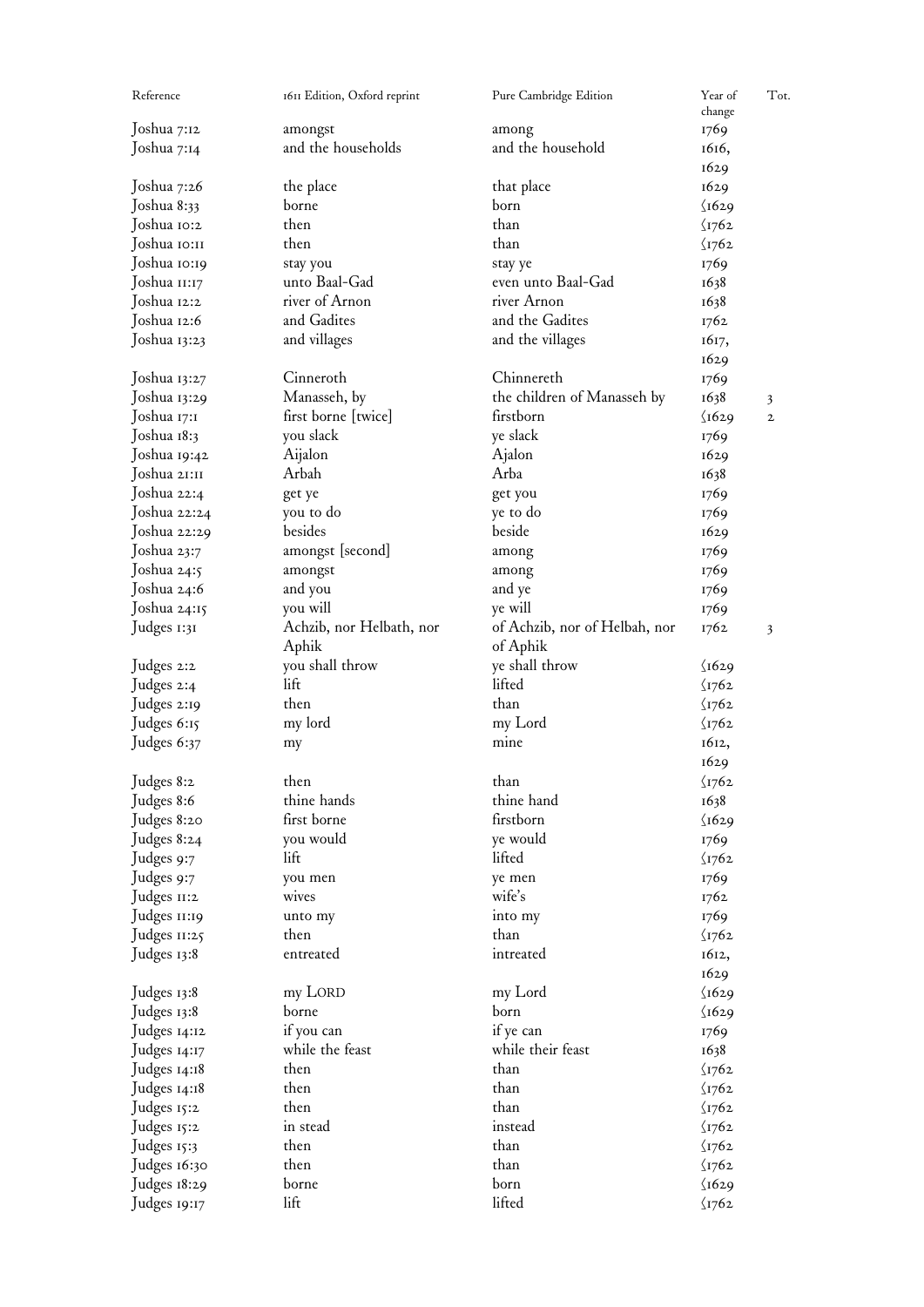| Reference       | 1611 Edition, Oxford reprint         | Pure Cambridge Edition               | Year of<br>change | Tot.         |
|-----------------|--------------------------------------|--------------------------------------|-------------------|--------------|
| Judges 20:10    | men of a hundred                     | men of an hundred                    | 1612,             |              |
|                 |                                      |                                      | 1629              |              |
| Judges 21:2     | lift                                 | lifted                               | $\langle$ 1762    |              |
| Judges 21:11    | lien                                 | lain                                 | $\frac{1762}{2}$  |              |
| Judges 21:19    | Lebanon                              | Lebonah                              | 1629              |              |
| Judges 21:22    | you should                           | ye should                            | $\frac{1762}{2}$  |              |
| Ruth 1:9        | you may                              | ye may                               | 1769              |              |
| Ruth 1:9        | lift                                 | lifted                               | $\sqrt{1762}$     |              |
| $Ruth$ $1:11$   |                                      |                                      |                   |              |
| Ruth 1:12       | you go<br>should have a husband also | ye go<br>should have an husband also | $\sqrt{1629}$     |              |
|                 | lift                                 | lifted                               | 1762              |              |
| Ruth 1:14       |                                      |                                      | $\frac{1762}{2}$  |              |
| Ruth $2:7$      | amongst                              | among                                | 1769              |              |
| Ruth $2:13$     | thy hand-maidens                     | thine handmaidens                    | 1629              |              |
| Ruth 3:10       | then                                 | than                                 | $\frac{1762}{2}$  |              |
| Ruth $3:12$     | then                                 | than                                 | $\sqrt{1762}$     |              |
| Ruth $3:15$     | he went                              | she went                             | 1611              |              |
|                 |                                      |                                      | 2nd,              |              |
|                 |                                      |                                      | 1613              |              |
| Ruth $4:4$      | besides                              | beside                               | 1769              |              |
| Ruth $4:15$     | then                                 | than                                 | $\sqrt{1762}$     |              |
| Ruth $4:15$     | borne                                | born                                 | $\sqrt{1629}$     |              |
| Ruth 4:17       | borne                                | born                                 | $\sqrt{1629}$     |              |
| I Samuel 1:8    | then                                 | than                                 | $\frac{1762}{ }$  |              |
| I Samuel 2:4    | girt                                 | girded                               | 1769              |              |
| I Samuel $2:5$  | borne                                | born                                 | $\sqrt{1629}$     |              |
| I Samuel $2:35$ | my heart                             | mine heart                           | 1629              |              |
| I Samuel 4:20   | borne                                | born                                 | $\sqrt{1629}$     |              |
| I Samuel 6:7    | the calves                           | their calves                         | 1629              |              |
| I Samuel 7:1    | fetcht                               | fetched                              | $\frac{1762}{2}$  |              |
| I Samuel 8:2    | first borne                          | firstborn                            | $\sqrt{1629}$     |              |
| I Samuel 9:2    | then                                 | than                                 | $\sqrt{1762}$     |              |
| I Samuel 9:2    | then                                 | than                                 | $\sqrt{1762}$     |              |
| I Samuel IO:IO  | of the prophets                      | of prophets                          | 1629              |              |
| I Samuel IO:IO  | spirit                               | Spirit                               | 1612,             |              |
|                 |                                      |                                      | $\langle 1762$    |              |
| I Samuel 10:23  | then                                 | than                                 | $\langle 1762$    |              |
| I Samuel 10:23  | the shoulders                        | his shoulders                        | 1638              |              |
| I Samuel II:4   | lift                                 | lifted                               | $\sqrt{1762}$     |              |
| I Samuel 14:49  | first borne                          | firstborn                            | $\sqrt{1629}$     |              |
| I Samuel 15:22  | then                                 | than                                 | $\sqrt{1762}$     |              |
| I Samuel 15:22  | then                                 | than                                 | $\sqrt{1762}$     |              |
| I Samuel 15:28  | then                                 | than                                 | $\sqrt{1762}$     |              |
| I Samuel 15:32  | you                                  | ye                                   | $\langle$ 1762    |              |
| I Samuel 16:14  | spirit [first]                       | Spirit                               | 1612,             |              |
|                 |                                      |                                      | $\langle$ 1762    |              |
| I Samuel 17:8   | you servants                         | ye servants                          | $\langle$ 1762    |              |
| I Samuel 17:13  | first borne                          | firstborn                            | $\sqrt{1629}$     |              |
| 1 Samuel 18:1   | when he made                         | when he had made                     | 1629              |              |
| I Samuel 18:4   | stript                               | stripped                             | $\sqrt{1762}$     |              |
| I Samuel 18:27  | David arose                          | David arose and went                 | 1629              | $\mathbf{2}$ |
| I Samuel 18:30  | then                                 | than                                 | $\sqrt{1762}$     |              |
| I Samuel 19:24  | stript                               | stripped                             | $\sqrt{1762}$     |              |
| I Samuel 20:5   | in the fields                        | in the field                         | 1638              |              |
| I Samuel 20:31  | stablished                           | established                          | $\sqrt{1629}$     |              |
| I Samuel 21:14  | you see                              | ye see                               | 1769              |              |
| I Samuel 24:8   | rose                                 | arose                                | 1629              |              |
| I Samuel 24:16  | lift                                 | lifted                               | $\sqrt{1762}$     |              |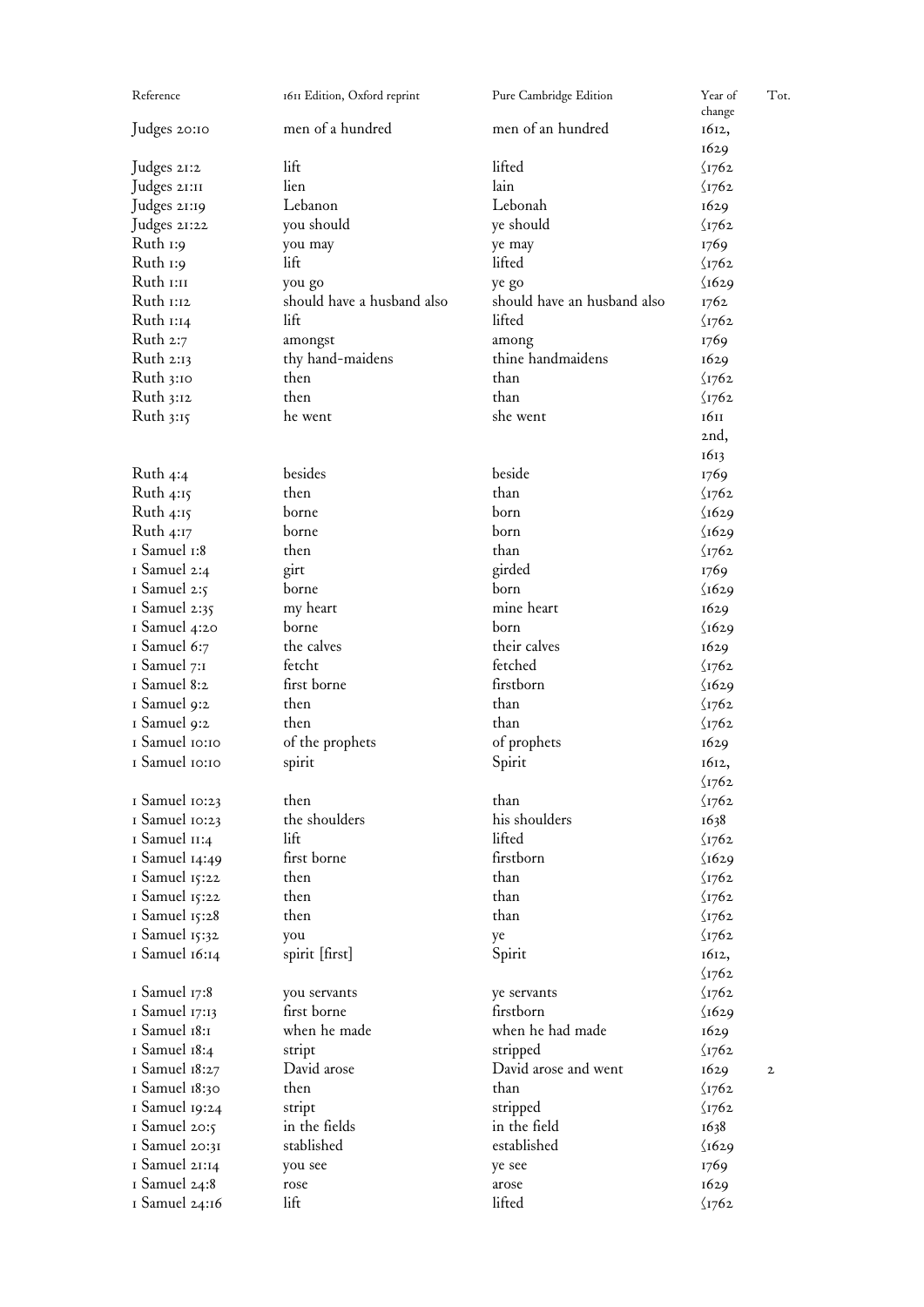| Reference          | 1611 Edition, Oxford reprint | Pure Cambridge Edition | Year of<br>change       | Tot.         |
|--------------------|------------------------------|------------------------|-------------------------|--------------|
| $I$ Samuel 24:17   | then                         | than                   | $\frac{1}{2}$ I762      |              |
| $I$ Samuel $25:13$ | you                          | ye                     | 1769                    |              |
| I Samuel 25:16     | keeping sheep                | keeping the sheep      | 1629                    |              |
| I Samuel $25:42$   | rose                         | arose                  | 1629                    |              |
| I Samuel 26:12     | gate                         | gat                    | $\sqrt{1629}$           |              |
| I Samuel 27:1      | then                         | than                   | $\sqrt{1762}$           |              |
| I Samuel 28:7      | servant said                 | servants said          | 1629                    |              |
| I Samuel 30:1      | burnt                        | burned                 | $\sqrt{1762}$           |              |
| I Samuel 30:3      | burnt                        | burned                 | $\sqrt{1762}$           |              |
| I Samuel 30:4      | lift                         | lifted                 | $\sqrt{1762}$           |              |
| I Samuel 30:14     | burnt                        | burned                 | $\sqrt{1762}$           |              |
| 2 Samuel 1:23      | then                         | than                   | $\sqrt{1762}$           |              |
| 2 Samuel 1:23      | then                         | than                   | $\sqrt{1762}$           |              |
| 2 Samuel 2:9       | And he made him              | And made him           | 1762                    |              |
| 2 Samuel 3:2       | borne                        | born                   | $\sqrt{1629}$           |              |
| 2 Samuel 3:2       | first borne                  | firstborn              | $\sqrt{1629}$           |              |
| $2$ Samuel $3:5$   | borne                        | born                   | $\sqrt{1629}$           |              |
| 2 Samuel 3:31      | Rent                         | Rend                   | $\sqrt{1762}$           |              |
| 2 Samuel 3:32      | lift                         | lifted                 | 1769                    |              |
| $2$ Samuel 4:4     | his feet, and was            | his feet. He was       | 1762                    |              |
| $2$ Samuel $5:13$  | borne                        | born                   | $\sqrt{1629}$           |              |
| $2$ Samuel 5:14    | borne                        | born                   | $\sqrt{1629}$           |              |
| 2 Samuel 5:21      | burnt                        | burned                 | $\sqrt{1762}$           |              |
| 2 Samuel 6:12      | pertained                    | pertaineth             | 1638                    |              |
| 2 Samuel 6:22      | then                         | than                   | $\sqrt{1762}$           |              |
| 2 Samuel 7:16      | stablished [twice]           | established            | 1612,                   | $\mathbf{2}$ |
|                    |                              |                        | 1629                    |              |
| 2 Samuel 7:22      | Lord GOD                     | LORD God               | $\sqrt{1629}$           |              |
| 2 Samuel 8:11      | he had dedicate              | he had dedicated       | 1612,                   |              |
|                    |                              |                        | 1638                    |              |
| 2 Samuel II:I      | that after the year          | after the year         | 1762                    |              |
| 2 Samuel 12:14     | borne                        | born                   | $\sqrt{1629}$           |              |
| 2 Samuel 12:15     | strake                       | struck                 | $\sqrt{1762}$           |              |
| 2 Samuel 12:22     | God                          | GOD                    | $183$ os                |              |
| 2 Samuel 13:14     | then                         | than                   | $\langle$ 1762          |              |
| 2 Samuel 13:15     | then                         | than                   | $\zeta$ <sub>1762</sub> |              |
| 2 Samuel 13:16     | then                         | than                   | $\sqrt{1762}$           |              |
| 2 Samuel 13:34     | lift                         | lifted                 | 1769                    |              |
| 2 Samuel 13:36     | lift                         | lifted                 | 1769                    |              |
| 2 Samuel 14:2      | fetcht                       | fetched                | $\frac{1762}{2}$        |              |
| 2 Samuel 14:27     | borne                        | born                   | $\sqrt{1629}$           |              |
| 2 Samuel 16:8      | taken to thy                 | taken in thy           | 1629                    |              |
| 2 Samuel 16:12     | requite good                 | requite me good        | 1629                    |              |
| 2 Samuel 17:14     | then                         | than                   | $\sqrt{1762}$           |              |
| $2$ Samuel $17:25$ | in stead                     | instead                | $\sqrt{1762}$           |              |
| 2 Samuel 18:8      | then                         | than                   | $\langle$ I762          |              |
| 2 Samuel 18:24     | lift                         | lifted                 | 1769                    |              |
| 2 Samuel 18:28     | lift                         | lifted                 | 1769                    |              |
| 2 Samuel 19:7      | then                         | than                   | $\langle$ I762          |              |
| 2 Samuel 19:8      | rose                         | arose                  | 1629                    |              |
| 2 Samuel 19:43     | then                         | than                   | $\sqrt{1762}$           |              |
| 2 Samuel 19:43     | then                         | than                   | $\sqrt{1762}$           |              |
| $2$ Samuel $20:5$  | then                         | than                   | $\sqrt{1762}$           |              |
| 2 Samuel 20:6      | then                         | than                   | $\sqrt{1762}$           |              |
| 2 Samuel 20:10     | strake                       | struck                 | $\sqrt{1762}$           |              |
| 2 Samuel 20:12     | high way                     | highway                | $\sqrt{1762}$           |              |
| 2 Samuel 20:21     | lift                         | lifted                 | $\langle$ 1762          |              |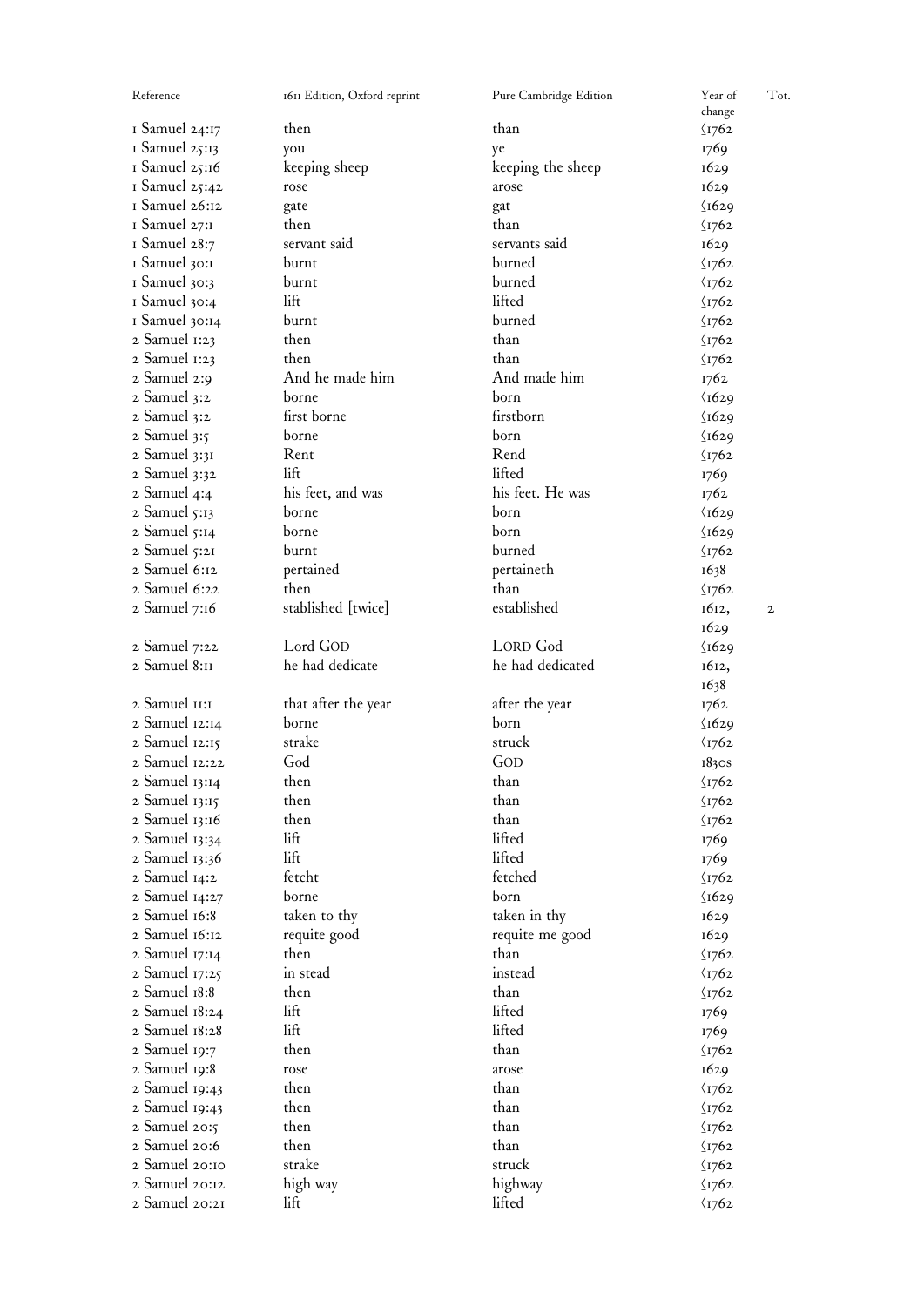| Reference        | 1611 Edition, Oxford reprint       | Pure Cambridge Edition                  | Year of<br>Tot.<br>change |
|------------------|------------------------------------|-----------------------------------------|---------------------------|
| 2 Samuel 21:4    | What you                           | What ye                                 | $\sqrt{1762}$             |
| 2 Samuel 21:14   | entreated                          | intreated                               | $\sqrt{1629}$             |
| 2 Samuel 21:20   | borne                              | born                                    | $\sqrt{1629}$             |
| 2 Samuel 21:22   | borne                              | born                                    | $\sqrt{1629}$             |
| 2 Samuel 23:2    | spirit                             | Spirit                                  | 1612,                     |
|                  |                                    |                                         |                           |
|                  |                                    | burned                                  | $\frac{\sqrt{1762}}{}$    |
| 2 Samuel 23:7    | burnt<br>lift                      | lifted                                  | $\frac{\sqrt{1762}}{}$    |
| 2 Samuel 23:18   |                                    | than                                    | 1769                      |
| 2 Samuel 23:23   | then                               |                                         | $\sqrt{1762}$             |
| 2 Samuel 23:37   | Berothite                          | Beerothite                              | 1629                      |
| I Kings 1:37     | then                               | than                                    | $\sqrt{1762}$             |
| I Kings 1:47     | then                               | than                                    | $\sqrt{1762}$             |
| I Kings 1:47     | then                               | than                                    | $\sqrt{1762}$             |
| I Kings 2:32     | then                               | than                                    | $\sqrt{1762}$             |
| I Kings 2:42     | that on                            | on                                      | 1769                      |
| I Kings 3:4      | offer up on                        | offer upon                              | 1616,                     |
|                  |                                    |                                         | 1629                      |
| I Kings 3:7      | in stead                           | instead                                 | $\frac{\sqrt{1762}}{}$    |
| I Kings 3:10     | LORD                               | Lord                                    | 1638                      |
| I Kings 3:12     | thy word                           | thy words                               | 1629                      |
| $I$ Kings $4:3I$ | then                               | than                                    | $\sqrt{1762}$             |
| I Kings 4:31     | then                               | than                                    | $\sqrt{1762}$             |
| I Kings 5:16     | besides                            | beside                                  | 1769                      |
| I Kings 6:1      | fourscore                          | eightieth                               | 1762                      |
| I Kings 6:38     | eight                              | eighth                                  | $\sqrt{1629}$             |
| I Kings 7:2      | a hundred                          | an hundred                              | $\sqrt{1762}$             |
| I Kings 8:61     | the LORD your God                  | the LORD our God                        | 1629                      |
| I Kings 8:66     | eight                              | eighth                                  | $\sqrt{1629}$             |
| I Kings 9:6      | you shall                          | ye shall                                | $\frac{\sqrt{1762}}{}$    |
| I Kings 9:6      | you or                             | ye or                                   | $\frac{\sqrt{1762}}{}$    |
| I Kings 9:11     | that then Solomon                  | that then king Solomon                  | 1638                      |
| I Kings 10:13    | besides                            | beside                                  | 1769                      |
| I Kings 10:15    | besides                            | beside                                  | 1769                      |
| I Kings II:I     | Sidonians                          | Zidonians                               | 1629                      |
| I Kings II:5     | Amorites                           | Ammonites                               | 1629                      |
| I Kings 11:26    | lift                               | lifted                                  | $\sqrt{1762}$             |
| I Kings 11:27    | lift                               | lifted                                  | $\sqrt{1762}$             |
| I Kings II:3I    | rent                               | rend                                    | $\sqrt{1762}$             |
| I Kings 11:33    | Ashtaroth                          | Ashtoreth                               | 1629                      |
| I Kings 12:6     | you                                | ye                                      | $\sqrt{1762}$             |
| I Kings 12:10    | then                               | than                                    | $\sqrt{1762}$             |
| I Kings 12:32    | eight                              | eighth                                  | $\sqrt{1629}$             |
| I Kings 13:2     | borne                              | born                                    | $\sqrt{1629}$             |
| I Kings 13:6     |                                    |                                         |                           |
|                  | was restored again<br>his son came | was restored him again<br>his sons came | 1638                      |
| I Kings 13:11    |                                    |                                         | 1616,                     |
|                  |                                    | Uriah                                   | 1629                      |
| I Kings 15:5     | Urijah                             |                                         | 1629                      |
| I Kings 15:14    | Asa his                            | Asa's                                   | 1762                      |
| I Kings 15:19    | break the league                   | break thy league                        | 1629                      |
| I Kings 15:27    | belongeth                          | belonged                                | 1762                      |
| I Kings 15:29    | house                              | house of                                | 1611                      |
|                  |                                    |                                         | 2nd,                      |
|                  |                                    |                                         | 1613                      |
| I Kings 16:8     | twentieth and                      | twenty and                              | 1629                      |
| I Kings 16:19    | Israel sin                         | Israel to sin                           | 1762                      |
| I Kings 16:23    | and one year                       | and first year                          | 1769                      |
| I Kings 16:25    | then                               | than                                    | $\frac{\zeta_{I762}}{}$   |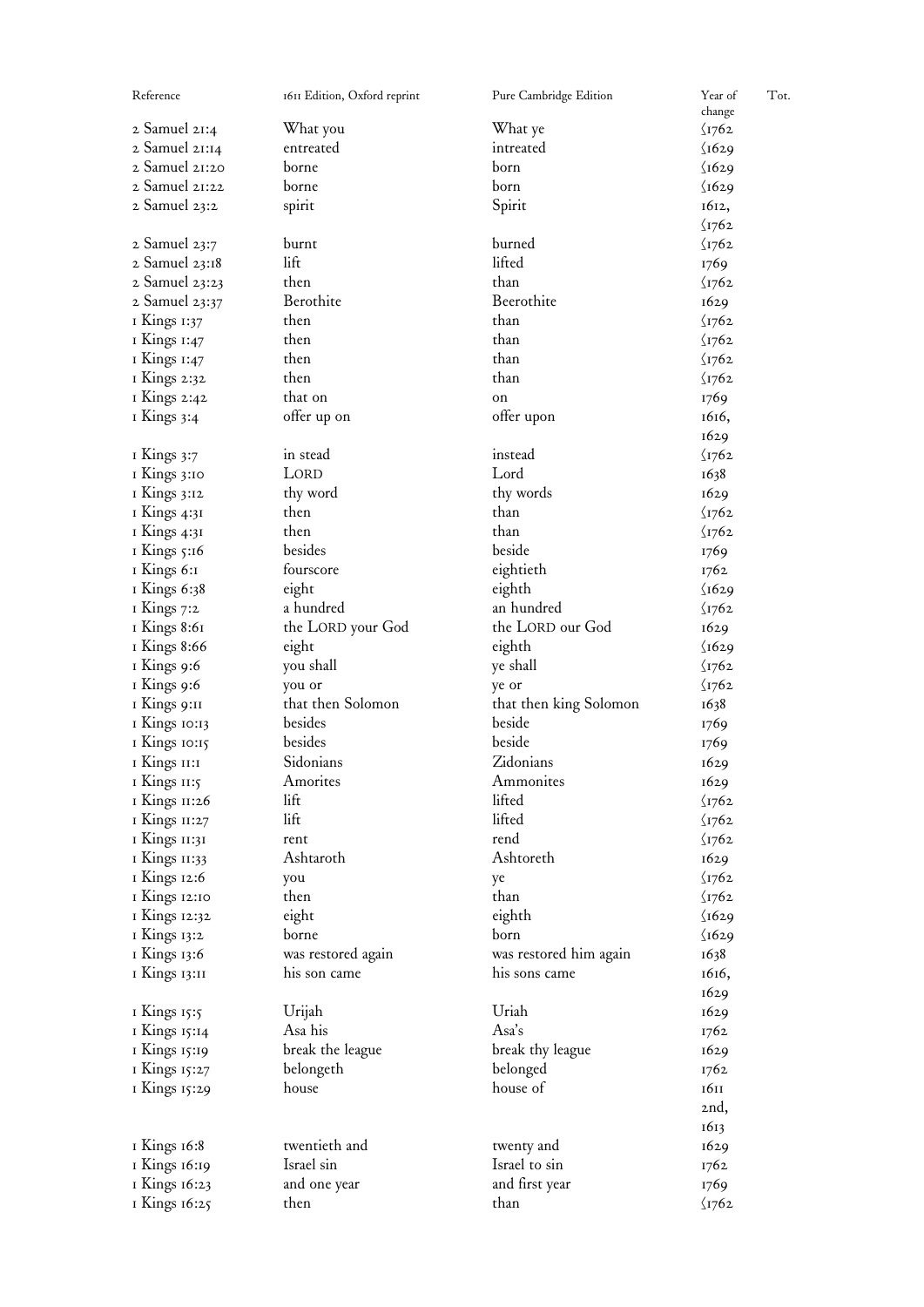| Reference         | 1611 Edition, Oxford reprint | Pure Cambridge Edition    | Year of                | Tot. |
|-------------------|------------------------------|---------------------------|------------------------|------|
|                   |                              |                           | change                 |      |
| I Kings 16:29     | eight                        | eighth                    | $\sqrt{1629}$          |      |
| I Kings 16:33     | then                         | than                      | $\frac{1762}{ }$       |      |
| I Kings 16:34     | first borne                  | firstborn                 | $\sqrt{1629}$          |      |
| I Kings 18:12     | spirit                       | Spirit                    | $\frac{1762}{ }$       |      |
| I Kings 18:26     | leapt                        | leaped                    | $\frac{\sqrt{1762}}{}$ |      |
| I Kings 18:28     | cried loud                   | cried aloud               | 1612,                  |      |
|                   |                              |                           | 1616,                  |      |
|                   |                              |                           | 1629                   |      |
| I Kings 19:4      | then                         | than                      | $\sqrt{1762}$          |      |
| I Kings 20:23     | then                         | than                      | $\sqrt{1762}$          |      |
| I Kings 20:23     | then                         | than                      | $\sqrt{1762}$          |      |
| I Kings 20:25     | then                         | than                      | $\sqrt{1762}$          |      |
| I Kings 21:2      | then                         | than                      | $\sqrt{1762}$          |      |
| I Kings 22:2      | on the third                 | in the third              | 1629                   |      |
| I Kings 22:6      | LORD                         | Lord                      | $183$ os               |      |
| I Kings 22:53     | unto all                     | to all                    | 1616,                  |      |
|                   |                              |                           | $\sqrt{1629}$          |      |
| 2 Kings 1:13      | Oh                           | O                         | $\sqrt{1629}$          |      |
| $2$ Kings $2:3$   | you                          | ye                        | $\sqrt{1762}$          |      |
| $2$ Kings $2:5$   | you                          |                           | $\sqrt{1762}$          |      |
|                   | nought                       | ye<br>naught              | 1638                   |      |
| 2 Kings 2:19      | fetcht                       | fetched                   | $\sqrt{1762}$          |      |
| $2$ Kings $3:9$   |                              |                           |                        |      |
| 2 Kings 5:12      | then                         | than                      | $\sqrt{1762}$          |      |
| 2 Kings 6:16      | then                         | than                      | $\frac{\sqrt{1762}}{}$ |      |
| $2$ Kings $7:6$   | LORD                         | Lord                      | $183$ os               |      |
| 2 Kings 8:19      | promised                     | promised him              | 1629                   |      |
| 2 Kings 8:19      | to give to him               | to give him               | 1629                   |      |
| 2 Kings 9:23      | turned his hand              | turned his hands          | 1629                   |      |
| 2 Kings 9:26      | sons, said                   | sons, saith               | $\sqrt{1762}$          |      |
| 2 Kings 9:32      | lift                         | lifted                    | $\sqrt{1762}$          |      |
| 2 Kings 9:35      | then                         | than                      | $\sqrt{1762}$          |      |
| 2 Kings 10:26     | burnt                        | burned                    | $\sqrt{1762}$          |      |
| 2 Kings II:10     | the Temple                   | the temple of the LORD    | 1638                   | 3    |
| 2 Kings II:18     | throughly                    | thoroughly                | 1769                   |      |
| 2 Kings 12:18     | dedicate                     | dedicated                 | 1762                   |      |
| 2 Kings 12:19     | Jehoash                      | Joash                     | 1629                   |      |
| 2 Kings 12:20     | Jehoash                      | Joash                     | 1629                   |      |
| 2 Kings 13:24     | the king of Syria            | king of Syria             | 1612,                  |      |
|                   |                              |                           | 1629                   |      |
| 2 Kings 14:21     | in stead                     | instead                   | $\sqrt{1762}$          |      |
| 2 Kings 15:8      | eight                        | eighth                    | $\sqrt{1629}$          |      |
| $2$ Kings $15:15$ | the conspiracy               | his conspiracy            | 1638                   |      |
| 2 Kings 15:35     | burnt                        | burned                    | $\sqrt{1762}$          |      |
| 2 Kings 17:24     | in stead                     | instead                   | $\sqrt{1762}$          |      |
| 2 Kings 18:8      | fenced cities                | fenced city               | 1629                   |      |
| 2 Kings 19:22     | lift                         | lifted                    | 1769                   |      |
| 2 Kings 19:26     | house tops                   | housetops                 | 1638                   |      |
| 2 Kings 20:1      | Amos                         | Amoz                      | 1629                   |      |
| 2 Kings 20:13     | shewed them the house        | shewed them all the house | 1638                   |      |
| $2$ Kings $20:17$ | unto Babylon                 | into Babylon              | 1629                   |      |
| $2$ Kings $21:9$  | then                         | than                      | $\sqrt{1762}$          |      |
| 2 Kings 21:21     | all the ways                 | all the way               | 1629                   |      |
| 2 Kings 22:2      | all the ways                 | all the way               | 1629                   |      |
| $2$ Kings $22:17$ | burnt                        | burned                    | $\sqrt{1762}$          |      |
| 2 Kings 23:4      | burnt                        | burned                    | $\sqrt{1762}$          |      |
| 2 Kings 23:5      |                              | burned                    |                        |      |
|                   | burnt                        |                           | $\sqrt{1762}$          |      |
| 2 Kings 23:6      | burnt                        | burned                    | $\sqrt{1762}$          |      |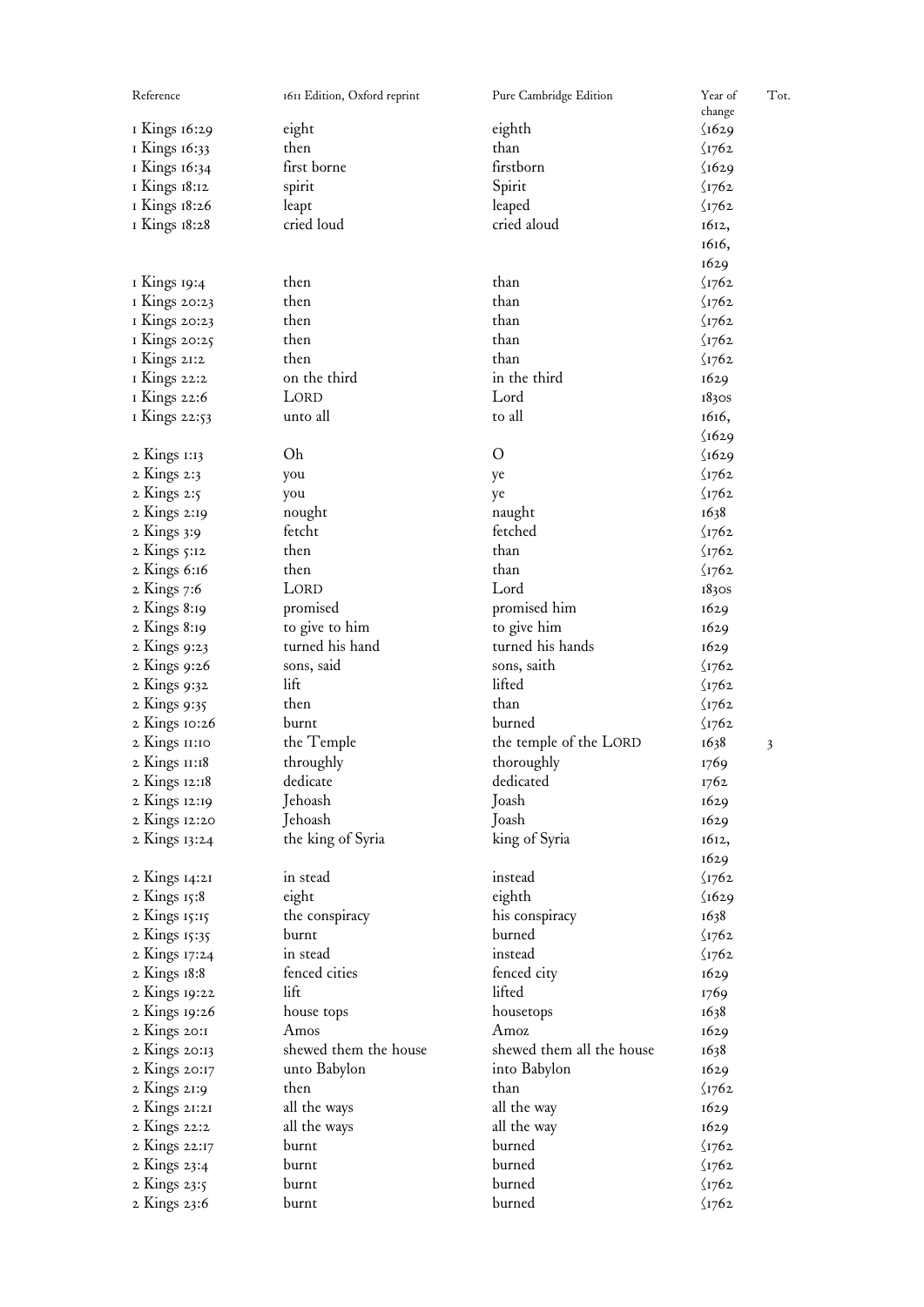| Reference         | 1611 Edition, Oxford reprint | Pure Cambridge Edition    | Year of<br>change | Tot.         |
|-------------------|------------------------------|---------------------------|-------------------|--------------|
| 2 Kings 23:8      | burnt                        | burned                    | $\frac{1762}{ }$  |              |
| 2 Kings 23:11     | burnt                        | burned                    | $\sqrt{1762}$     |              |
| 2 Kings 23:15     | burnt [twice]                | burned                    | $\sqrt{1762}$     |              |
|                   | burnt                        | burned                    |                   | $\mathbf{2}$ |
| 2 Kings 23:16     |                              | burned                    | $\frac{1762}{ }$  |              |
| 2 Kings 23:20     | burnt                        |                           | $\frac{1762}{ }$  |              |
| 2 Kings 23:21     | this book of the covenant    | the book of this covenant | 1638              | $\mathbf{2}$ |
| 2 Kings 23:36     | twenty and five year old     | twenty and five years old | 1629              |              |
| 2 Kings 24:12     | eight                        | eighth                    | $\sqrt{1629}$     |              |
| 2 Kings 24:13     | and the treasure             | and the treasures         | 1629              |              |
| 2 Kings 24:19     | Jehoiachin                   | Jehoiakim                 | 1629              |              |
| I Chronicles 1:13 | first borne                  | firstborn                 | $\sqrt{1629}$     |              |
| I Chronicles 1:19 | borne                        | born                      | $\sqrt{1629}$     |              |
| I Chronicles 1:29 | first borne                  | firstborn                 | $\sqrt{1629}$     |              |
| I Chronicles 1:42 | Dishon                       | Dishan                    | 1638              |              |
| I Chronicles 1:50 | wives                        | wife's                    | 1769              |              |
| I Chronicles 2:3  | borne                        | <b>born</b>               | $\sqrt{1629}$     |              |
| I Chronicles 2:3  | Canaanites                   | Canaanitess               | 1612,             |              |
|                   |                              |                           | 1613,             |              |
|                   |                              |                           | 1629              |              |
| I Chronicles 2:3  | first borne                  | firstborn                 | $\sqrt{1629}$     |              |
| I Chronicles 2:9  | borne                        | born                      | $\sqrt{1629}$     |              |
| I Chronicles 2:10 | Aminadab[twice]              | Amminadab                 | 1629              | $\mathbf{2}$ |
| I Chronicles 2:13 | first borne                  | firstborn                 | $\sqrt{1629}$     |              |
| I Chronicles 2:14 | Nathanael                    | Nethaneel                 | 1638              |              |
| I Chronicles 2:18 | Shobab                       | and Shobab                | 1629              |              |
| I Chronicles 2:25 | first borne [twice]          | firstborn                 | $\sqrt{1629}$     | $\mathbf{2}$ |
| I Chronicles 2:27 | first borne                  | firstborn                 | $\sqrt{1629}$     |              |
| I Chronicles 2:42 | first borne                  | firstborn                 | $\sqrt{1629}$     |              |
| I Chronicles 2:50 | first borne                  | firstborn                 | $\sqrt{1629}$     |              |
| I Chronicles 3:1  | borne                        | born                      |                   |              |
| I Chronicles 3:1  | first borne                  | firstborn                 | $\sqrt{1629}$     |              |
|                   |                              |                           | $\sqrt{1629}$     |              |
| I Chronicles 3:4  | borne                        | born                      | $\sqrt{1629}$     |              |
| I Chronicles 3:5  | borne                        | born                      | $\sqrt{1629}$     |              |
| I Chronicles 3:15 | first borne                  | firstborn                 | $\sqrt{1629}$     |              |
| I Chronicles 3:19 | son of Zerubbabel            | sons of Zerubbabel        | 1629              |              |
| I Chronicles 4:4  | first borne                  | firstborn                 | $\sqrt{1629}$     |              |
| I Chronicles 4:7  | Zoar                         | Jezoar                    | 1638              |              |
| I Chronicles 4:9  | then                         | than                      | $\sqrt{1762}$     |              |
| I Chronicles 4:20 | Simeon                       | Shimon                    | 1629              |              |
| I Chronicles 4:23 | amongst                      | among                     | 1769              |              |
| I Chronicles 5:1  | first borne [twice]          | firstborn                 | $\sqrt{1629}$     | $\mathbf{2}$ |
| I Chronicles 5:2  | chief rulers                 | chief ruler               | 1629              |              |
| I Chronicles 5:3  | first borne                  | firstborn                 | $\sqrt{1629}$     |              |
| I Chronicles 6:28 | first borne                  | firstborn                 | $\sqrt{1629}$     |              |
| I Chronicles 6:40 | Melchiah                     | Malchiah                  | 1638              |              |
| I Chronicles 6:60 | Anathoth                     | and Anathoth              | 1762              |              |
| I Chronicles 6:69 | Ajalon                       | Aijalon                   | 1629              |              |
| I Chronicles 7:5  | men of might                 | valiant men of might      | 1638              |              |
| I Chronicles 7:21 | borne                        | born                      | $\sqrt{1629}$     |              |
| I Chronicles 7:25 | Rezeph                       | Resheph                   | 1638              |              |
| I Chronicles 7:32 | Shuah                        | Shua                      | 1638              |              |
| I Chronicles 7:35 | And the son                  | And the sons              | 1744,             |              |
|                   |                              |                           | $\sqrt{1762}$     |              |
| I Chronicles 8:1  | first borne                  | firstborn                 | $\sqrt{1629}$     |              |
| I Chronicles 8:11 | Ahitub                       | Abitub                    | 1629              |              |
| I Chronicles 8:13 | Ajalon                       | Aijalon                   | 1629              |              |
| I Chronicles 8:14 | Jerimoth                     | Jeremoth                  | 1638              |              |
|                   |                              |                           |                   |              |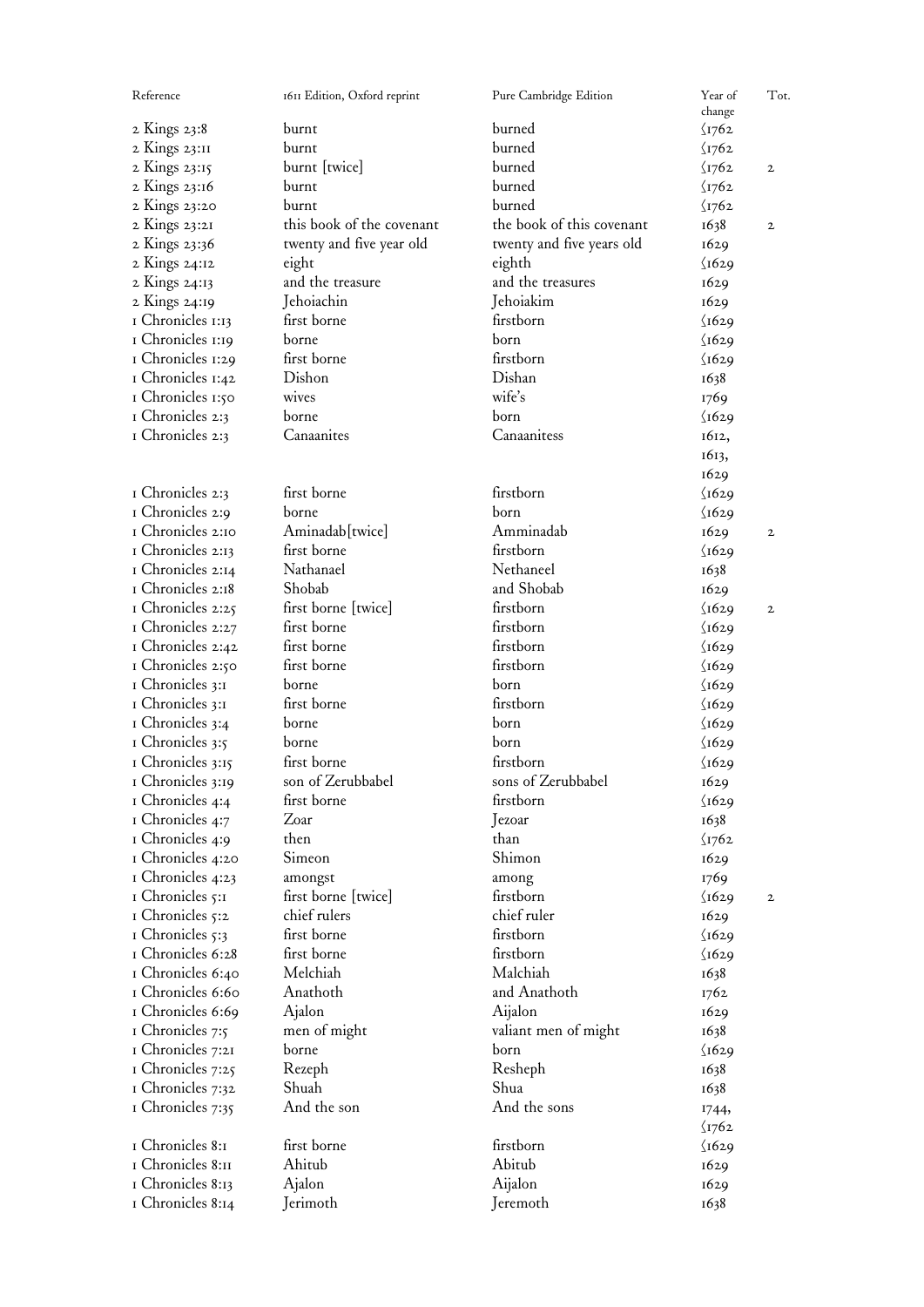| Reference          | 1611 Edition, Oxford reprint | Pure Cambridge Edition    | Year of<br>change | Tot. |
|--------------------|------------------------------|---------------------------|-------------------|------|
| I Chronicles 8:29  | wives                        | wife's                    | 1769              |      |
| I Chronicles 8:30  | first borne                  | firstborn                 | $\sqrt{1629}$     |      |
| I Chronicles 8:39  | first borne                  | firstborn                 | $\sqrt{1629}$     |      |
|                    | first borne                  | firstborn                 |                   |      |
| I Chronicles 9:5   |                              |                           | $\sqrt{1629}$     |      |
| I Chronicles 9:31  | first borne                  | firstborn                 | $\sqrt{1629}$     |      |
| I Chronicles 9:35  | wives                        | wife's                    | 1769              |      |
| I Chronicles 9:36  | first borne                  | firstborn                 | $\sqrt{1629}$     |      |
| I Chronicles II:II | lift                         | lifted                    | $\langle$ 1762    |      |
| I Chronicles II:15 | rock of David                | rock to David             | 1629              |      |
| I Chronicles II:2I | then                         | than                      | $\sqrt{1762}$     |      |
| I Chronicles II:23 | pluckt                       | plucked                   | $\sqrt{1762}$     |      |
| I Chronicles II:43 | Maacah                       | Maachah                   | 1638              |      |
| I Chronicles II:45 | Zimri                        | Shimri                    | 1629              |      |
| I Chronicles 14:2  | lift                         | lifted                    | $\sqrt{1762}$     |      |
| I Chronicles 14:7  | Elpalet                      | Eliphalet                 | 1629              |      |
| I Chronicles 14:12 | burnt                        | burned                    | $\sqrt{1762}$     |      |
| I Chronicles 15:12 | you may                      | ye may                    | $\langle$ 1762    |      |
| I Chronicles 15:18 | Zachariah                    | Zechariah                 | 1612,             |      |
|                    |                              |                           |                   |      |
|                    |                              |                           | 1638              |      |
| I Chronicles 15:18 | Jehiel [second]              | Jeiel                     | 1629              |      |
| I Chronicles 15:20 | Zachariah                    | Zechariah                 | 1638              |      |
| I Chronicles 15:24 | Zachariah                    | Zechariah                 | 1638              |      |
| I Chronicles 16:5  | Zachariah                    | Zechariah                 | 1638              |      |
| I Chronicles 16:9  | you                          | ye                        | $\sqrt{1762}$     |      |
| I Chronicles 17:5  | a house                      | an house                  | 1629              |      |
| I Chronicles 17:11 | stablish                     | establish                 | 1612,             |      |
|                    |                              |                           | $\langle$ 1762    |      |
| I Chronicles 17:20 | besides                      | beside                    | 1769              |      |
| I Chronicles 20:8  | borne                        | born                      | $\sqrt{1629}$     |      |
| I Chronicles 21:16 | lift                         | lifted                    | $\sqrt{1762}$     |      |
| I Chronicles 22:9  | borne                        | born                      | $\sqrt{1629}$     |      |
| I Chronicles 23:II | Ziza                         | Zizah                     | 1638              |      |
| I Chronicles 23:23 | Jerimoth                     | Jeremoth                  | 1629              |      |
| I Chronicles 24:4  | then                         | than                      |                   |      |
|                    | Nathanael                    | Nethaneel                 | $\sqrt{1762}$     |      |
| I Chronicles 24:6  |                              |                           | 1638              |      |
| I Chronicles 24:10 | eight                        | eighth                    | 1612,             |      |
|                    |                              |                           | 1629              |      |
| I Chronicles 25:15 | eight                        | eighth                    | $\sqrt{1629}$     |      |
| I Chronicles 25:22 | Jerimoth                     | Jeremoth                  | 1638              |      |
| I Chronicles 26:2  | first borne                  | firstborn                 | $\sqrt{1629}$     |      |
| I Chronicles 26:4  | first borne                  | firstborn                 | $\sqrt{1629}$     |      |
| I Chronicles 26:6  | borne                        | born                      | $\sqrt{1629}$     |      |
| I Chronicles 26:10 | first borne                  | firstborn                 | $\sqrt{1629}$     |      |
| I Chronicles 26:18 | And Parbar westward          | At Parbar westward        | 1638              |      |
| I Chronicles 26:20 | dedicate things              | dedicated things          | 1762              |      |
| I Chronicles 26:26 | dedicate things              | dedicated things          | 1762              |      |
| I Chronicles 26:30 | all business                 | all the business          | $\sqrt{1762}$     |      |
| I Chronicles 28:12 | dedicate things              | dedicated things          | 1762              |      |
| I Chronicles 29:2  | the silver                   | and the silver            | 1629              |      |
| I Chronicles 29:6  | rulers over the              | rulers of the             | 1762              |      |
| I Chronicles 29:23 |                              |                           |                   |      |
|                    | in stead                     | instead                   | $\sqrt{1762}$     |      |
| 2 Chronicles 1:17  | fetcht                       | fetched                   | $\sqrt{1762}$     |      |
| 2 Chronicles 3:10  | most holy place              | most holy house           | 1629              |      |
| 2 Chronicles 5:13  | lift                         | lifted                    | $\sqrt{1762}$     |      |
| 2 Chronicles 6:27  | the land                     | thy land                  | 1638              |      |
| 2 Chronicles 7:9   | eight                        | eighth                    | $\sqrt{1629}$     |      |
| 2 Chronicles 8:16  | of God was perfected         | of the LORD was perfected | $\sqrt{1629}$     | 2    |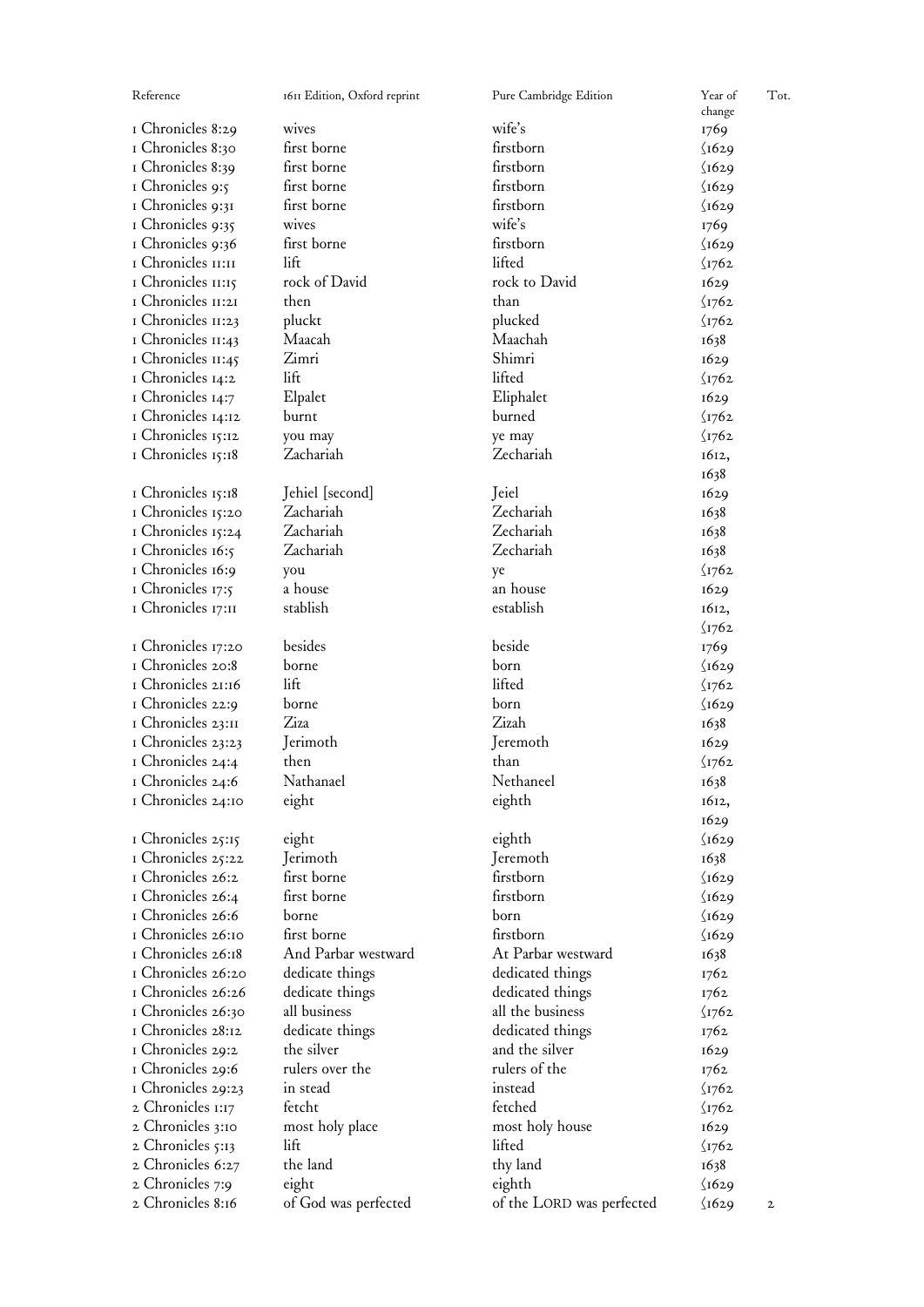| Reference          | 1611 Edition, Oxford reprint | Pure Cambridge Edition | Year of<br>change | Tot.         |
|--------------------|------------------------------|------------------------|-------------------|--------------|
| 2 Chronicles 9:12  | besides                      | beside                 | 1769              |              |
| 2 Chronicles 9:14  | <b>Besides</b>               | beside                 | 1769              |              |
| 2 Chronicles IO:IO | then                         | than                   | $\sqrt{1762}$     |              |
| 2 Chronicles II:10 | Ajalon                       | Aijalon                | 1629              |              |
| 2 Chronicles II:20 |                              | Maachah                |                   |              |
|                    | Maacah                       |                        | 1629              |              |
| 2 Chronicles II:2I | Maacah                       | Maachah                | 1629              |              |
| 2 Chronicles II:22 | Maacah                       | Maachah                | 1629              |              |
| 2 Chronicles 12:10 | in stead                     | instead                | $\sqrt{1762}$     |              |
| 2 Chronicles 13:2  | Gibea                        | Gibeah                 | 1629              |              |
| 2 Chronicles 13:5  | you                          | ye                     | $\sqrt{1762}$     |              |
| 2 Chronicles 13:6  | his LORD                     | his lord               | 1629              |              |
| 2 Chronicles 13:12 | you shall                    | ye shall               | $\sqrt{1762}$     |              |
| 2 Chronicles 16:6  | was a building [abuilding]   | was building           | 1769              |              |
| 2 Chronicles 17:6  | lift                         | lifted                 | $\sqrt{1762}$     |              |
| 2 Chronicles 17:19 | besides                      | beside                 | 1769              |              |
| 2 Chronicles 18:23 | spirit                       | Spirit                 | $\sqrt{1762}$     |              |
| 2 Chronicles 20:14 | Jehiel                       | Jeiel                  | 1638              |              |
| 2 Chronicles 20:20 | you be                       | ye be                  | $\sqrt{1762}$     |              |
| 2 Chronicles 20:25 | stript                       | stripped               | $\langle$ 1762    |              |
| 2 Chronicles 20:25 | then                         | than                   |                   |              |
| 2 Chronicles 21:3  | first borne                  | firstborn              | $\sqrt{1762}$     |              |
|                    |                              |                        | $\sqrt{1629}$     |              |
| 2 Chronicles 21:13 | then                         | than                   | $\sqrt{1762}$     |              |
| 2 Chronicles 23:7  | you                          | ye                     | $\langle$ I762    |              |
| 2 Chronicles 24:5  | haste the                    | hasten the             | $\sqrt{1762}$     |              |
| 2 Chronicles 24:7  | dedicate things              | dedicated things       | 1762              |              |
| 2 Chronicles 24:20 | spirit                       | Spirit                 | 1612,             |              |
|                    |                              |                        | $\sqrt{1762}$     |              |
| 2 Chronicles 24:26 | Shimeah                      | Shimeath               | 1629              |              |
| 2 Chronicles 25:9  | then                         | than                   | $\frac{1762}{ }$  |              |
| 2 Chronicles 25:23 | Joahaz                       | Jehoahaz               | 1629              |              |
| 2 Chronicles 26:18 | pertaineth                   | appertaineth           | 1612,             |              |
|                    |                              |                        | 1616,             |              |
|                    |                              |                        | 1629              |              |
| 2 Chronicles 28:11 | wrath of God                 | wrath of the LORD      | 1638              | $\mathbf{2}$ |
| 2 Chronicles 28:22 | this distress                | his distress           | 1638              |              |
| 2 Chronicles 29:7  | burnt                        | burned                 | $\sqrt{1762}$     |              |
| 2 Chronicles 29:II | you should                   | ye should              | $\frac{1762}{2}$  |              |
| 2 Chronicles 29:12 | Amashai                      | Amasai                 | 1629              |              |
| 2 Chronicles 29:13 | Jehiel                       | Jeiel                  |                   |              |
|                    |                              |                        | 1638              |              |
| 2 Chronicles 29:17 | eight day<br>and laid        | eighth day             | $\sqrt{1629}$     |              |
| 2 Chronicles 29:23 |                              | and they laid          | 1629              |              |
| 2 Chronicles 29:34 | then                         | than                   | $\frac{1762}{2}$  |              |
| 2 Chronicles 30:18 | then                         | than                   | $\sqrt{1762}$     |              |
| 2 Chronicles 31:6  | tithes of oxen               | tithe of oxen          | 1638              |              |
| 2 Chronicles 31:12 | dedicate things              | dedicated things       | 1762              |              |
| 2 Chronicles 32:5  | prepared Millo               | repaired Millo         | 1616,             |              |
|                    |                              |                        | 1629              |              |
| 2 Chronicles 32:7  | then                         | than                   | $\frac{1762}{2}$  |              |
| 2 Chronicles 32:20 | For this                     | And for this           | 1638              |              |
| 2 Chronicles 33:9  | then                         | than                   | $\sqrt{1762}$     |              |
| 2 Chronicles 34:3  | eight                        | eighth                 | $\sqrt{1629}$     |              |
| 2 Chronicles 34:10 | mend                         | amend                  | 1769              |              |
| 2 Chronicles 35:8  | Zachariah                    | Zechariah              | 1638              |              |
| 2 Chronicles 35:9  | Jehiel                       | Jeiel                  | 1638              |              |
| Ezra $1:4$         | besides                      | beside                 | 1769              |              |
| Ezra 1:6           | besides                      | beside                 | 1769              |              |
|                    | children                     |                        |                   |              |
| Ezra 2:22          |                              | men                    | 1638              |              |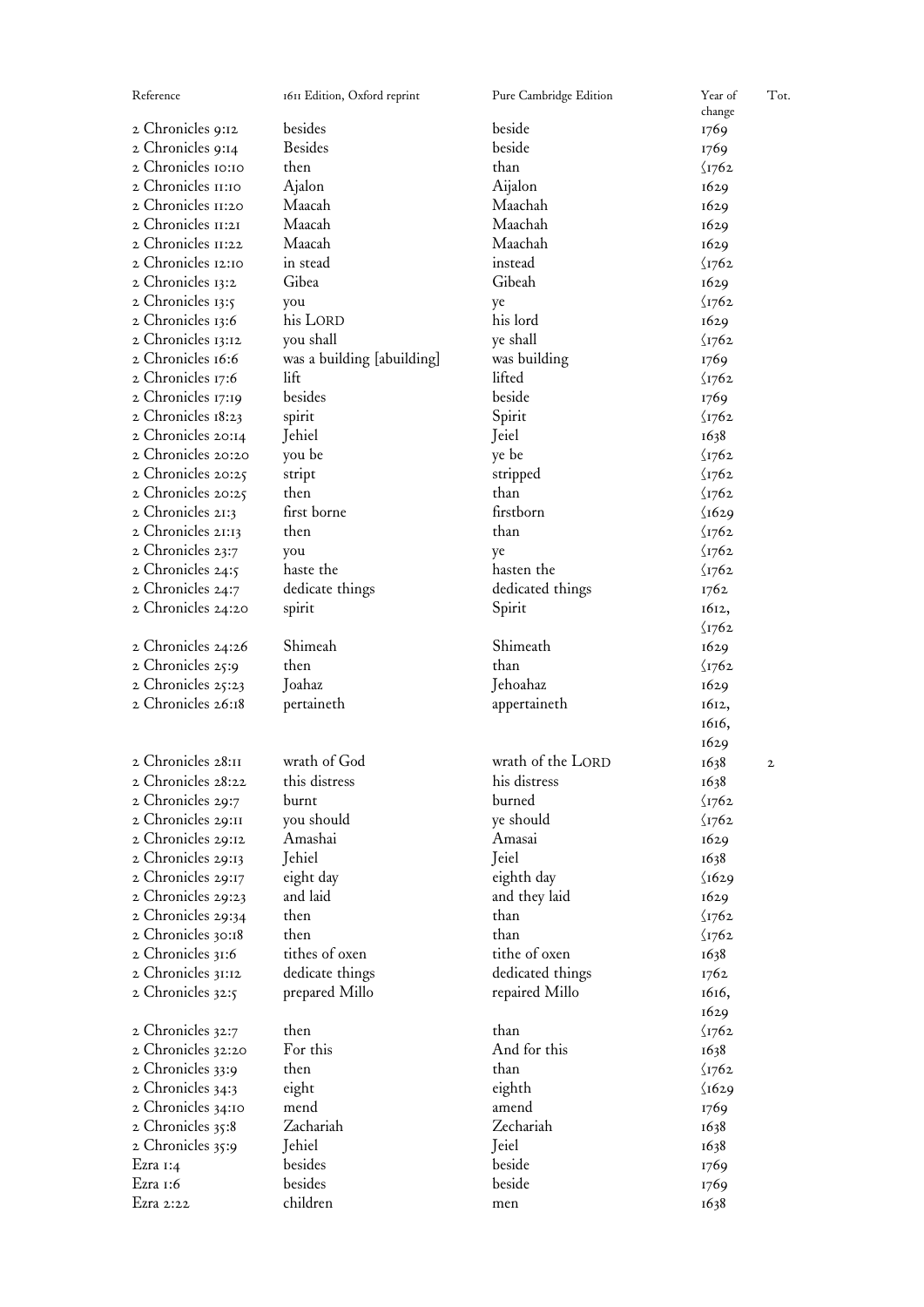| Reference      | 1611 Edition, Oxford reprint  | Pure Cambridge Edition          | Year of<br>change      | Tot. |
|----------------|-------------------------------|---------------------------------|------------------------|------|
| Ezra $2:26$    | Gaba                          | Geba                            | circa                  |      |
|                |                               |                                 | 1900                   |      |
| Ezra $3:5$     | offered, offered              | offered                         | 1611                   |      |
|                |                               |                                 | 2nd,                   |      |
|                |                               |                                 | 1613                   |      |
| Ezra 3:11      | sung                          | sang                            | $\sqrt{1762}$          |      |
| Ezra 4:3       | You                           | Ye                              | $\sqrt{1762}$          |      |
| Ezra $4:24$    | house of the God              | house of God                    | 1612,                  |      |
|                |                               |                                 | 1629                   |      |
| Ezra 7:18      | the silver and gold           | the silver and the gold         | 1762                   |      |
| Ezra 8:13      | Jehiel                        | Jeiel                           | 1638                   |      |
| Ezra 8:16      | and for Jarib  also for Jarib | and for Jarib  also for Joiarib | 1638                   |      |
| Exra 8:2I      | the river Ahava               | the river of Ahava              | 1762                   |      |
| Ezra 9:3       | pluckt                        | plucked                         | $\sqrt{1762}$          |      |
| Ezra $9:13$    | then                          | than                            | $\sqrt{1762}$          |      |
| Ezra 10:3      | borne                         | born                            | $\sqrt{1629}$          |      |
| Ezra 10:25     | Jesiah                        | Jeziah                          | 1638                   |      |
| Ezra 10:33     | Mattatha                      | Mattathah                       | 1638                   |      |
| Ezra $10:43$   | Jehiel                        | Jeiel                           | 1638                   |      |
| Nehemiah 1:3   | burnt                         | burned                          | $\langle$ 1762         |      |
| Nehemiah I:II  | LORD                          | Lord                            | 1835,                  |      |
|                |                               |                                 | circa                  |      |
|                |                               |                                 | 1900                   |      |
| Nehemiah 2:12  | what God                      | what my God                     | 1638                   |      |
| Nehemiah 2:17  | burnt                         | burned                          | $\sqrt{1762}$          |      |
| Nehemiah 2:20  | you                           | ye                              | $\sqrt{1762}$          |      |
| Nehemiah 3:1   | built                         | builded                         | $\langle$ 1762         |      |
| Nehemiah 3:4   | Uriah                         | Urijah                          | 1638                   |      |
| Nehemiah 3:5   | LORD                          | Lord                            | 1629                   |      |
| Nehemiah 3:15  | Shallum                       | Shallun                         | 1629                   |      |
| Nehemiah 4:2   | burnt                         | burned                          | $\sqrt{1762}$          |      |
| Nehemiah 4:14  | to rest                       | to the rest                     | 1611                   |      |
|                |                               |                                 | 2nd,                   |      |
|                |                               |                                 | 1613                   |      |
| Nehemiah 5:7   | You                           | Ye                              | $\langle$ I762         |      |
| Nehemiah 5:8   | you                           | ye                              | $\frac{\sqrt{1762}}{}$ |      |
| Nehemiah 5:17  | besides                       | beside                          | 1769                   |      |
| Nehemiah 6:10  | Mehetabel                     | Mehetabeel                      | 1638                   |      |
| Nehemiah 7:7   | Nahum                         | Nehum                           | 1638                   |      |
| Nehemiah 7:31  | Michmash                      | Michmas                         | 1638                   |      |
| Nehemiah 7:59  | Pochereth Zebaim              | Pochereth of Zebaim             | 1629                   |      |
| Nehemiah 8:10  | LORD                          | Lord                            | 1629                   |      |
| Nehemiah 8:18  | eight                         | eighth                          | $\sqrt{1629}$          |      |
| Nehemiah 9:17  | the wonders                   | thy wonders                     | 1638                   |      |
| Nehemiah IO:II | Micah                         | Micha                           | 1629                   |      |
| Nehemiah IO:18 | Hodiah                        | Hodijah                         | 1638                   |      |
| Nehemiah 10:36 | first borne                   | firstborn                       | $\sqrt{1629}$          |      |
| Nehemiah 12:41 | Zachariah                     | Zechariah                       | 1638                   |      |
| Nehemiah 13:25 | pluckt                        | plucked                         | $\sqrt{1762}$          |      |
| Esther 1:7     | divers                        | diverse                         | $\sqrt{1629}$          |      |
| Esther 1:8     | for the king                  | for so the king                 | 1629                   |      |
| Esther 1:19    | then                          | than                            | $\sqrt{1762}$          |      |
| Esther 2:4     | in stead                      | instead                         | $\frac{1762}{2}$       |      |
| Esther $2:17$  | then                          | than                            | $\sqrt{1762}$          |      |
| Esther $2:17$  | in stead                      | instead                         | $\langle$ 1762         |      |
| Esther 3:4     | Mordecai his matters          | Mordecai's matters              | 1762                   |      |
| Esther 4:4     | the sackcloth                 | his sackcloth                   | 1629                   |      |
|                |                               |                                 |                        |      |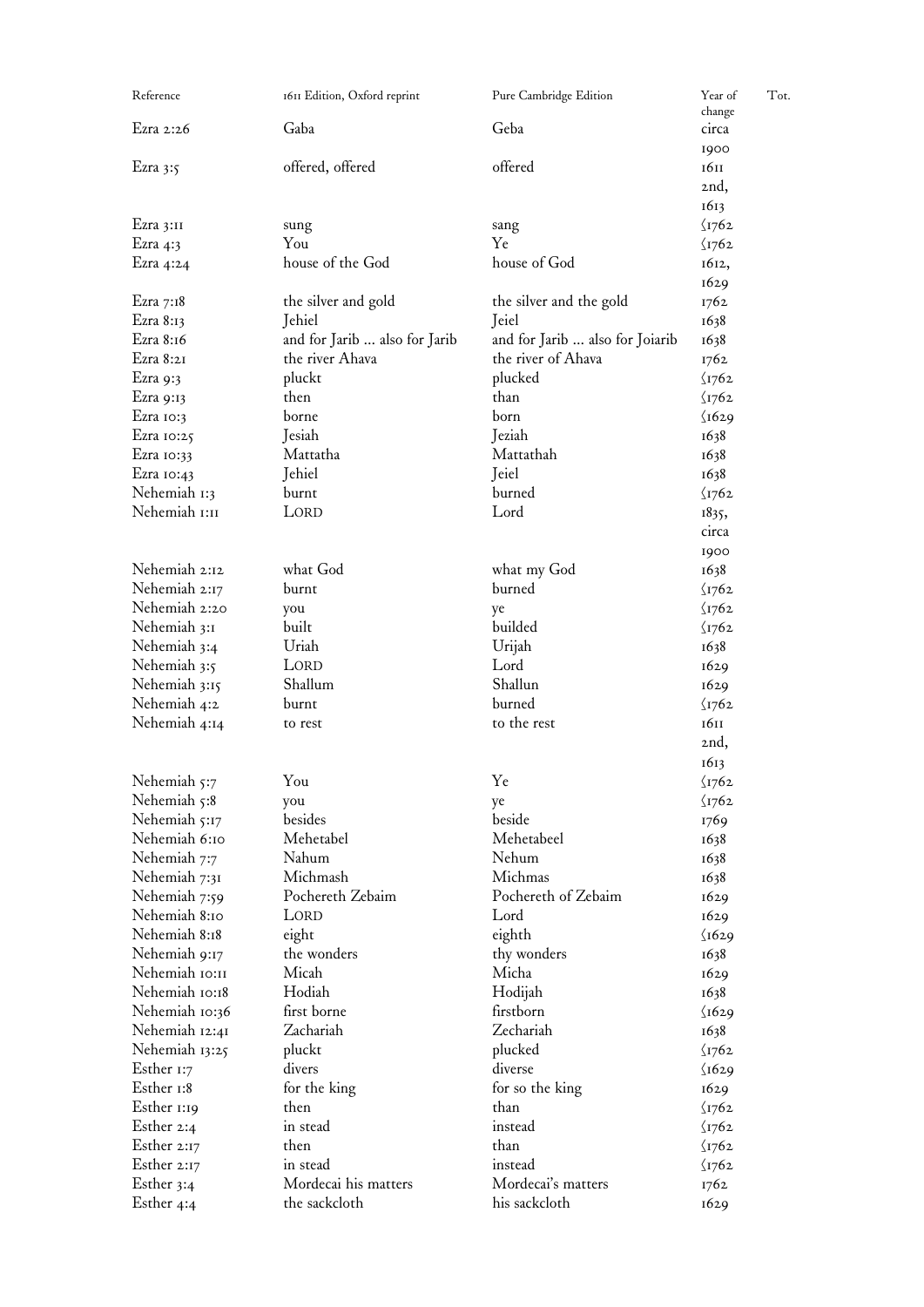| Reference              | 1611 Edition, Oxford reprint                 | Pure Cambridge Edition                        | Year of<br>change      | Tot. |
|------------------------|----------------------------------------------|-----------------------------------------------|------------------------|------|
| Esther $4:13$          | then                                         | than                                          | $\sqrt{1762}$          |      |
| Esther 6:6             | then                                         | than                                          | $\sqrt{1762}$          |      |
| $Job$ $I:2$            | borne                                        | born                                          | $\sqrt{1629}$          |      |
| Job 1:16               | burnt                                        | burned                                        | $\sqrt{1762}$          |      |
| Job 2:12               | lift [first]                                 | lifted                                        | $\sqrt{1762}$          |      |
| Job3:3                 | borne                                        | born                                          | $\sqrt{1629}$          |      |
| Job3:13                | lien                                         | lain                                          | $\sqrt{1762}$          |      |
|                        |                                              | than                                          |                        |      |
| $Job$ $3:2I$           | then                                         |                                               | $\langle$ 1762         |      |
| Job4:6                 | the uprightness of thy ways<br>and thy hope? | thy hope, and the uprightness<br>of thy ways? | 1638                   | 3    |
| Job 4:17               | then                                         | than                                          | $\frac{1762}{2}$       |      |
| Job 4:17               | then                                         | than                                          | $\frac{\sqrt{1762}}{}$ |      |
| Job4:19                | on them that                                 | in them that                                  | 1701,                  |      |
|                        |                                              |                                               | $\sqrt{1762}$          |      |
| Job $5:7$              | borne                                        | born                                          | $\sqrt{1629}$          |      |
| Job 6:3                | then                                         | than                                          | $\sqrt{1762}$          |      |
| Job 6:8                | O                                            | Oh                                            | $\langle$ 1762         |      |
| Job 6:27               | you dig                                      | ye dig                                        | $\sqrt{1762}$          |      |
| Job 7:6                | then                                         | than                                          | $\sqrt{1762}$          |      |
| $Job$ 7:15             | then                                         | than                                          | $\sqrt{1762}$          |      |
| $Job$ 9:25             | then                                         | than                                          | $\sqrt{1762}$          |      |
| Job 9:26               | pray                                         | prey                                          | $\sqrt{1629}$          |      |
| Job $\overline{11}$ :5 | O                                            | oh                                            | $\sqrt{1762}$          |      |
| $Job$ $11:6$           | then                                         | than                                          | $\sqrt{1762}$          |      |
| $Job$ $II:8$           | then                                         | than                                          | $\sqrt{1762}$          |      |
| Job 11:9               | then                                         | than                                          | $\sqrt{1762}$          |      |
|                        |                                              |                                               |                        |      |
| Job 11:9               | then                                         | than                                          | $\sqrt{1762}$          |      |
| Job II:12              | borne                                        | born                                          | $\sqrt{1629}$          |      |
| Job $\mu$ :17          | then                                         | than                                          | $\sqrt{1762}$          |      |
| Job $13:5$             | you                                          | ye                                            | $\langle$ I762         |      |
| $Job$ $13:7$           | you                                          | ye                                            | $\sqrt{1762}$          |      |
| Job I4:I               | borne                                        | born                                          | $\sqrt{1629}$          |      |
| Job $14:9$             | sent                                         | scent                                         | $\frac{\sqrt{1762}}{}$ |      |
| Job 14:17              | sowest                                       | sewest                                        | 1762                   |      |
| Job 15:7               | borne                                        | born                                          | $\sqrt{1629}$          |      |
| Job 15:10              | then                                         | than                                          | $\sqrt{1762}$          |      |
| Job 15:12              | thine eyes                                   | thy eyes                                      | 1769                   |      |
| $Job$ $15:14$          | borne                                        | born                                          | $\sqrt{1629}$          |      |
| Job 16:16              | mine eye-lids                                | my eyelids                                    | 1617,                  |      |
|                        |                                              |                                               | 1629                   |      |
| Job 17:10              | you return                                   | ye return                                     | 1769                   |      |
| Job 18:2               | you                                          | ye                                            | $\langle$ 1762         |      |
| Job 18:13              | first borne                                  | firstborn                                     | $\sqrt{1629}$          |      |
| Job $19:3$             | you are                                      | ye are                                        | $\sqrt{1762}$          |      |
| Job $19:3$             | you make                                     | ye make                                       | $\langle$ 1762         |      |
| Job 19:9               | stript                                       | stripped                                      | $\sqrt{1762}$          |      |
| Job 19:17              | entreated                                    | intreated                                     | 1762                   |      |
| Job $20:25$            | glistering                                   | glittering                                    | 1762                   |      |
| Job 23:2               | then                                         | than                                          | $\sqrt{1762}$          |      |
| Job 23:3               | O                                            | Oh                                            | $\sqrt{1762}$          |      |
| Job 23:12              | then                                         | than                                          | $\sqrt{1762}$          |      |
| Job 24:21              | intreateth                                   | entreateth                                    | 1762                   |      |
| Job 25:4               | borne                                        | born                                          | $\sqrt{1629}$          |      |
| Job 27:5               | my integrity                                 | mine integrity                                | 1762                   |      |
| Job29:2                | O                                            | Oh                                            | 1612,                  |      |
|                        |                                              |                                               | 1629                   |      |
| Job29:17               | pluckt                                       | plucked                                       | $\sqrt{1762}$          |      |
|                        |                                              |                                               |                        |      |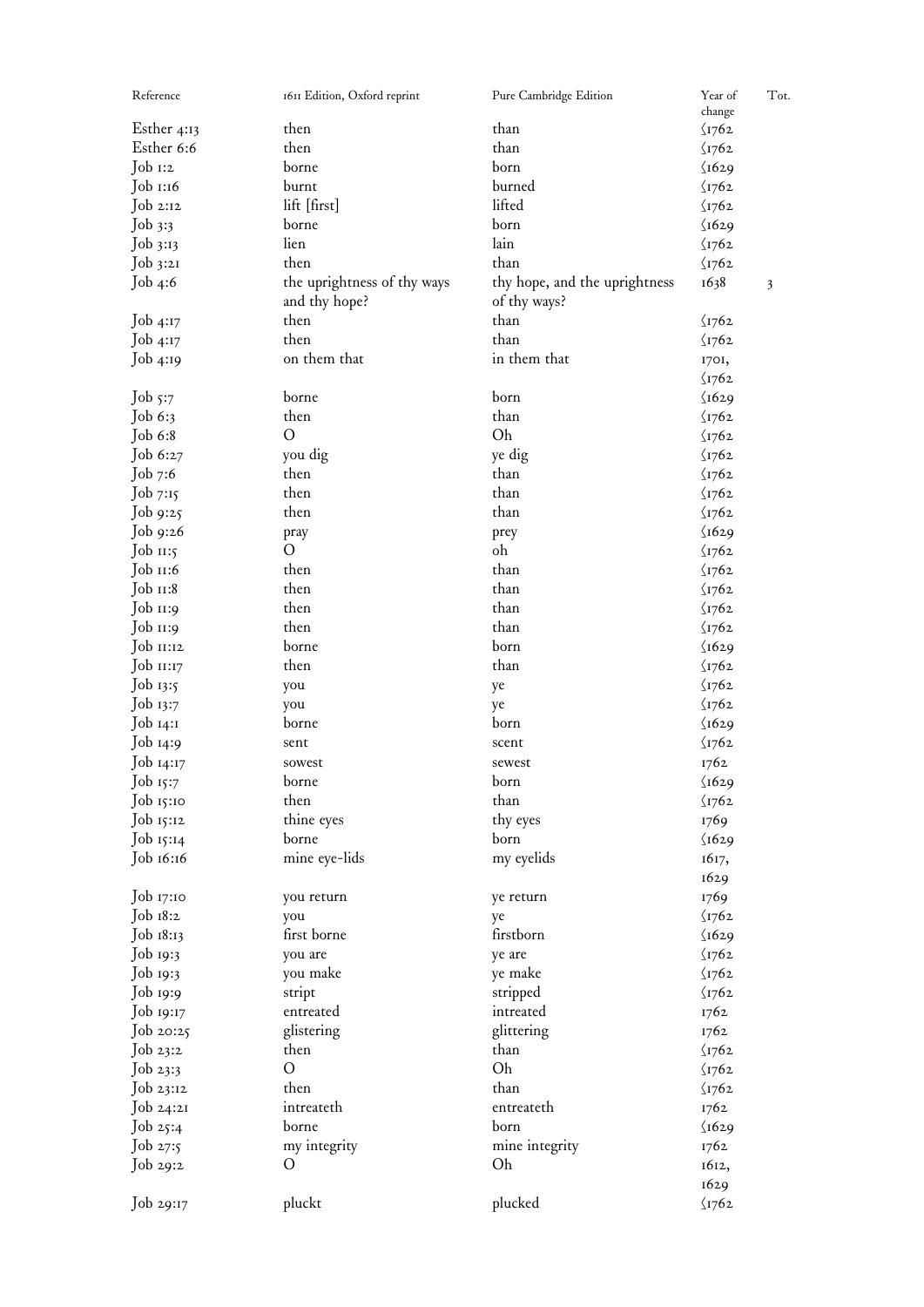| Reference     | 1611 Edition, Oxford reprint | Pure Cambridge Edition | Year of<br>change      | Tot.         |
|---------------|------------------------------|------------------------|------------------------|--------------|
| $Job$ 30:1    | then                         | than                   | $\frac{\sqrt{1762}}{}$ |              |
| Job30:3       | flying                       | fleeing                | 1629                   |              |
| $Job$ 30:8    | then                         | than                   | $\sqrt{1762}$          |              |
| $Job$ 30:30   | burnt                        | burned                 | $\sqrt{1762}$          |              |
| Job 31:7      | my hands                     | mine hands             | 1762                   |              |
| Job 31:21     | lift                         | lifted                 | $\frac{1762}{2}$       |              |
| Job 31:29     | lift                         | lifted                 | $\langle$ I762         |              |
|               | O                            | Oh                     |                        |              |
| Job 31:35     |                              |                        | $\sqrt{1762}$          |              |
| Job 31:40     | in stead [twice]             | instead                | $\sqrt{1762}$          | $\mathbf{2}$ |
| $Job$ $32:2$  | then God                     | than God               | $\sqrt{1762}$          |              |
| $Job\;32:4$   | then                         | than                   | $\langle$ I762         |              |
| $Job$ $32:II$ | you                          | ye                     | $\sqrt{1762}$          |              |
| Job 33:12     | then                         | than                   | $\sqrt{1762}$          |              |
| Job 33:22     | His soul draweth             | Yea, his soul draweth  | 1638                   |              |
| $Job\,33:25$  | then                         | than                   | $\sqrt{1762}$          |              |
| $Job\;34:19$  | then                         | than                   | $\sqrt{1762}$          |              |
| $Job\;34:23$  | then                         | than                   | $\sqrt{1762}$          |              |
| $Job\;34:37$  | amongst                      | among                  | 1769                   |              |
| Job35:2       | then                         | than                   | $\sqrt{1762}$          |              |
| Job35:5       | then                         | than                   | $\sqrt{1762}$          |              |
| Job35:II      | then                         | than                   | $\sqrt{1762}$          |              |
| Job35:II      | then                         | than                   | $\sqrt{1762}$          |              |
| Job 36:21     | then                         | than                   | $\sqrt{1762}$          |              |
| Job38:21      | borne                        | born                   | $\sqrt{1629}$          |              |
| Job 39:30     | there is he                  | there is she           | 1616,                  |              |
|               |                              |                        | 1629                   |              |
| $Job$ 40:4    | my hand                      | mine hand              | 1629                   |              |
| Job 41:5      | wilt thou bind               | or wilt thou bind      | 1638                   |              |
| $Job$ 42:12   | then                         | than                   | $\langle$ I762         |              |
| Psalm $2:4$   | LORD                         | Lord                   | 1629                   |              |
| Psalm 2:6     | Sion                         | Zion                   | 1638                   |              |
| Psalm $4:7$   | then                         | than                   | $\sqrt{1762}$          |              |
| Psalm $7:14$  | travelleth                   | travaileth             | 1612,                  |              |
|               |                              |                        | 1629                   |              |
| Psalm 8:5     | then                         | than                   | $\frac{\sqrt{1762}}{}$ |              |
| Psalm 9:11    | Sion                         | Zion                   | 1638                   |              |
| Psalm 9:14    | Sion                         | Zion                   | 1638                   |              |
| Psalm 14:6    | You                          | Ye                     | $\langle$ 1762         |              |
| Psalm $14:7$  | O                            | Oh                     | $\langle$ 1762         |              |
| Psalm $14:7$  | Sion                         | Zion                   | 1638                   |              |
| Psalm 19:10   | then                         | than                   | $\sqrt{1762}$          |              |
| Psalm 19:10   | then                         | than                   | $\langle$ I762         |              |
| Psalm 19:10   | then                         | than                   | $\langle$ 1762         |              |
| Psalm 20:2    | Sion                         | Zion                   | 1638                   |              |
| Psalm 22:31   | borne                        | born                   | $\sqrt{1629}$          |              |
| Psalm $24:3$  | and who shall                | or who shall           | 1769                   |              |
| Psalm $24:4$  | lift                         | lifted                 | $\langle$ I762         |              |
| Psalm 37:16   | then                         | than                   | $\langle$ I762         |              |
| Psalm $40:5$  | then                         | than                   | $\langle$ I762         |              |
| Psalm $40:12$ | then                         | than                   | $\langle$ I762         |              |
| Psalm $41:9$  | lift                         | lifted                 | $\langle$ 1762         |              |
| Psalm $45:2$  | then                         | than                   | $\langle$ 1762         |              |
| Psalm $45:16$ | in stead                     | instead                | $\langle$ 1762         |              |
| Psalm 48:2    | Sion                         | Zion                   | 1638                   |              |
| Psalm 48:11   | Sion                         | Zion                   | 1638                   |              |
| Psalm 48:12   | Sion                         | Zion                   | 1638                   |              |
| Psalm $49:18$ | whiles                       | while                  | 1762                   |              |
|               |                              |                        |                        |              |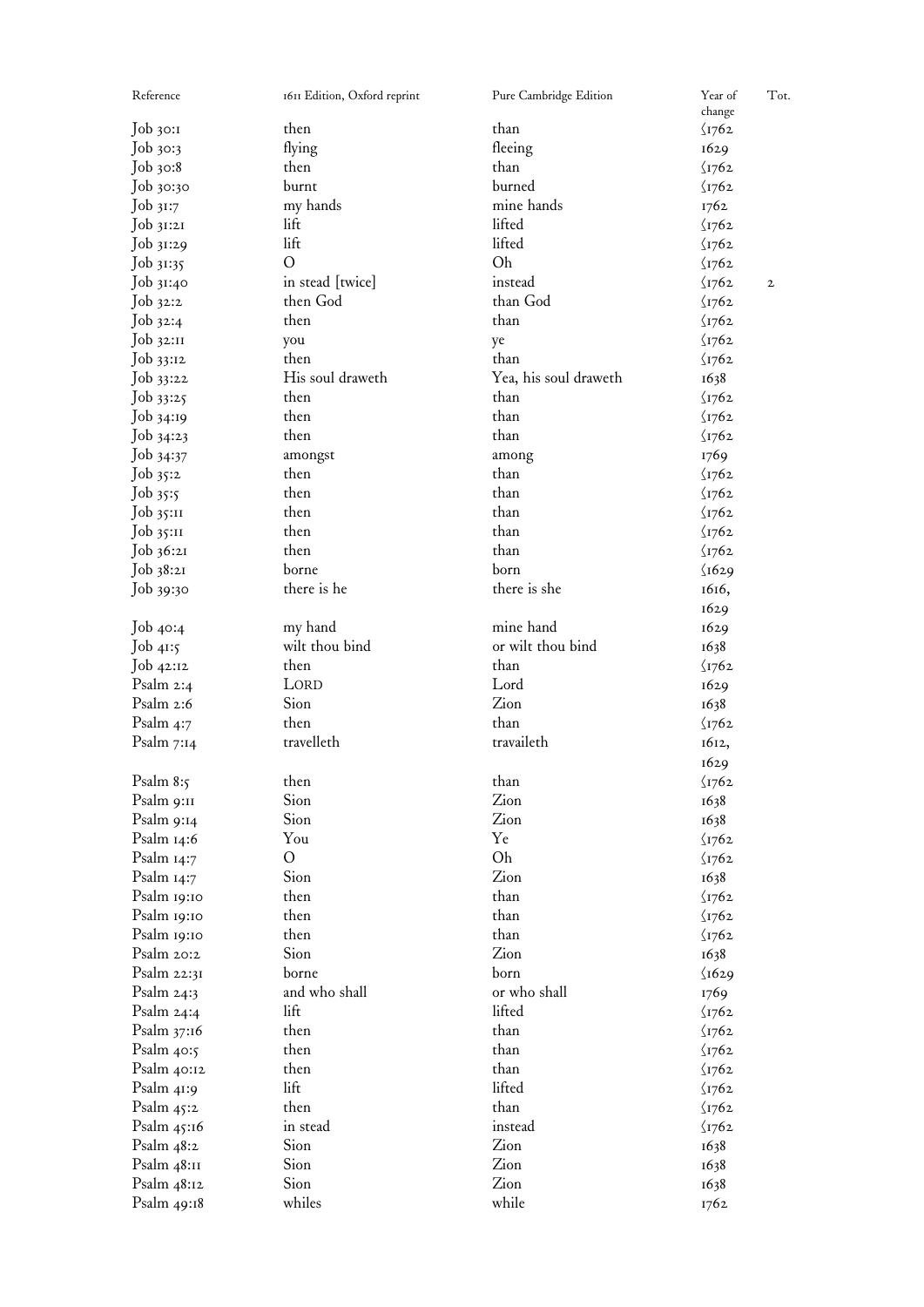| Reference     | 1611 Edition, Oxford reprint | Pure Cambridge Edition | Year of<br>change | Tot.         |
|---------------|------------------------------|------------------------|-------------------|--------------|
| Psalm 50:2    | Sion                         | Zion                   | 1638              |              |
| Psalm 50:21   | such a one                   | such an one            | 1762              |              |
| Psalm $51:7$  | then                         | than                   | $\frac{1762}{2}$  |              |
| Psalm 51:11   | holy Spirit                  | holy spirit            | $\sqrt{1629}$     |              |
| Psalm 51:12   | Spirit                       | spirit                 | $\sqrt{1629}$     |              |
| Psalm $51:18$ | Sion                         | Zion                   | 1638              |              |
| Psalm $52:3$  | then                         | than                   | $\sqrt{1762}$     |              |
| Psalm $52:3$  | then                         | than                   | $\sqrt{1762}$     |              |
| Psalm $53:6$  | O                            | Oh                     | $\langle$ 1762    |              |
| Psalm $53:6$  | Sion                         | Zion                   | 1638              |              |
| Psalm $55:6$  | $\overline{O}$               | Oh                     | $\sqrt{1762}$     |              |
| Psalm $55:6$  | flee                         | fly                    | $\sqrt{1629}$     |              |
| Psalm $55:21$ | then                         | than                   | $\sqrt{1762}$     |              |
| Psalm $55:21$ | then                         | than                   | $\sqrt{1762}$     |              |
| Psalm $58:2$  | you [twice]                  | ye                     | $\sqrt{1762}$     | $\mathbf{2}$ |
| Psalm $58:3$  | borne                        | born                   | $\sqrt{1629}$     |              |
| Psalm 61:2    | then                         | than                   | $\sqrt{1762}$     |              |
| Psalm 62:9    | then                         | than                   | $\sqrt{1762}$     |              |
| Psalm 62:10   | become not vain              | and become not vain    | 1629              |              |
| Psalm 63:3    | then                         | than                   | $\sqrt{1762}$     |              |
| Psalm 68:21   | such a one                   | such an one            | 1762              |              |
| Psalm $68:25$ | amongst                      | among                  | $\sqrt{1762}$     |              |
| Psalm 69:4    | then                         | than                   | $\sqrt{1762}$     |              |
| Psalm 69:31   | then                         | than                   | $\langle$ 1762    |              |
| Psalm 69:32   | seek good                    | seek God               | 1617,             |              |
|               |                              |                        | 1629              |              |
| Psalm 69:35   | Sion                         | Zion                   | 1762              |              |
| Psalm $73:7$  | then                         | than                   | $\sqrt{1762}$     |              |
| Psalm $73:25$ | besides                      | beside                 | $\langle$ I762    |              |
| Psalm $74:2$  | Sion                         | Zion                   | 1638              |              |
| Psalm $74:8$  | burnt                        | burned                 | $\sqrt{1762}$     |              |
| Psalm $76:2$  | Sion                         | Zion                   | 1638              |              |
| Psalm $76:4$  | then                         | than                   | $\sqrt{1762}$     |              |
| Psalm 78:6    | borne                        | born                   | $\sqrt{1629}$     |              |
| Psalm 78:51   | first borne                  | firstborn              | $\sqrt{1629}$     |              |
| Psalm 78:68   | Sion                         | Zion                   | 1638              |              |
| Psalm 80:16   | burnt                        | burned                 | $\langle$ 1762    |              |
| Psalm $81:13$ | O                            | Oh                     | $\sqrt{1762}$     |              |
| Psalm 83:2    | lift                         | lifted                 | $\sqrt{1762}$     |              |
| Psalm 84:10   | then                         | than                   | $\sqrt{1762}$     |              |
| Psalm 84:10   | then                         | than                   | $\sqrt{1762}$     |              |
| Psalm $87:2$  | then                         | than                   | $\sqrt{1762}$     |              |
| Psalm $87:4$  | borne                        | born                   | $\sqrt{1629}$     |              |
| Psalm $87:5$  | borne                        | born                   | $\sqrt{1629}$     |              |
| Psalm 87:6    | borne                        | born                   | $\sqrt{1629}$     |              |
| Psalm 89:4    | stablish                     | establish              | $\sqrt{1762}$     |              |
| Psalm 89:27   | first borne                  | firstborn              | $\sqrt{1629}$     |              |
| Psalm 89:27   | then                         | than                   | $\sqrt{1762}$     |              |
| Psalm 93:4    | then                         | than                   | $\sqrt{1762}$     |              |
| Psalm $93:4$  | then                         | than                   | $\sqrt{1762}$     |              |
| Psalm 97:8    | Sion                         | Zion                   | 1638              |              |
| Psalm 99:2    | all people                   | all the people         | 1612,             |              |
|               |                              |                        | 1769              |              |
| Psalm 102:3   | burnt                        | burned                 | $\langle$ 1762    |              |
| Psalm 105:24  | then                         | than                   | $\langle$ 1762    |              |
| Psalm 105:30  | The land                     | Their land             | 1638              |              |
| Psalm 105:36  | first borne                  | firstborn              | $\sqrt{1629}$     |              |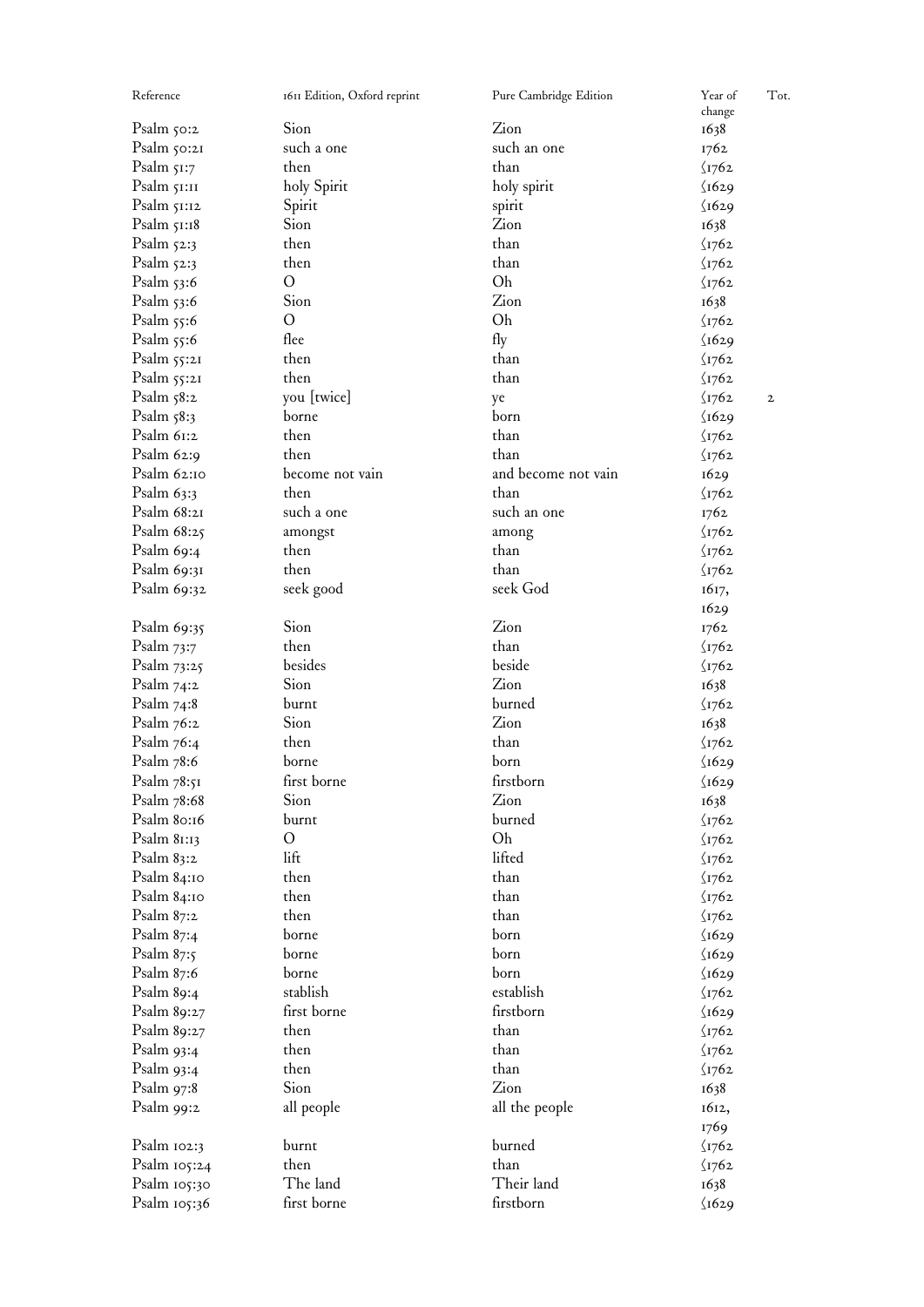| Reference      | 1611 Edition, Oxford reprint | Pure Cambridge Edition    | Year of<br>change      | Tot. |
|----------------|------------------------------|---------------------------|------------------------|------|
| Psalm 106:18   | burnt                        | burned                    | $\sqrt{1762}$          |      |
| Psalm 107:19   | he saveth                    | and he saveth             | 1762                   |      |
| Psalm $107:43$ | those things                 | these things              | 1762                   |      |
| Psalm 113:9    | to be a joyful               | and to be a joyful        | 1629                   |      |
| Psalm 115:3    | he pleased.                  | he hath pleased.          | 1769                   |      |
| Psalm 115:15   | You                          | Ye                        | $\sqrt{1762}$          |      |
| Psalm 116:16   | Oh                           | $\Omega$                  | $\sqrt{1762}$          |      |
| Psalm 116:16   | thy handmaid                 | thine handmaid            | 1762                   |      |
| Psalm 118:8    | then                         | than                      | $\sqrt{1762}$          |      |
| Psalm 118:9    | then                         | than                      | $\sqrt{1762}$          |      |
| Psalm 119:65   | Oh                           | $\Omega$                  | 1612,                  |      |
|                |                              |                           | 1629                   |      |
| Psalm 119:72   | then                         | than                      | $\langle$ 1762         |      |
| Psalm 119:98   | then                         | than                      | $\sqrt{1762}$          |      |
| Psalm 119:99   | then                         | than                      | $\sqrt{1762}$          |      |
| Psalm 119:100  | then                         | than                      | $\sqrt{1762}$          |      |
| Psalm 119:101  | that I may keep              | that I might keep         | 1638                   |      |
| Psalm 119:103  | then                         | than                      | $\sqrt{1762}$          |      |
| Psalm 130:6    | then                         | than                      | $\sqrt{1762}$          |      |
| Psalm 130:6    | then                         | than                      | $\sqrt{1762}$          |      |
| Psalm 132:12   | also shall sit               | shall also sit            | 1762                   |      |
| Psalm $135:5$  | our LORD                     | our Lord                  | $183$ os               |      |
| Psalm 135:8    | first borne                  | firstborn                 | $\sqrt{1629}$          |      |
| Psalm 136:10   | first borne                  | firstborn                 | $\sqrt{1629}$          |      |
| Psalm 139:7    | fly                          | flee                      | 1629                   |      |
| Psalm 139:18   | then                         | than                      | $\sqrt{1762}$          |      |
| Psalm 141:9    |                              | snares                    | 1769                   |      |
| Psalm $142:6$  | snare<br>then                | than                      | $\sqrt{1762}$          |      |
| Psalm $143:9$  | fly                          | flee                      | 1616,                  |      |
|                |                              |                           | 1629                   |      |
| Proverbs 3:14  | then                         | than                      | $\sqrt{1762}$          |      |
| Proverbs 3:14  | then                         | than                      | $\sqrt{1762}$          |      |
| Proverbs 3:15  | then                         | than                      | $\sqrt{1762}$          |      |
| Proverbs 4:2   | you                          | ye                        | $\sqrt{1762}$          |      |
| Proverbs 5:3   | then.                        | than                      | $\frac{\sqrt{1762}}{}$ |      |
| Proverbs 6:11  | travaileth                   | travelleth                | $\sqrt{1629}$          |      |
| Proverbs 6:19  | and him that soweth          | and he that soweth        | 1769                   |      |
| Proverbs 6:27  | burnt                        | burned                    | $\sqrt{1762}$          |      |
| Proverbs 6:28  | burnt                        | burned                    | $\sqrt{1762}$          |      |
| Proverbs 7:21  | With much fair speech        | With her much fair speech | 1638                   |      |
| Proverbs 8:10  | then                         | than                      | $\sqrt{1762}$          |      |
| Proverbs 8:11  | then                         | than                      | $\langle$ 1762         |      |
| Proverbs 8:19  | then                         | than                      | $\sqrt{1762}$          |      |
| Proverbs 8:19  | then                         | than                      | $\sqrt{1762}$          |      |
| Proverbs 8:19  | then                         | than                      | $\sqrt{1762}$          |      |
| Proverbs 10:23 | as a sport                   | as sport                  | 1638                   |      |
| Proverbs II:24 | then                         | than                      | $\sqrt{1762}$          |      |
| Proverbs 12:9  | then                         | than                      | $\sqrt{1762}$          |      |
| Proverbs 12:26 | then                         | than                      | $\sqrt{1762}$          |      |
| Proverbs 15:16 | then                         | than                      | $\sqrt{1762}$          |      |
| Proverbs 15:17 | then                         | than                      | $\sqrt{1762}$          |      |
| Proverbs 16:8  | then                         | than                      | $\sqrt{1762}$          |      |
| Proverbs 16:16 | then                         | than                      | $\sqrt{1762}$          |      |
| Proverbs 16:16 | then                         | than                      | $\sqrt{1762}$          |      |
| Proverbs 16:19 | then                         | than                      | $\sqrt{1762}$          |      |
| Proverbs 16:32 | then                         | than                      | $\sqrt{1762}$          |      |
| Proverbs 16:32 | then                         | than                      | $\sqrt{1762}$          |      |
|                |                              |                           |                        |      |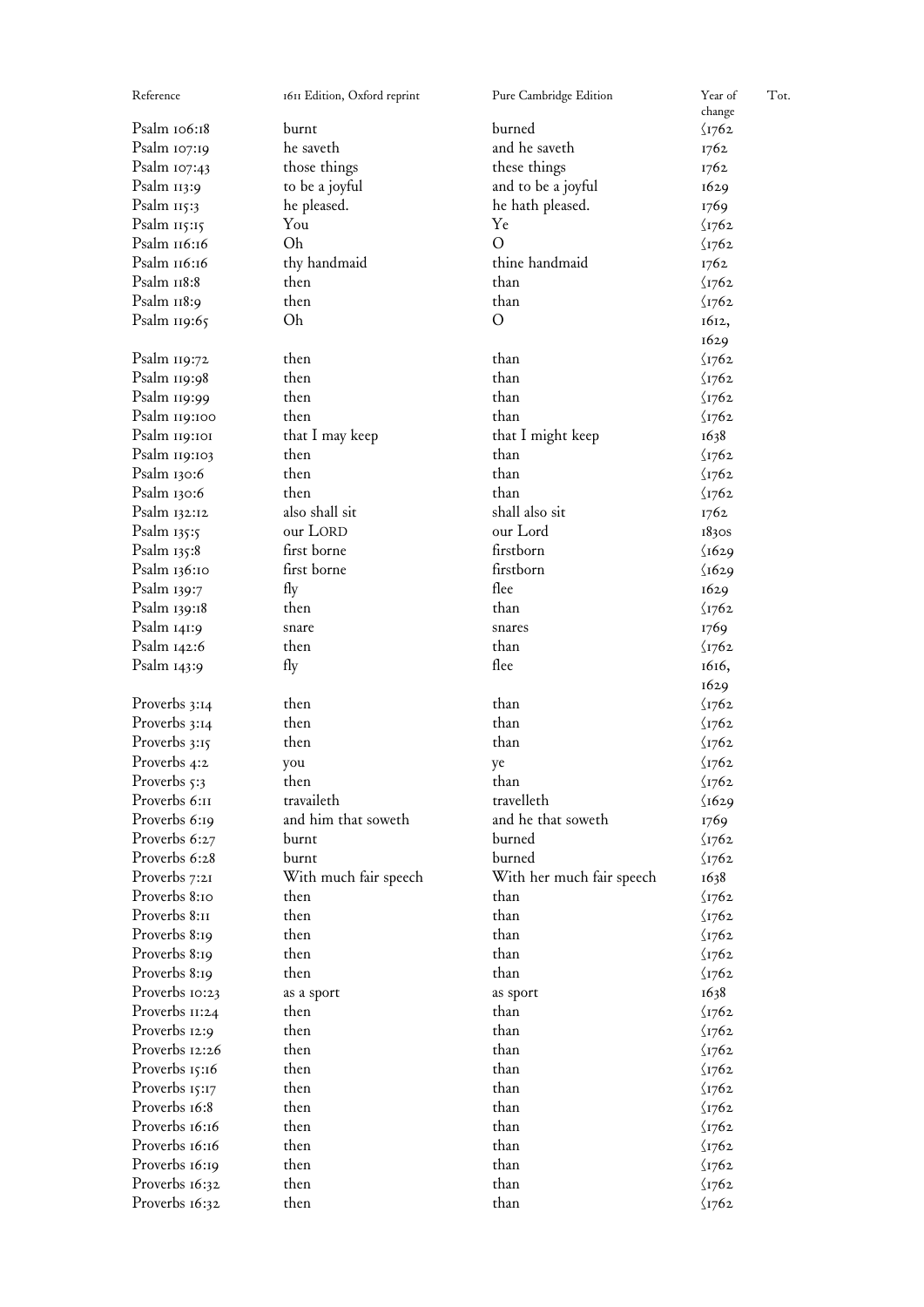| Reference         | 1611 Edition, Oxford reprint | Pure Cambridge Edition | Year of<br>change      | Tot.         |
|-------------------|------------------------------|------------------------|------------------------|--------------|
| Proverbs 17:1     | then                         | than                   | $\sqrt{1762}$          |              |
| Proverbs 17:10    | then                         | than                   | $\sqrt{1762}$          |              |
| Proverbs 17:12    | then                         | than                   | $\frac{1762}{2}$       |              |
| Proverbs 17:17    | borne                        | born                   | $\sqrt{1629}$          |              |
| Proverbs 18:10    | a a strong                   | a strong               | 1612                   |              |
| Proverbs 18:19    | then                         | than                   | $\langle$ 1762         |              |
| Proverbs 18:24    | then                         | than                   | $\sqrt{1762}$          |              |
| Proverbs 19:1     | then                         | than                   | $\sqrt{1762}$          |              |
| Proverbs 19:6     |                              |                        | $\sqrt{1629}$          |              |
|                   | entreate                     | intreat<br>than        |                        |              |
| Proverbs 19:22    | then                         |                        | $\sqrt{1762}$          |              |
| Proverbs 20:14    | nought [twice]               | naught                 | 1638                   | $\mathbf{2}$ |
| Proverbs 21:3     | then                         | than                   | $\sqrt{1762}$          |              |
| Proverbs 21:9     | then                         | than                   | $\sqrt{1762}$          |              |
| Proverbs 21:19    | then                         | than                   | $\sqrt{1762}$          |              |
| Proverbs 22:1     | then                         | than                   | $\sqrt{1762}$          |              |
| Proverbs 22:1     | then                         | than                   | $\sqrt{1762}$          |              |
| Proverbs 23:20    | amongst [twice]              | among                  | 1769                   | $\mathbf{2}$ |
| Proverbs 23:27    | an whore                     | a whore                | 1762                   |              |
| Proverbs 23:30    | mixt                         | mixed                  | $\sqrt{1762}$          |              |
| Proverbs 25:7     | then                         | than                   | $\sqrt{1762}$          |              |
| Proverbs 25:24    | a corner                     | the corner             | 1769                   |              |
| Proverbs 25:24    | then                         | than                   | $\sqrt{1762}$          |              |
| Proverbs 26:12    | then                         | than                   | $\sqrt{1762}$          |              |
| Proverbs 26:16    | then                         | than                   | $\sqrt{1762}$          |              |
| Proverbs 27:3     | then                         | than                   | $\sqrt{1762}$          |              |
| Proverbs 27:5     | then                         | than                   | $\sqrt{1762}$          |              |
| Proverbs 27:10    | then                         | than                   | $\sqrt{1762}$          |              |
| Proverbs 27:22    | morter                       | mortar                 | 1638                   |              |
| Proverbs 27:26    | thy field                    | the field              | 1638                   |              |
| Proverbs 28:6     | then                         | than                   |                        |              |
|                   |                              | flee                   | $\sqrt{1762}$          |              |
| Proverbs 28:17    | fly                          |                        | 1617,                  |              |
|                   |                              |                        | 1629                   |              |
| Proverbs 28:23    | then                         | than                   | $\sqrt{1762}$          |              |
| Proverbs 29:4     | stablisheth                  | establisheth           | $\sqrt{1762}$          |              |
| Proverbs 29:20    | then                         | than                   | $\langle$ 1762         |              |
| Proverbs 30:2     | then                         | than                   | $\frac{\sqrt{1762}}{}$ |              |
| Ecclesiastes 1:5  | the place                    | his place              | 1638                   |              |
| Ecclesiastes 1:13 | travel                       | travail                | 1769                   |              |
| Ecclesiastes 1:16 | then                         | than                   | $\sqrt{1762}$          |              |
| Ecclesiastes 2:7  | borne                        | born                   | $\sqrt{1629}$          |              |
| Ecclesiastes 2:9  | then                         | than                   | $\sqrt{1762}$          |              |
| Ecclesiastes 2:16 | then                         | than                   | $\sqrt{1762}$          |              |
| Ecclesiastes 2:16 | shall be forgotten           | shall all be forgotten | 1629                   |              |
| Ecclesiastes 2:24 | then                         | than                   | $\sqrt{1762}$          |              |
| Ecclesiastes 2:25 | then                         | than                   | $\sqrt{1762}$          |              |
| Ecclesiastes 3:2  | borne                        | born                   | $\sqrt{1629}$          |              |
| Ecclesiastes 3:7  | rent                         | rend                   | $\sqrt{1762}$          |              |
| Ecclesiastes 3:7  | sow                          | sew                    | 1629                   |              |
| Ecclesiastes 3:18 | my heart                     | mine heart             | 1629                   |              |
| Ecclesiastes 3:22 | then                         | than                   | $\sqrt{1762}$          |              |
| Ecclesiastes 4:2  | then                         | than                   | $\sqrt{1762}$          |              |
| Ecclesiastes 4:3  | then                         | than                   | $\sqrt{1762}$          |              |
| Ecclesiastes 4:6  | then                         | than                   | $\sqrt{1762}$          |              |
| Ecclesiastes 4:6  | travel                       | travail                | 1769                   |              |
| Ecclesiastes 4:8  | travel                       | travail                | 1769                   |              |
| Ecclesiastes 4:9  | then                         | than                   |                        |              |
|                   |                              |                        | $\sqrt{1762}$          |              |
| Ecclesiastes 4:13 | then                         | than                   | $\sqrt{1762}$          |              |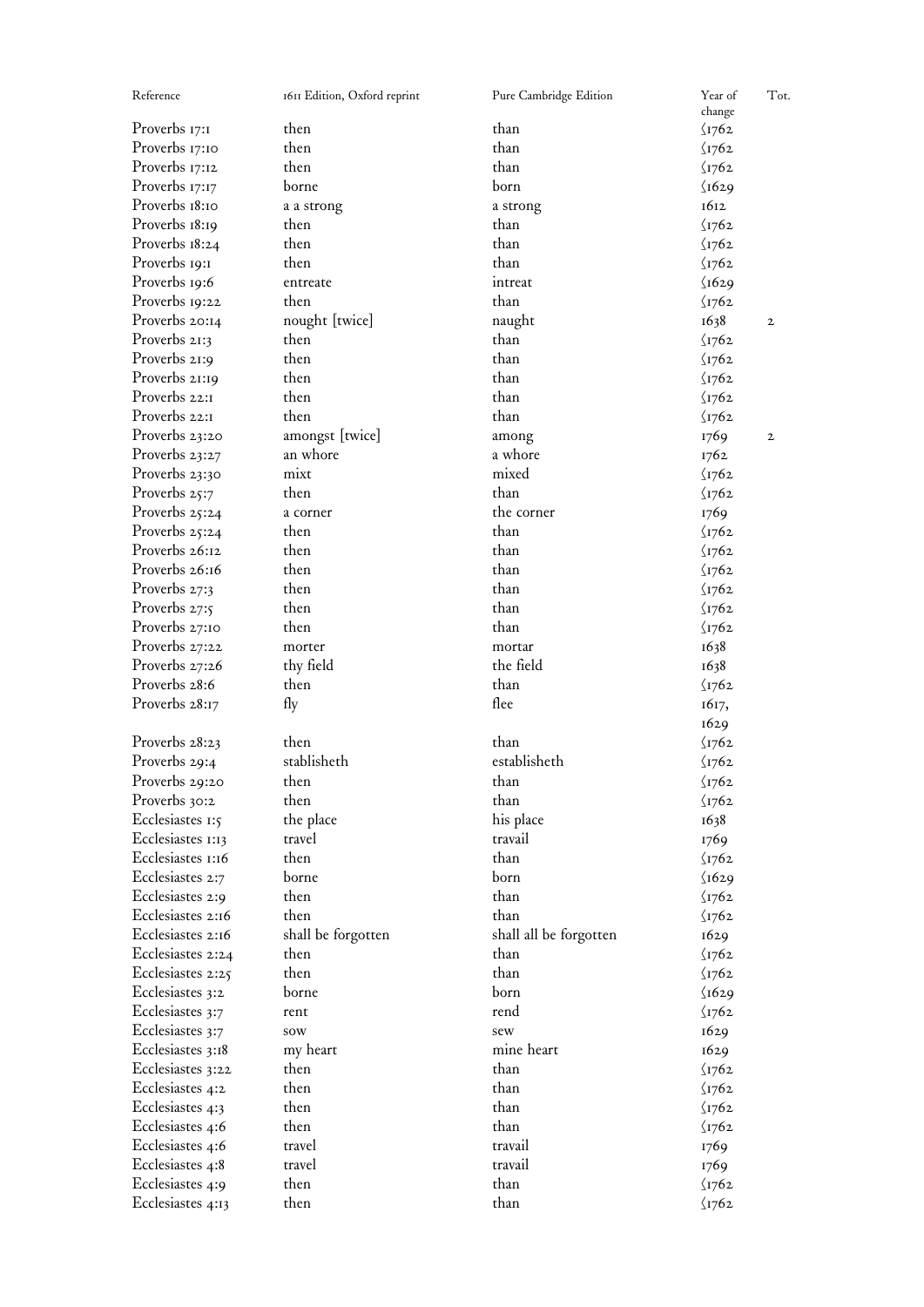| Reference          | 1611 Edition, Oxford reprint | Pure Cambridge Edition        | Year of<br>change | Tot.          |
|--------------------|------------------------------|-------------------------------|-------------------|---------------|
| Ecclesiastes 4:14  | borne                        | born                          | $\sqrt{1629}$     |               |
| Ecclesiastes 5:1   | then                         | than                          | $\sqrt{1762}$     |               |
| Ecclesiastes 5:5   | then                         | than                          | $\sqrt{1762}$     |               |
| Ecclesiastes 5:8   | then                         | than                          | $\sqrt{1762}$     |               |
| Ecclesiastes 5:8   | then                         | than                          | $\sqrt{1762}$     |               |
| Ecclesiastes 5:14  | travel                       | travail                       | 1769              |               |
| Ecclesiastes 6:3   | then                         | than                          | $\sqrt{1762}$     |               |
| Ecclesiastes 6:5   | then                         | than                          | $\sqrt{1762}$     |               |
| Ecclesiastes 6:8   | then                         | than                          | $\sqrt{1762}$     |               |
| Ecclesiastes 6:9   | then                         | than                          | $\sqrt{1762}$     |               |
| Ecclesiastes 6:10  | then                         | than                          | $\sqrt{1762}$     |               |
| Ecclesiastes 7:1   | then                         | than                          | $\sqrt{1762}$     |               |
| Ecclesiastes 7:2   | then                         | than                          | $\sqrt{1762}$     |               |
| Ecclesiastes 7:3   | then                         | than                          | $\sqrt{1762}$     |               |
|                    | then                         | than                          |                   |               |
| Ecclesiastes 7:5   |                              | than                          | $\sqrt{1762}$     |               |
| Ecclesiastes 7:8   | then                         |                               | $\sqrt{1762}$     |               |
| Ecclesiastes 7:8   | then                         | than                          | $\sqrt{1762}$     |               |
| Ecclesiastes 7:10  | then                         | than                          | $\sqrt{1762}$     |               |
| Ecclesiastes 7:19  | then                         | than                          | $\sqrt{1762}$     |               |
| Ecclesiastes 7:26  | then                         | than                          | $\sqrt{1762}$     |               |
| Ecclesiastes 8:15  | then                         | than                          | $\sqrt{1762}$     |               |
| Ecclesiastes 8:17  | seek it out                  | seek it out, yet he shall not | 1629              | 6             |
|                    |                              | find it                       |                   |               |
| Ecclesiastes 9:4   | then                         | than                          | $\sqrt{1762}$     |               |
| Ecclesiastes 9:16  | then                         | than                          | $\sqrt{1762}$     |               |
| Ecclesiastes 9:17  | then                         | than                          | $\sqrt{1762}$     |               |
| Ecclesiastes 9:18  | then                         | than                          | $\sqrt{1762}$     |               |
| Ecclesiastes 11:7  | thing is it                  | thing it is                   | 1612,             |               |
|                    |                              |                               | 1629              |               |
| Ecclesiastes 12:14 | ever secret                  | every secret                  | 1611              |               |
|                    |                              |                               | 2nd,              |               |
|                    |                              |                               | 1613              |               |
| Song of Sol. 1:2   | then                         | than                          | $\sqrt{1762}$     |               |
| Song of Sol. 1:4   | then                         | than                          | $\sqrt{1762}$     |               |
| Song of Sol. 2:7   | till she please              | till he please                | 1611              |               |
|                    |                              |                               | 2nd,              |               |
|                    |                              |                               | 1613              |               |
| Song of Sol. 4:6   | mountains of myrrh           | mountain of myrrh             | 1629              |               |
| Song of Sol. 4:10  | then                         | than                          | $\sqrt{1762}$     |               |
| Song of Sol. 4:10  | then                         | than                          | $\sqrt{1762}$     |               |
| Song of Sol. 5:7   | vail                         | veil                          | $\sqrt{1762}$     |               |
| Song of Sol. 5:9   | then                         | than                          | $\sqrt{1762}$     |               |
| Song of Sol. 5:9   | then                         | than                          | $\sqrt{1762}$     |               |
| Song of Sol. 5:12  | rivers of water              | rivers of waters              | 1616,             |               |
|                    |                              |                               | 1629              |               |
| Song of Sol. $6:5$ | is a flock                   | is as a flock                 | 1616,             |               |
|                    |                              |                               | 1629              |               |
| Song of Sol. 8:1   | yet                          | yea                           | 1638              |               |
| Isaiah 1:7         | burnt                        | burned                        | $\sqrt{1762}$     |               |
| Isaiah 1:16        | Wash ye                      | Wash you                      | 1769              |               |
| Isaiah 1:22        | mixt                         | mixed                         | $\sqrt{1762}$     |               |
| Isaiah $3:24$      | in stead [five times]        | instead                       | $\frac{1762}{ }$  |               |
| Isaiah $5:27$      |                              |                               | 1769              | $\mathcal{S}$ |
| Isaiah 6:8         | amongst<br>Then I said       | among<br>Then said I          |                   |               |
| Isaiah 8:6         |                              | Forasmuch as                  | 1629              |               |
|                    | For so much as [Forsomuch]   |                               | 1762              |               |
| Isaiah 9:6         | borne                        | born                          | $\sqrt{1629}$     |               |
| Isaiah 9:7         | stablish                     | establish                     | 1612,             |               |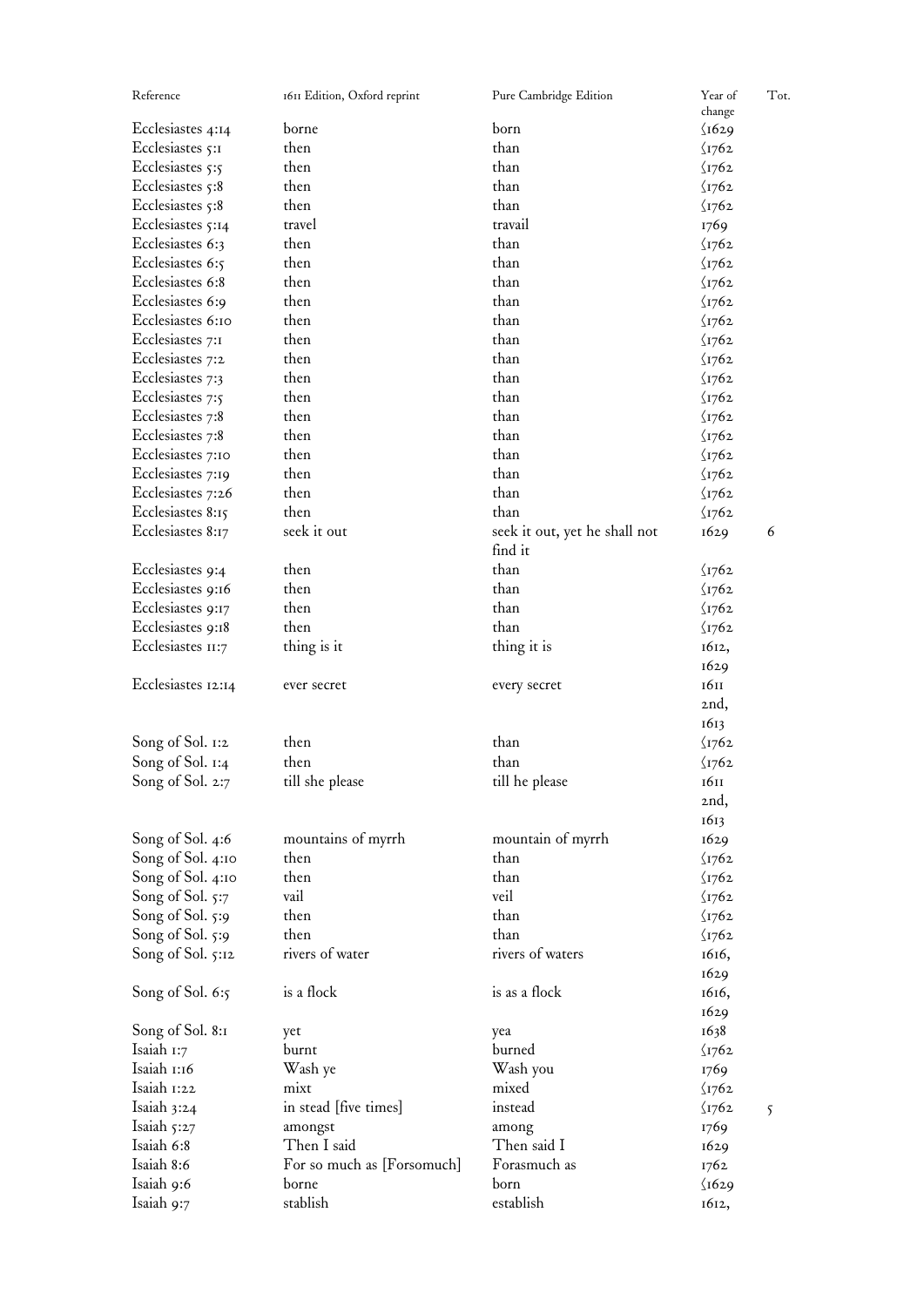| Reference      | 1611 Edition, Oxford reprint | Pure Cambridge Edition    | Year of<br>change | Tot.         |
|----------------|------------------------------|---------------------------|-------------------|--------------|
|                |                              |                           | 1629              |              |
| Isaiah 10:26   | rock Oreb                    | rock of Oreb              | 1612,             |              |
|                |                              |                           | 1629              |              |
| Isaiah 10:34   | forests                      | forest                    | 1769              |              |
| Isaiah II:2    | Spirit [first]               | spirit                    | $\sqrt{1629}$     |              |
| Isaiah 13:8    | travelleth                   | travaileth                | 1613,             |              |
|                |                              |                           | 1629              |              |
| Isaiah 13:12   | then                         | than                      | $\sqrt{1762}$     |              |
| Isaiah 13:12   | then                         | than                      |                   |              |
|                | first borne                  | firstborn                 | $\sqrt{1762}$     |              |
| Isaiah 14:30   |                              |                           | $\sqrt{1629}$     |              |
| Isaiah 21:3    | travelleth                   | travaileth                | 1613,             |              |
|                |                              |                           | 1629              |              |
| Isaiah 23:4    | travel                       | travail                   | $\sqrt{1762}$     |              |
| Isaiah 26:13   | besides                      | beside                    | 1769              |              |
| Isaiah 28:4    | seeth it                     | seeth                     | 1762              |              |
| Isaiah 28:20   | then                         | than                      | $\sqrt{1762}$     |              |
| Isaiah 28:20   | then                         | than                      | $\sqrt{1762}$     |              |
| Isaiah 29:8    | a hungry                     | an hungry                 | 1762              |              |
| Isaiah 29:14   | amongst                      | among                     | 1769              |              |
| Isaiah 30:1    | Spirit                       | spirit                    | $\sqrt{1629}$     |              |
| Isaiah 30:11   | Get ye                       | Get you                   | 1612,             |              |
|                |                              |                           | 1629              |              |
| Isaiah 30:17   | a hill                       | an hill                   | 1612,             |              |
|                |                              |                           | 1629              |              |
| Isaiah 32:11   | strip ye                     | strip you                 | 1769              |              |
| Isaiah 32:II   |                              |                           |                   |              |
|                | make ye                      | make you                  | 1769              |              |
| Isaiah 33:12   | burnt                        | burned                    | $\sqrt{1762}$     |              |
| Isaiah 33:14   | amongst [second]             | among                     | 1769              |              |
| Isaiah 33:19   | then                         | than                      | $\sqrt{1762}$     |              |
| Isaiah 34:II   | The cormorant                | But the cormorant         | 1629              |              |
| Isaiah 34:16   | Lord                         | LORD                      | $\sqrt{1762}$     |              |
| Isaiah 36:20   | amongst                      | among                     | 1769              |              |
| Isaiah $37:27$ | house tops                   | housetops                 | 1638              |              |
| Isaiah 40:13   | spirit                       | Spirit                    | 1612,             |              |
|                |                              |                           | $\langle$ I762    |              |
| Isaiah 40:17   | then                         | than                      | $\frac{1762}{ }$  |              |
| Isaiah 41:28   | amongst                      | among                     | 1769              |              |
| Isaiah 42:1    | Spirit                       | spirit                    | $\sqrt{1629}$     |              |
| Isaiah 43:2    | burnt                        | burned                    | $\sqrt{1762}$     |              |
| Isaiah 44:6    | besides                      | beside                    | 1769              |              |
| Isaiah 44:8    | besides                      | beside                    | 1769              |              |
| Isaiah $44:13$ | maketh it out with  line     | marketh it out with  line | 1611              |              |
|                |                              |                           | 2nd,              |              |
|                |                              |                           | 1613              |              |
| Isaiah 44:13   | the line                     | a line                    | 1769              |              |
|                | burnt                        | burned                    |                   |              |
| Isaiah 44:19   | feedeth of ashes             | feedeth on ashes          | $\sqrt{1762}$     |              |
| Isaiah 44:20   |                              |                           | 1762              |              |
| Isaiah $45:5$  | Lord                         | LORD                      | 1629              |              |
| Isaiah $45:5$  | besides                      | beside                    | 1769              |              |
| Isaiah 45:6    | besides                      | beside                    | 1769              |              |
| Isaiah 47:6    | the yoke                     | thy yoke                  | 1629              |              |
| Isaiah 47:8    | besides                      | beside                    | 1769              |              |
| Isaiah 47:10   | besides                      | beside                    | 1769              |              |
| Isaiah 49:13   | heaven                       | heavens                   | 1629              |              |
| Isaiah 49:13   | God                          | the LORD                  | 1638              | $\mathbf{z}$ |
| Isaiah 49:20   | straight                     | strait                    | 1611              |              |
|                |                              |                           | 2nd,              |              |
|                |                              |                           |                   |              |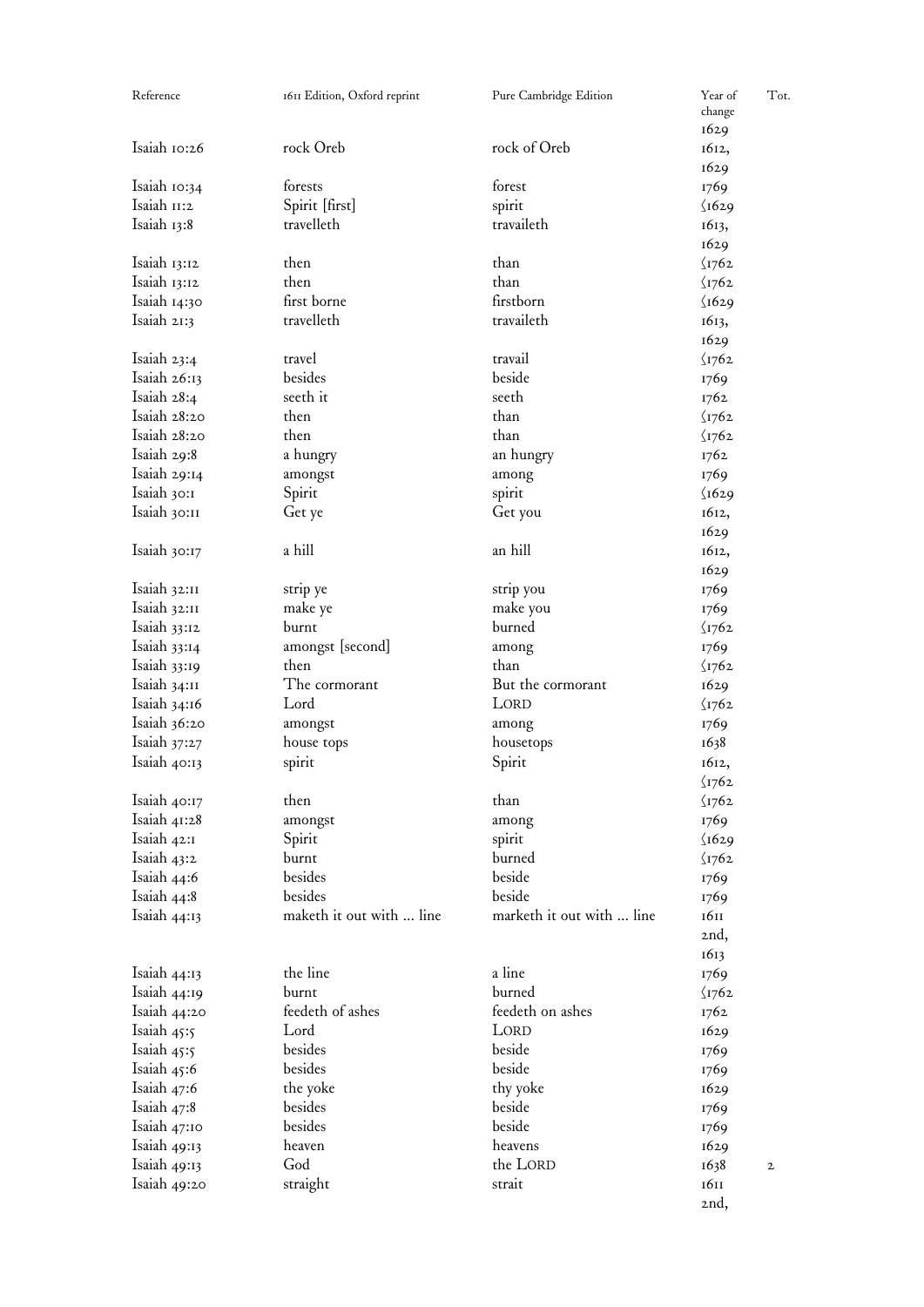| Reference      | 1611 Edition, Oxford reprint | Pure Cambridge Edition  | Year of                        | Tot.        |
|----------------|------------------------------|-------------------------|--------------------------------|-------------|
|                |                              |                         | change                         |             |
|                |                              |                         | 1613                           |             |
| Isaiah 50:1    | have you sold                | have ye sold            | $\frac{1762}{ }$               |             |
| Isaiah 51:16   | and have covered thee        | and I have covered thee | 1769                           |             |
| Isaiah 52:14   | then                         | than                    | $\sqrt{1762}$                  |             |
| Isaiah 52:14   | then                         | than                    | $\frac{1762}{2}$               |             |
| Isaiah 53:11   | travel                       | travail                 | 1769                           |             |
| Isaiah 54:1    | travel                       | travail                 | $\sqrt{1629}$                  |             |
| Isaiah 54:1    | then                         | than                    | $\sqrt{1762}$                  |             |
| Isaiah 54:11   | Oh                           | $\Omega$                | 1769                           |             |
| Isaiah 55:9    | then                         | than                    | $\frac{1762}{2}$               |             |
| Isaiah 55:9    | then                         | than                    | $\sqrt{1762}$                  |             |
| Isaiah 55:9    | then                         | than                    | $\frac{1762}{2}$               |             |
| Isaiah 55:13   | in stead [twice]             | instead                 | $\sqrt{1762}$                  | $\mathbf 2$ |
| Isaiah $56:5$  | then                         | than                    | $\sqrt{1762}$                  |             |
| Isaiah $56:8$  | besides                      | beside                  | 1769                           |             |
| Isaiah $57:8$  | then                         | than                    | $\frac{1762}{2}$               |             |
| Isaiah $57:8$  | made a covenant              | made thee a covenant    | 1638                           |             |
| Isaiah $58:3$  | you find                     | ye find                 | $\sqrt{1762}$                  |             |
| Isaiah 59:19   | spirit                       | Spirit                  | $\langle$ 1762                 |             |
| Isaiah 59:21   | the seed                     | thy seed                | 1611                           |             |
|                |                              |                         | 2nd,                           |             |
|                |                              |                         | 1613                           |             |
| Isaiah 61:6    | you boast                    | ye boast                | $\sqrt{1762}$                  |             |
| Isaiah 61:7    | you shall                    | ye shall                | $\sqrt{1762}$                  |             |
| Isaiah 62:10   | prepare you                  | prepare ye              | $\frac{1762}{2}$               |             |
| Isaiah 63:10   | spirit                       | Spirit                  | 1612,                          |             |
|                |                              |                         | $\frac{\sqrt{1762}}{}$         |             |
| Isaiah 64:1    | rent                         | rend                    | 1762                           |             |
| Isaiah 64:4    | besides                      | beside                  | 1769                           |             |
| Isaiah 64:8    | thine hand                   | thy hand                | 1629                           |             |
| Isaiah 64:11   | burnt                        | burned                  | $\frac{1762}{2}$               |             |
| Isaiah $65:5$  | then                         | than                    | $\sqrt{1762}$                  |             |
| Isaiah $65:7$  | burnt                        | burned                  | $\sqrt{1762}$                  |             |
| Isaiah $65:18$ | be you                       | be ye                   | $\sqrt{1762}$                  |             |
| Isaiah $65:24$ | whiles                       | while                   | 1769                           |             |
| Isaiah 66:8    | borne                        | born                    | $\sqrt{1629}$                  |             |
| Jeremiah 1:13  | face thereof was             | face thereof is         | 1762                           |             |
| Jeremiah 1:16  | burnt                        | burned                  | $\sqrt{1762}$                  |             |
| Jeremiah 2:15  | burnt                        | burned                  |                                |             |
| Jeremiah 3:11  | then                         | than                    | $\sqrt{1762}$<br>$\sqrt{1762}$ |             |
| Jeremiah 3:20  | you dealt                    | ye dealt                | $\sqrt{1762}$                  |             |
| Jeremiah 4:6   | standards                    | standard                |                                |             |
|                |                              | than                    | 1629                           |             |
| Jeremiah 4:13  | then                         |                         | $\sqrt{1762}$                  |             |
| Jeremiah 4:31  | travel                       | travail                 | $\sqrt{1762}$                  |             |
| Jeremiah 5:3   | then                         | than                    | $\sqrt{1762}$                  |             |
| Jeremiah 6:29  | burnt                        | burned                  | $\sqrt{1762}$                  |             |
| Jeremiah 7:5   | you throughly execute        | ye throughly execute    | $\sqrt{1762}$                  |             |
| Jeremiah 7:26  | then                         | than                    | $\sqrt{1762}$                  |             |
| Jeremiah 8:3   | then                         | than                    | $\sqrt{1762}$                  |             |
| Jeremiah 8:14  | waters of gall               | water of gall           | 1611                           |             |
|                |                              |                         | 2nd,                           |             |
|                |                              |                         | 1613                           |             |
| Jeremiah 9:3   | tongue                       | tongues                 | 1612,                          |             |
|                |                              |                         | 1629                           |             |
| Jeremiah 9:10  | burnt                        | burned                  | $\sqrt{1762}$                  |             |
| Jeremiah 9:12  | burnt                        | burned                  | $\langle$ 1762                 |             |
| Jeremiah 12:15 | will bring again             | will bring them again   | 1629                           |             |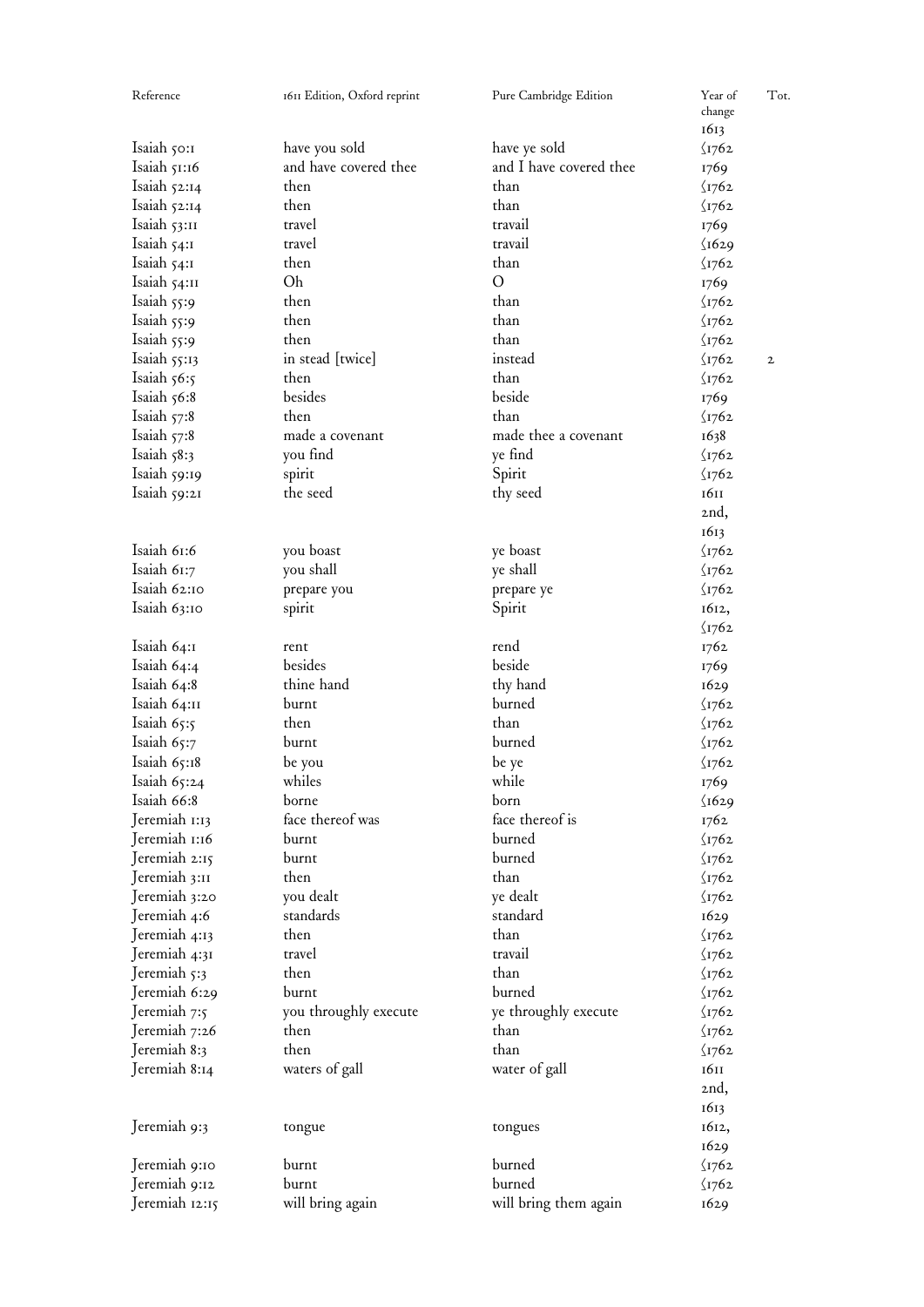| Reference      | 1611 Edition, Oxford reprint | Pure Cambridge Edition | Year of<br>Tot.<br>change |
|----------------|------------------------------|------------------------|---------------------------|
| Jeremiah 15:7  | sith                         | since                  | 1762                      |
| Jeremiah 15:10 | that that                    | that                   | 1611                      |
|                |                              |                        | 2nd                       |
| Jeremiah 15:11 | intreat                      | entreat                | $\sqrt{1629}$             |
| Jeremiah 16:2  | sons nor daughters           | sons or daughters      | 1769                      |
| Jeremiah 16:3  | borne                        | born                   | $\sqrt{1629}$             |
| Jeremiah 16:12 | then                         | than                   | $\sqrt{1762}$             |
| Jeremiah 17:27 | you                          | ye                     | $\sqrt{1762}$             |
| Jeremiah 18:15 | burnt                        | burned                 | $\sqrt{1762}$             |
| Jeremiah 19:4  | burnt                        | burned                 | $\langle$ 1762            |
| Jeremiah 19:11 | no place else to bury        | no place to bury       | 1638                      |
| Jeremiah 19:13 | burnt                        | burned                 | $\sqrt{1762}$             |
| Jeremiah 20:7  | then                         | than                   | $\sqrt{1762}$             |
| Jeremiah 20:14 | borne                        | born                   | $\sqrt{1629}$             |
| Jeremiah 20:15 | borne                        | born                   | $\sqrt{1629}$             |
| Jeremiah 21:12 | Oh                           | $\circ$                | 1612,                     |
|                |                              |                        | 1629                      |
| Jeremiah 22:3  | spoiler                      | spoiled                | 1611                      |
|                |                              |                        | 2nd,                      |
|                |                              |                        | 1613                      |
| Jeremiah 22:11 | in stead                     | instead                | $\sqrt{1762}$             |
| Jeremiah 22:23 | travel                       | travail                | 1612,                     |
|                |                              |                        | 1629                      |
| Jeremiah 22:26 | borne                        | born                   | $\sqrt{1629}$             |
| Jeremiah 23:30 | my word                      | my words               | 1638                      |
| Jeremiah 23:38 | sith                         | since                  | 1769                      |
| Jeremiah 23:38 | Because you                  | Because ye             | $\sqrt{1762}$             |
| Jeremiah 25:30 | an high                      | on high                | 1629                      |
| Jeremiah 26:18 | the high places              | as the high places     | $\sqrt{1762}$             |
| Jeremiah 28:6  | the words                    | thy words              | 1629                      |
| Jeremiah 31:8  | travelleth                   | travaileth             | 1612,                     |
|                |                              |                        | 1629                      |
| Jeremiah 31:9  | first borne                  | firstborn              | $\sqrt{1629}$             |
| Jeremiah 31:11 | then                         | than                   | $\frac{\sqrt{1762}}{}$    |
| Jeremiah 31:14 | goodness                     | my goodness            | 1629                      |
| Jeremiah 31:18 | thou art                     | for thou art           | 1629                      |
| Jeremiah 32:20 | amongst                      | among                  | 1769                      |
| Jeremiah 33:12 | a habitation                 | an habitation          | 1629                      |
| Jeremiah 33:20 | you                          | ye                     | $\frac{1762}{2}$          |
| Jeremiah 34:11 | afterwards                   | afterward              | 1769                      |
| Jeremiah 35:13 | and inhabitants              | and the inhabitants    | 1612,                     |
|                |                              |                        | 1616,                     |
|                |                              |                        | 1629                      |
| Jeremiah 36:27 | burnt                        | burned                 | $\sqrt{1762}$             |
| Jeremiah 36:28 | burnt                        | burned                 | $\sqrt{1762}$             |
| Jeremiah 36:29 | burnt                        | burned                 | $\sqrt{1762}$             |
| Jeremiah 36:32 | burnt                        | burned                 | $\sqrt{1762}$             |
| Jeremiah 37:1  | in stead                     | instead                | $\sqrt{1762}$             |
| Jeremiah 38:16 | So the king                  | So Zedekiah the king   | 1638                      |
| Jeremiah 38:17 | burnt                        | burned                 | $\sqrt{1762}$             |
| Jeremiah 38:23 | burnt                        | burned                 | $\sqrt{1762}$             |
| Jeremiah 39:8  | burnt                        | burned                 | $\sqrt{1762}$             |
| Jeremiah 40:1  | The word which came          | The word that came     | 1762                      |
| Jeremiah 40:1  | fro                          | from                   | 1612,                     |
|                |                              |                        | 1629                      |
| Jeremiah 40:1  | Ramath                       | Ramah                  | 1629                      |
| Jeremiah 40:5  | all the cities               | the cities             | 1638                      |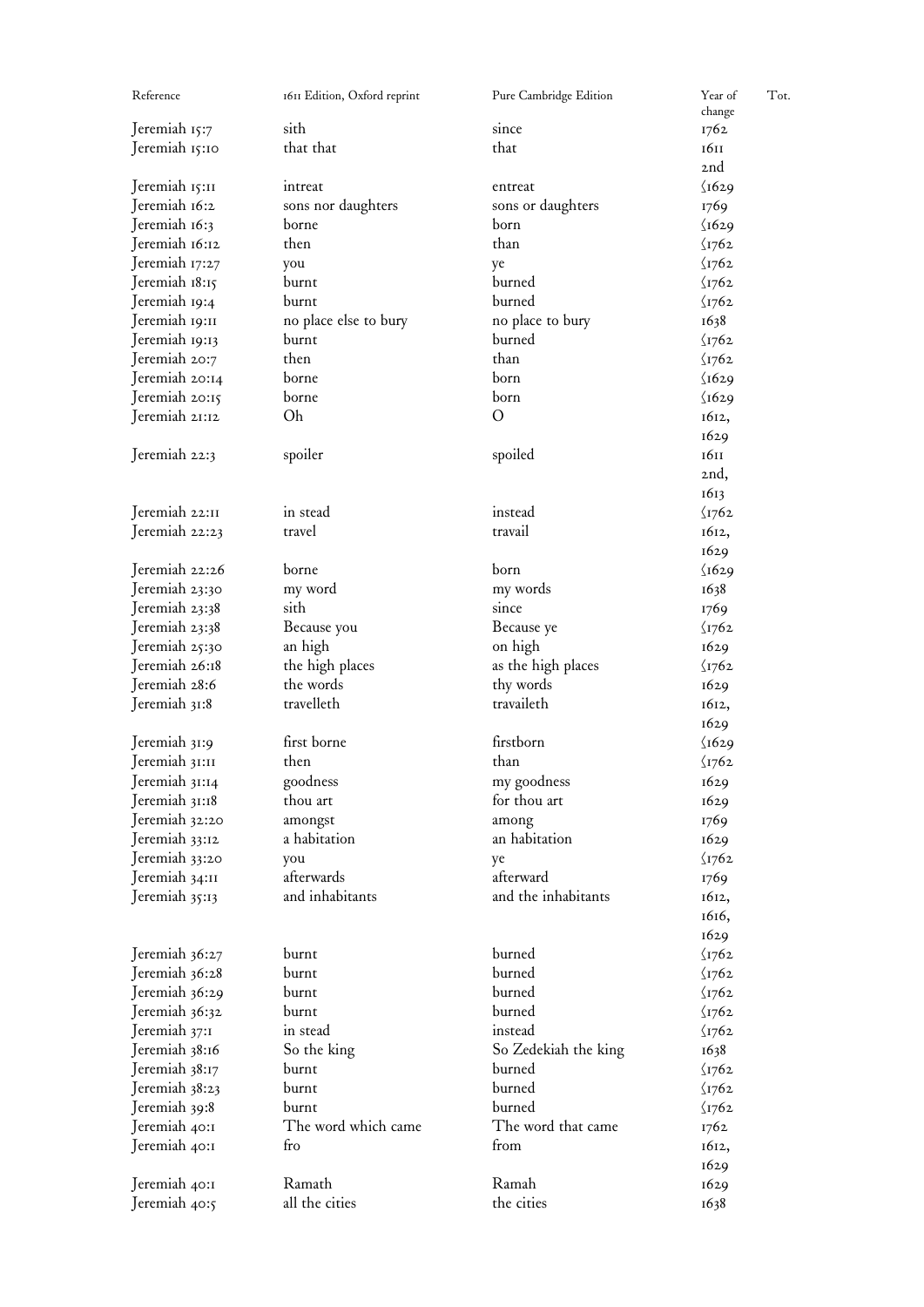| Reference         | 1611 Edition, Oxford reprint | Pure Cambridge Edition     | Year of<br>change      | Tot.         |
|-------------------|------------------------------|----------------------------|------------------------|--------------|
| Jeremiah 42:16    | after you in Egypt           | after you there in Egypt   | 1629                   |              |
| Jeremiah 44:3     | you                          | ye                         | $\sqrt{1762}$          |              |
| Jeremiah 44:15    | burnt                        | burned                     | $\sqrt{1762}$          |              |
| Jeremiah 44:19    | burnt                        | burned                     | $\langle 1762$         |              |
| Jeremiah 44:21    | burnt                        | burned                     | $\sqrt{1762}$          |              |
| Jeremiah 44:23    | Because you [first]          | Because ye                 | $\sqrt{1762}$          |              |
| Jeremiah 44:23    | burnt                        | burned                     | $\sqrt{1762}$          |              |
| Jeremiah 45:5     | pray                         | prey                       | $\sqrt{1762}$          |              |
| Jeremiah 46:19    | Oh                           | O                          | 1769                   |              |
| Jeremiah 46:23    | then                         | than                       | $\sqrt{1762}$          |              |
| Jeremiah 46:26    | afterwards                   | afterward                  | 1769                   |              |
| Jeremiah 48:11    | sent                         | scent                      | $\frac{1762}{2}$       |              |
| Jeremiah 48:36    | is perished                  | are perished               | 1762                   |              |
| Jeremiah 49:1     | inherit God                  | inherit Gad                | 1616,                  |              |
|                   |                              |                            |                        |              |
|                   |                              | burned                     | 1629                   |              |
| Jeremiah 49:2     | burnt                        |                            | $\sqrt{1762}$          |              |
| Jeremiah 49:24    | travel                       | travail                    | $\sqrt{1762}$          |              |
| Jeremiah 50:29    | hath done unto her           | hath done, do unto her     | 1611                   |              |
|                   |                              |                            | 2nd,                   |              |
|                   |                              |                            | 1613                   |              |
| Jeremiah 50:39    | fro                          | from                       | 1612,                  |              |
|                   |                              |                            | 1629                   |              |
| Jeremiah 50:43    | travel                       | travail                    | $\sqrt{1762}$          |              |
| Jeremiah 51:12    | watchman                     | watchmen                   | 1629                   |              |
| Jeremiah 51:27    | her horses                   | the horses                 | 1638                   |              |
| Jeremiah 51:30    | burnt                        | burned                     | $\sqrt{1762}$          |              |
| Jeremiah 51:30    | their dwelling places        | her dwellingplaces         | 1629                   |              |
| Jeremiah 51:32    | burnt                        | burned                     | $\sqrt{1762}$          |              |
| Jeremiah 51:58    | burnt                        | burned                     | $\sqrt{1762}$          |              |
| Jeremiah 52:1     | one and twenty year          | one and twenty years       | 1630,                  |              |
|                   |                              |                            | $\sqrt{1762}$          |              |
| Jeremiah 52:13    | burnt [twice]                | burned                     | $\sqrt{1762}$          | $\mathbf{2}$ |
| Jeremiah 52:30    | hundredth                    | hundred                    | $\sqrt{1762}$          |              |
| Lamentations 2:18 | eyes                         | eye                        | $\sqrt{1762}$          |              |
| Lamentations 2:21 | thy anger                    | thine anger                | $\frac{\sqrt{1762}}{}$ |              |
| Lamentations 3:5  | travel                       | travail                    | 1769                   |              |
| Lamentations 4:6  | then                         | than                       | $\langle$ 1762         |              |
| Lamentations 4:7  | then                         | than                       | $\sqrt{1762}$          |              |
| Lamentations 4:7  | then                         | than                       | $\sqrt{1762}$          |              |
| Lamentations 4:7  | then                         | than                       | $\sqrt{1762}$          |              |
| Lamentations 4:7  | Saphir                       | sapphire                   | 1638                   |              |
| Lamentations 4:8  | then                         | than                       | $\sqrt{1762}$          |              |
| Lamentations 4:9  | then                         | than                       |                        |              |
|                   |                              |                            | $\sqrt{1762}$          |              |
| Lamentations 4:19 | then                         | than                       | $\sqrt{1762}$          |              |
| Ezekiel 1:7       | calves                       | calfs                      | $\langle$ 1762         |              |
| Ezekiel 1:17      | returned                     | turned                     | 1769                   |              |
| Ezekiel 1:19      | lift [twice]                 | lifted                     | $\langle$ I762         | $\mathbf{2}$ |
| Ezekiel 3:9       | then                         | than                       | $\sqrt{1762}$          |              |
| Ezekiel 3:11      | thy people                   | the children of thy people | 1638                   | 3            |
| Ezekiel $5:1$     | take the balances            | take thee balances         | 1638                   |              |
| Ezekiel $5:6$     | then                         | than                       | $\sqrt{1762}$          |              |
| Ezekiel $5:6$     | then                         | than                       | $\sqrt{1762}$          |              |
| Ezekiel 5:7       | then                         | than                       | $\sqrt{1762}$          |              |
| Ezekiel 6:8       | that he may have             | that ye may have           | 1612,                  |              |
|                   |                              |                            | 1613                   |              |
| Ezekiel 6:14      | then                         | than                       | $\sqrt{1762}$          |              |
| Ezekiel 8:3       | lift                         | lifted                     | $\sqrt{1762}$          |              |
|                   |                              |                            |                        |              |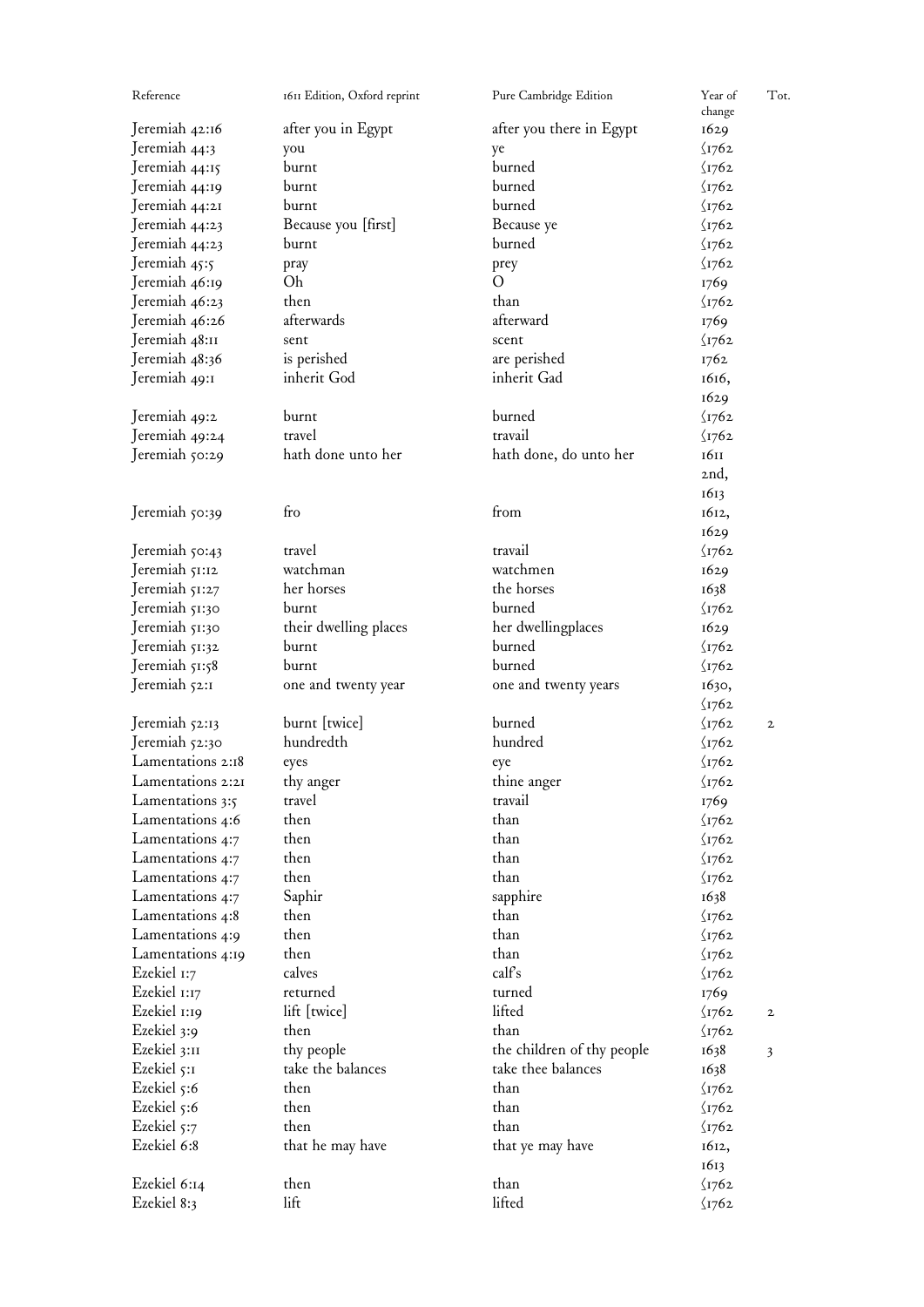| Reference      | 1611 Edition, Oxford reprint | Pure Cambridge Edition | Year of<br>change       | Tot.         |
|----------------|------------------------------|------------------------|-------------------------|--------------|
| Ezekiel 8:5    | lift                         | lifted                 | $\sqrt{1762}$           |              |
| Ezekiel 8:15   | then                         | than                   | $\sqrt{1762}$           |              |
| Ezekiel IO:I   | Saphir                       | sapphire               | 1638                    |              |
| Ezekiel 10:5   | utter court                  | outer court            | 1762                    |              |
| Ezekiel 10:16  | lift                         | lifted                 |                         |              |
|                |                              | lifted                 | $\sqrt{1762}$           |              |
| Ezekiel 10:17  | lift [second]                | lifted                 | $\sqrt{1762}$           |              |
| Ezekiel 10:19  | lift                         |                        | $\sqrt{1762}$           |              |
| Ezekiel 10:19  | besides                      | beside                 | 1769                    |              |
| Ezekiel II:I   | Spirit                       | spirit                 | $\sqrt{1629}$           |              |
| Ezekiel II:I   | lift                         | lifted                 | $\sqrt{1762}$           |              |
| Ezekiel II:15  | Get ye                       | Get you                | 1769                    |              |
| Ezekiel 11:22  | besides                      | beside                 | 1769                    |              |
| Ezekiel II:24  | in vision                    | in a vision            | 1769                    |              |
| Ezekiel II:24  | spirit [second]              | Spirit                 | $\sqrt{1762}$           |              |
| Ezekiel 12:19  | of them that dwell           | of all them that dwell | 1629                    |              |
| Ezekiel 13:11  | rent                         | rend                   | $\sqrt{1762}$           |              |
| Ezekiel 13:13  | rent                         | rend                   | $\frac{1762}{2}$        |              |
| Ezekiel 13:18  | sow                          | sew                    | 1638                    |              |
| Ezekiel 14:18  | daughter                     | daughters              | 1611                    |              |
|                |                              |                        | 2nd,                    |              |
|                |                              |                        | 1613                    |              |
| Ezekiel 15:2   | then [twice]                 | than                   | $\sqrt{1762}$           | $\mathbf{2}$ |
| Ezekiel 15:4   | burnt                        | burned                 | $\sqrt{1762}$           |              |
| Ezekiel 16:4   | borne                        | born                   | $\sqrt{1629}$           |              |
| Ezekiel 16:5   | borne                        | born                   | $\sqrt{1629}$           |              |
| Ezekiel 16:11  | thine hands                  | thy hands              | 1762                    |              |
| Ezekiel 16:32  | in stead                     | instead                | $\frac{1762}{2}$        |              |
|                | then                         | than                   |                         |              |
| Ezekiel 16:47  |                              |                        | $\sqrt{1762}$           |              |
| Ezekiel 16:51  | then                         | than                   | $\sqrt{1762}$           |              |
| Ezekiel 16:52  | then                         | than                   | $\sqrt{1762}$           |              |
| Ezekiel 16:52  | then                         | than                   | $\zeta$ <sub>1762</sub> |              |
| Ezekiel 18:1   | And the word                 | The word               | 1638                    |              |
| Ezekiel 18:6   | lift                         | lifted                 | $\frac{1762}{2}$        |              |
| Ezekiel 18:12  | lift                         | lifted                 | $\sqrt{1762}$           |              |
| Ezekiel 18:15  | lift                         | lifted                 | $\langle$ 1762          |              |
| Ezekiel 18:24  | fro                          | from                   | 1612,                   |              |
|                |                              |                        | 1629                    |              |
| Ezekiel 19:7   | there desolate               | their desolate         | 1611                    |              |
|                |                              |                        | 2nd                     |              |
| Ezekiel 20:17  | the [first]                  | them                   | 1612,                   |              |
|                |                              |                        | 1629                    |              |
| Ezekiel 20:47  | burnt                        | burned                 | $\sqrt{1762}$           |              |
| Ezekiel 23:11  | then                         | than                   | $\sqrt{1762}$           |              |
| Ezekiel 23:11  | then                         | than                   | $\sqrt{1762}$           |              |
| Ezekiel 23:23  | Koa, all                     | Koa, and all           | 1616,                   |              |
|                |                              |                        | 1629                    |              |
| Ezekiel 23:23  | the the Assyrians            | the Assyrians          | 1611                    |              |
|                |                              |                        | 2nd                     |              |
| Ezekiel $24:5$ | let him seethe               | let them seethe        | 1638                    |              |
| Ezekiel 24:7   | poured it                    | poured it not          | 1612,                   |              |
|                |                              |                        | 1613                    |              |
| Ezekiel 24:10  | burnt                        | burned                 | $\sqrt{1762}$           |              |
| Ezekiel 26:14  | they shall be a place        | thou shalt be a place  | 1638                    |              |
| Ezekiel 26:16  | cloth                        | clothe                 |                         | $\mathbf{2}$ |
|                |                              | Sheba                  | $\sqrt{1629}$           |              |
| Ezekiel 27:22  | Shebah                       |                        | 1638                    |              |
| Ezekiel 27:23  | Shebah                       | Sheba                  | 1638                    |              |
| Ezekiel 28:3   | then                         | than                   | $\sqrt{1762}$           |              |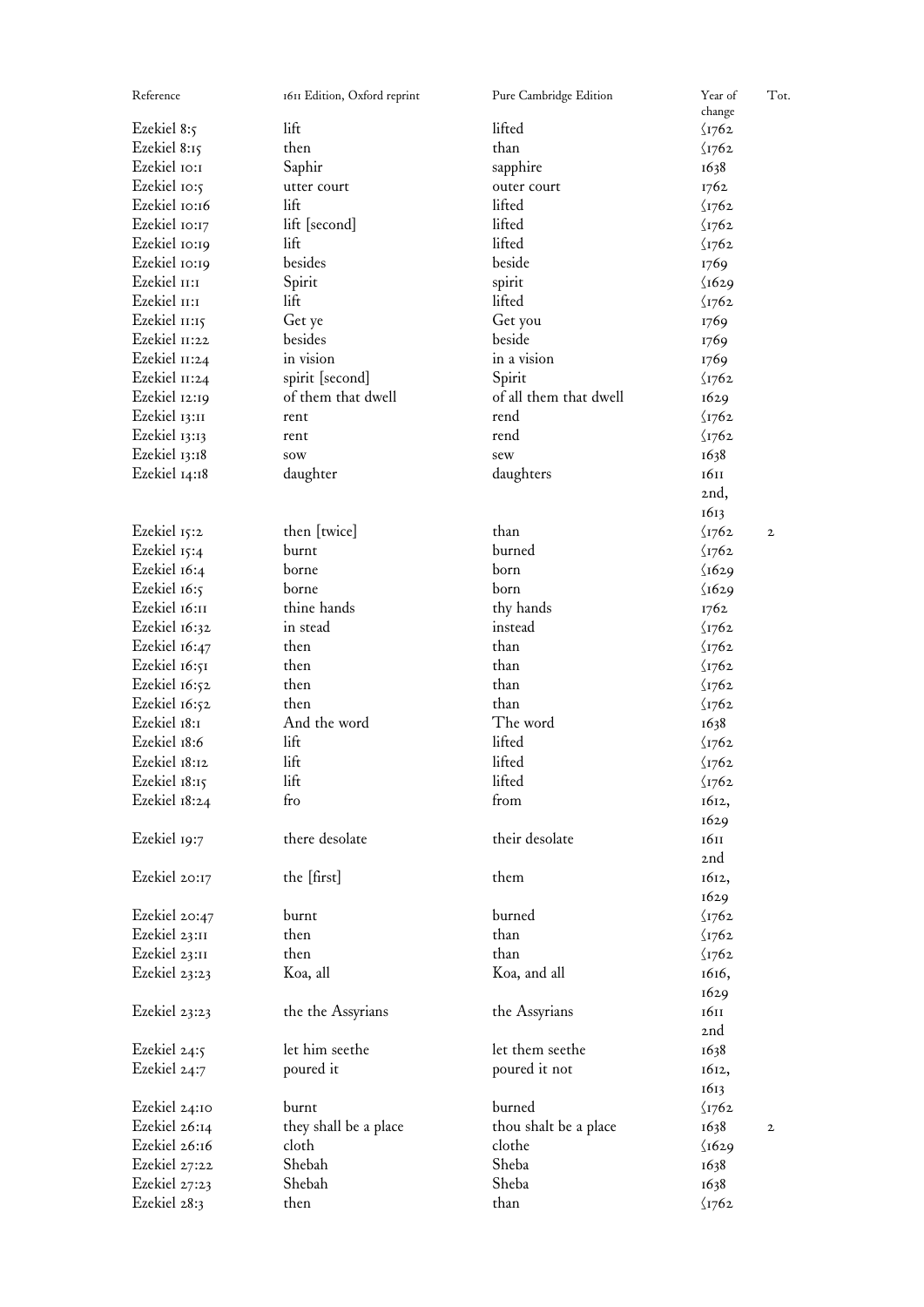| Reference       | 1611 Edition, Oxford reprint  | Pure Cambridge Edition        | Year of<br>change | Tot.           |
|-----------------|-------------------------------|-------------------------------|-------------------|----------------|
| Ezekiel 28:13   | Saphir                        | sapphire                      | 1638              |                |
| Ezekiel 29:7    | rent                          | rend                          | $\sqrt{1762}$     |                |
| Ezekiel 32:13   | besides                       | beside                        | 1769              |                |
| Ezekiel 32:22   | Ashur                         | Asshur                        | 1629              |                |
| Ezekiel $32:25$ | all her multitudes            | all her multitude             | 1629              |                |
| Ezekiel 34:28   | beasts                        | beast                         |                   |                |
| Ezekiel 34:31   | my flock of                   |                               | 1762              |                |
|                 |                               | my flock, the flock of        | 1629              | $\mathfrak{2}$ |
| Ezekiel 35:11   | amongst                       | among                         | 1769              |                |
| Ezekiel 36:2    | the enemy had said            | the enemy hath said           | 1630,             |                |
|                 |                               |                               | 1762              |                |
| Ezekiel 36:11   | then                          | than                          | $\sqrt{1762}$     |                |
| Ezekiel 36:15   | the nations                   | thy nations                   | 1629              |                |
| Ezekiel 36:27   | Spirit                        | spirit                        | $\sqrt{1629}$     |                |
| Ezekiel 37:1    | Spirit                        | spirit                        | $\sqrt{1629}$     |                |
| Ezekiel 39:II   | at that day                   | in that day                   | 1638              |                |
| Ezekiel 39:29   | Spirit                        | spirit                        | $\sqrt{1629}$     |                |
| Ezekiel 40:42   | a half broad                  | an half broad                 | $\sqrt{1762}$     |                |
| Ezekiel $42:5$  | then                          | than                          | $\sqrt{1762}$     |                |
| Ezekiel 42:5    | then                          | than                          | $\sqrt{1762}$     |                |
| Ezekiel $42:5$  | then                          | than                          | $\sqrt{1762}$     |                |
| Ezekiel 42:6    | then                          | than                          | $\sqrt{1762}$     |                |
| Ezekiel 42:17   | a measuring reed              | the measuring reed            | 1638              |                |
| Ezekiel $43:5$  | Spirit                        | spirit                        | 1612,             |                |
|                 |                               |                               | 1629              |                |
| Ezekiel $43:27$ | eight                         | eighth                        | 1629              |                |
| Ezekiel 44:12   | lift                          | lifted                        | $\sqrt{1762}$     |                |
| Ezekiel 44:22   | or her                        | nor her                       | 1769              |                |
| Ezekiel 44:23   | cause men                     | cause them                    | 1629              |                |
| Ezekiel 44:29   | dedicate thing                | dedicated thing               | 1762              |                |
| Ezekiel $46:23$ | a new building                | a row of building             | 1638              | $\mathbf{2}$   |
| Ezekiel 47:22   | borne                         | born                          | $\sqrt{1629}$     |                |
| Ezekiel 48:2    | West                          | west side                     | $\sqrt{1762}$     |                |
| Ezekiel 48:8    | they shall offer              | ye shall offer                | 1638              |                |
| Daniel 1:10     | then                          | than                          | $\sqrt{1762}$     |                |
| Daniel 1:12     | give pulse                    | give us pulse                 | 1629              |                |
| Daniel 1:15     | then                          | than                          | $\sqrt{1762}$     |                |
| Daniel 1:20     | then                          | than                          | $\sqrt{1762}$     |                |
| Daniel 2:30     | then                          | than                          | $\sqrt{1762}$     |                |
| Daniel 2:41     | mixt                          | mixed                         | $\sqrt{1762}$     |                |
| Daniel $2:43$   | mixt                          | mixed [first]                 | $\sqrt{1762}$     |                |
| Daniel $3:15$   | fiery furnace                 | burning fiery furnace         | 1638              |                |
| Daniel 3:18     | thy golden image              | the golden image              | 1629              |                |
| Daniel 3:19     | then                          | than                          | $\sqrt{1762}$     |                |
| Daniel 3:19     | to be heat                    | to be heated                  |                   |                |
| Daniel $3:25$   |                               | Son                           | 1762              |                |
|                 | son                           |                               | 1612,             |                |
|                 |                               |                               | $\sqrt{1762}$     |                |
| Daniel $4:3$    | fro                           | from                          | 1612,             |                |
|                 |                               |                               | 1629              |                |
| Daniel 4:34     | lift                          | lifted                        | $\sqrt{1762}$     |                |
| Daniel $5:4$    | drunk                         | drank                         | 1629              |                |
| Daniel $5:31$   | year old                      | years old                     | 1612,             |                |
|                 |                               |                               | 1629              |                |
| Daniel 6:13     | the captivity of the children | the children of the captivity | 1629              | $\mathbf{2}$   |
| Daniel 7:3      | divers                        | diverse                       | $\sqrt{1629}$     |                |
| Daniel 7:4      | pluckt                        | plucked                       | $\sqrt{1762}$     |                |
| Daniel 7:7      | divers                        | diverse                       | $\sqrt{1629}$     |                |
| Daniel 7:8      | pluckt                        | plucked                       | $\sqrt{1762}$     |                |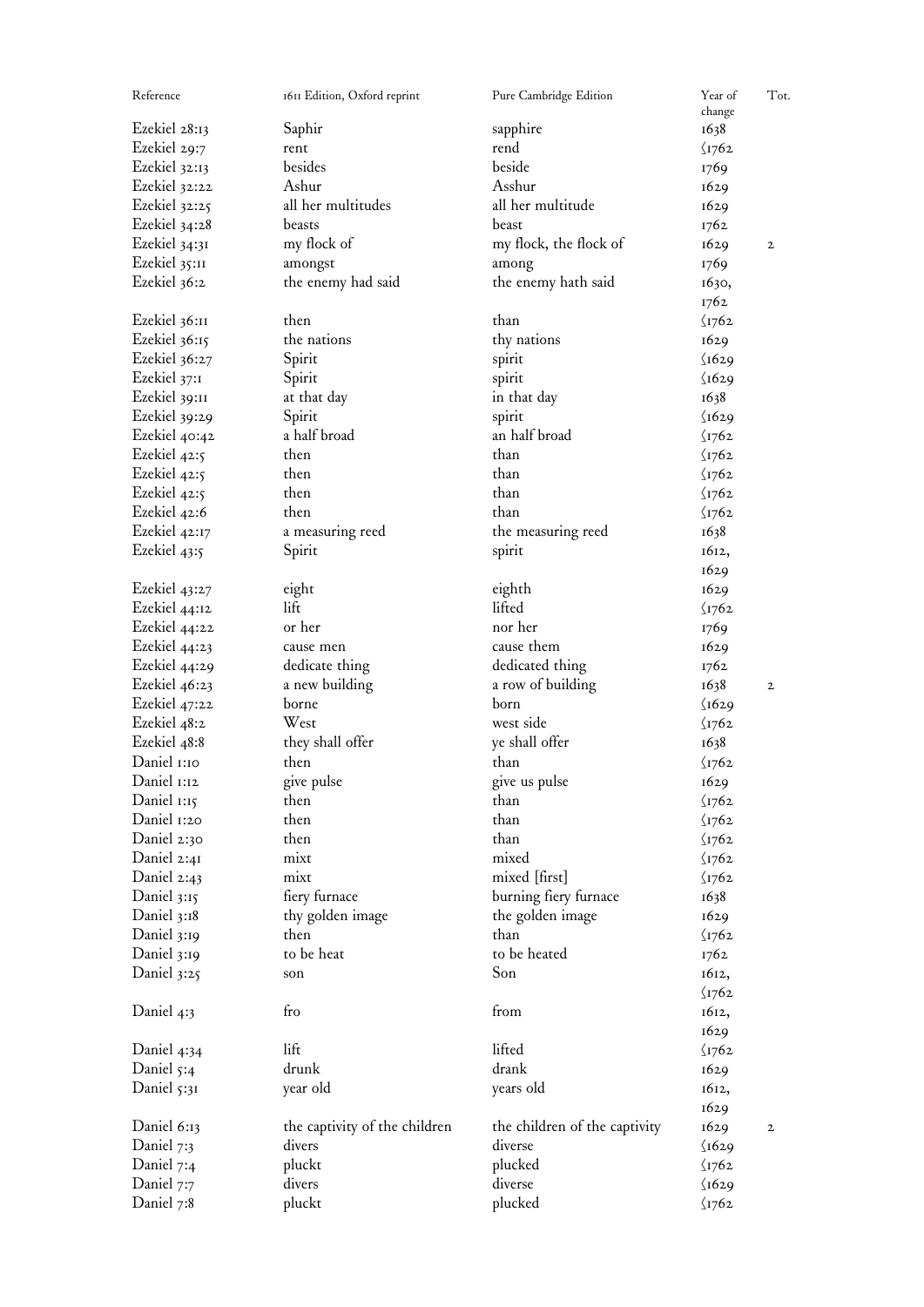| Reference                        | 1611 Edition, Oxford reprint | Pure Cambridge Edition | Year of<br>change             | Tot. |
|----------------------------------|------------------------------|------------------------|-------------------------------|------|
| Daniel $7:13$                    | son                          | Son                    | $\frac{1}{2}$ I762            |      |
| Daniel 7:20                      | then                         | than                   | $\frac{\sqrt{1762}}{}$        |      |
| Daniel 8:3                       | then                         | than                   | $\sqrt{1762}$                 |      |
| Daniel $\mathrm{IO:}\mathcal{S}$ | lift                         | lifted                 | $\langle$ 1762                |      |
| Daniel 10:16                     | Lord                         | lord                   | 1629                          |      |
|                                  |                              |                        |                               |      |
| Daniel IO:17                     | Lord                         | lord                   | 1629                          |      |
| Daniel 10:19                     | Lord                         | lord                   | 1629                          |      |
| Daniel II:2                      | then                         | than                   | $\frac{1}{2}$ <sub>1762</sub> |      |
| Daniel II:4                      | pluckt                       | plucked                | $\sqrt{1762}$                 |      |
| Daniel II:4                      | besides                      | beside                 | $\sqrt{1762}$                 |      |
| Daniel II:8                      | then                         | than                   | $\frac{1}{2}$ I762            |      |
| Daniel II:13                     | then                         | than                   | $\langle$ 1762                |      |
| Daniel $12:13$                   | in the lot                   | in thy lot             | 1638                          |      |
| Hosea 2:3                        | borne                        | born                   | $\sqrt{1629}$                 |      |
| Hosea 2:7                        | then                         | than                   | $\langle$ 1762                |      |
| Hosea 2:13                       | burnt                        | burned                 | $\sqrt{1762}$                 |      |
| Hosea 4:4                        | this people                  | thy people             | 1629                          |      |
| Hosea 6:5                        | shewed                       | hewed                  | 1611                          |      |
|                                  |                              |                        | 2nd,                          |      |
|                                  |                              |                        | 1613,                         |      |
|                                  |                              |                        | 1629                          |      |
| Hosea 6:6                        | then                         | than                   | $\sqrt{1762}$                 |      |
| Hosea 9:11                       | flee away                    | fly away               | 1629                          |      |
| Hosea II:2                       | burnt                        | burned                 | $\langle$ I762                |      |
| Hosea 13:3                       | dew it passeth               | dew that passeth       | 1638                          |      |
| Hosea 13:3                       | with a whirlwind             | with the whirlwind     | 1638                          |      |
| Hosea 13:8                       | rent                         | rend                   | $\sqrt{1762}$                 |      |
|                                  |                              |                        |                               |      |
| Hosea $14:7$                     | sent                         | scent                  | $\frac{1}{2}$ I762            |      |
| Joel 1:16                        | your eyes                    | our eyes<br>burned     | 1629                          |      |
| Joel 1:19                        | burnt                        |                        | $\sqrt{1762}$                 |      |
| Joel 2:13                        | rent                         | rend                   | $\sqrt{1762}$                 |      |
| Joel 2:28                        | Spirit                       | spirit                 | $\sqrt{1629}$                 |      |
| Joel 2:29                        | Spirit                       | spirit                 | $\sqrt{1629}$                 |      |
| Joel 3:3                         | a harlot                     | an harlot              | 1769                          |      |
| Joel 3:13                        | the wickedness               | their wickedness       | 1629                          |      |
| Amos 1:1                         | two year                     | two years              | 1616,                         |      |
|                                  |                              |                        | $\langle$ 1762                |      |
| Amos <sub>I</sub> :II            | and kept                     | and he kept            | 1762                          |      |
| Amos 2:1                         | burnt                        | burned                 | $\langle$ I762                |      |
| Amos 4:1                         | yea                          | ye                     | 1611                          |      |
|                                  |                              |                        | <sub>2</sub> nd               |      |
| Amos $4:II$                      | pluckt                       | plucked                | $\sqrt{1762}$                 |      |
| Amos $6:2$                       | then                         | than                   | $\frac{1}{2}$ I762            |      |
| Amos 6:2                         | then                         | than                   | $\frac{1}{2}$ I762            |      |
| Amos $8:3$                       | songs of the Temples         | songs of the temple    | 1638                          |      |
| Amos $9:5$                       | all that dwelleth            | all that dwell         | 1629                          |      |
| Obadiah v6                       | hid                          | hidden                 | $\frac{1}{2}$ I762            |      |
| Jonah 4:3                        | then                         | than                   | $\sqrt{1762}$                 |      |
| Jonah 4:8                        | then                         | than                   | $\langle$ 1762                |      |
| Jonah 4:11                       | then                         | than                   | $\sqrt{1762}$                 |      |
| Micah 1:7                        | burnt                        | burned                 | $\langle$ I762                |      |
| Micah 1:8                        | stript                       | stripped               | $\frac{1}{2}$ <sub>1762</sub> |      |
| Micah 2:7                        | Spirit                       | spirit                 | $\sqrt{1629}$                 |      |
| Micah 4:9                        | travel                       | travail                | $\sqrt{1629}$                 |      |
| Micah 4:10                       | travel                       | travail                | $\sqrt{1629}$                 |      |
| Micah $5:9$                      | lift                         | lifted                 | $\langle$ 1762                |      |
| Micah 6:7                        | first borne                  | firstborn              | $\sqrt{1629}$                 |      |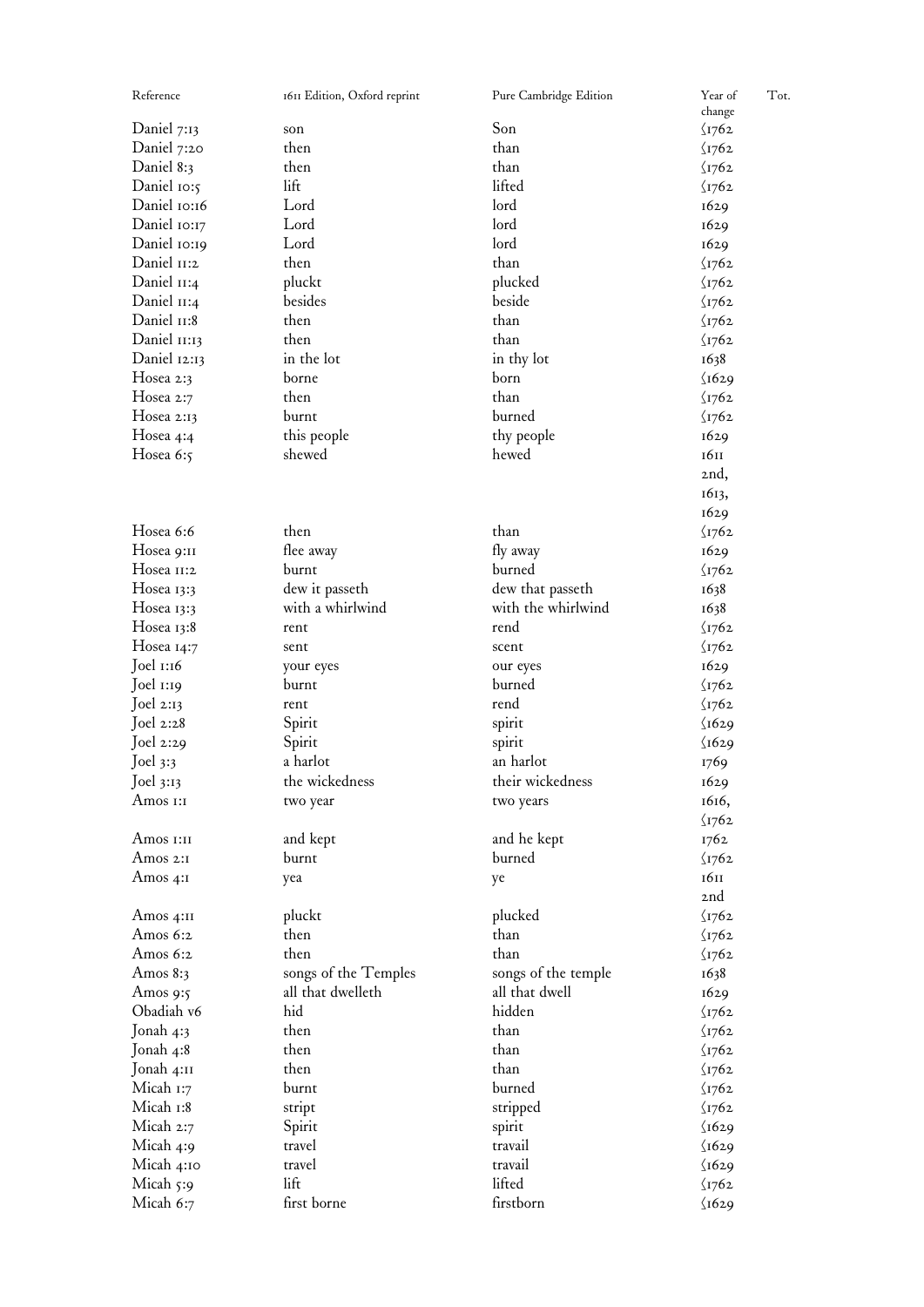| Reference                        | 1611 Edition, Oxford reprint  | Pure Cambridge Edition          | Year of<br>change | Tot.         |
|----------------------------------|-------------------------------|---------------------------------|-------------------|--------------|
| Micah 7:4                        | then                          | than                            | $\sqrt{1762}$     |              |
| Micah 7:7                        | unto you the                  | unto the                        | 1611              |              |
|                                  |                               |                                 | 2nd,              |              |
|                                  |                               |                                 | 1613              |              |
| Nahum 1:5                        | burnt                         | burned                          | $\sqrt{1762}$     |              |
| Nahum 2:12                       | pray                          |                                 | $\sqrt{1629}$     |              |
| Nahum 3:8                        | then                          | prey<br>than                    | $\sqrt{1762}$     |              |
| Nahum 3:17                       | The crowned                   | Thy crowned                     | 1629              |              |
| Habakkuk 1:8                     | then                          | than                            |                   |              |
| Habakkuk 1:8                     | then                          | than                            | $\sqrt{1762}$     |              |
|                                  | then                          |                                 | $\sqrt{1762}$     |              |
| Habakkuk 1:13                    |                               | than                            | $\frac{1762}{2}$  |              |
| Habakkuk 1:13                    | then                          | than                            | $\sqrt{1762}$     |              |
| Habakkuk 3:3                     | on                            | one                             | 1611              |              |
|                                  |                               |                                 | 2nd,              |              |
|                                  |                               |                                 | 1613              |              |
| Habakkuk 3:10                    | lift                          | lifted                          | $\sqrt{1762}$     |              |
| Zephaniah 3:11                   | mine holy                     | my holy                         | 1629              |              |
| Haggai 1:6                       | cloth                         | clothe                          | $\sqrt{1629}$     |              |
| Haggai 2:5                       | Spirit                        | spirit                          | 1612,             |              |
|                                  |                               |                                 | 1629              |              |
| Haggai 2:9                       | then                          | than                            | $\sqrt{1762}$     |              |
| Zechariah 1:1                    | eight                         | eighth                          | $\sqrt{1629}$     |              |
| Zechariah 1:18                   | lift                          | lifted                          | $\sqrt{1762}$     |              |
| Zechariah 1:21                   | lift [second]                 | lifted                          | $\sqrt{1762}$     |              |
| Zechariah 2:1                    | lift                          | lifted                          | $\sqrt{1762}$     |              |
| Zechariah 3:2                    | pluckt                        | plucked                         | $\frac{1762}{2}$  |              |
| Zechariah 4:2                    | which were upon               | which are upon                  | 1762              |              |
| Zechariah 4:4                    | Lord                          | lord                            | 1629              |              |
| Zechariah 4:5                    | Lord                          | lord                            | 1629              |              |
| Zechariah 4:13                   | Lord                          | lord                            | 1629              |              |
| Zechariah 5:1                    | lift                          | lifted                          | $\langle$ 1762    |              |
| Zechariah 5:7                    | lift                          | lifted                          | $\langle$ 1762    |              |
| Zechariah 5:9                    | lift [twice]                  | lifted                          | $\langle$ 1762    | $\mathbf{2}$ |
| Zechariah 6:1                    | lift                          | lifted                          | $\langle$ I762    |              |
| Zechariah 6:4                    | LORD                          | lord                            | 1629              |              |
| Zechariah 6:7                    | get ye                        | get you                         | 1769              |              |
| Zechariah 7:7                    | of the plain                  | and the plain                   | 1638              |              |
| Zechariah 8:6                    | my eyes                       | mine eyes                       | 1629              |              |
|                                  |                               | Turn you                        |                   |              |
| Zechariah 9:12<br>Zechariah 11:2 | Turn ye                       |                                 | 1769              |              |
| Zechariah 12:6                   | all the mighty<br>a hearth    | the mighty<br>an hearth         | 1638              |              |
| Zechariah 12:10                  | first borne                   | firstborn                       | 1762              |              |
|                                  |                               |                                 | $\sqrt{1629}$     |              |
| Malachi 1:8                      | if he offer                   | if ye offer                     | 1611              |              |
|                                  |                               |                                 | 2nd,              |              |
|                                  |                               |                                 | 1613              |              |
| Malachi 2:2                      | and will curse your blessings | and I will curse your blessings | 1616,             |              |
|                                  |                               |                                 | 1629              |              |
| Malachi 2:11                     | strange God                   | strange god                     | 1612,             |              |
|                                  |                               |                                 | 1629              |              |
| Malachi 3:1                      | and the LORD                  | and the Lord                    | 1638              |              |
| Malachi 3:4                      | offerings                     | offering                        | 1638              |              |
| Malachi 4:2                      | and shall go forth            | and ye shall go forth           | 1617,             |              |
|                                  |                               |                                 | 1629              |              |
| Matthew 1:16                     | borne                         | born                            | $\sqrt{1629}$     |              |
| Matthew 1:25                     | first borne                   | firstborn                       | $\sqrt{1629}$     |              |
| Matthew 2:1                      | borne                         | born                            | $\sqrt{1629}$     |              |
| Matthew 2:2                      | borne                         | born                            | $\sqrt{1629}$     |              |
|                                  |                               |                                 |                   |              |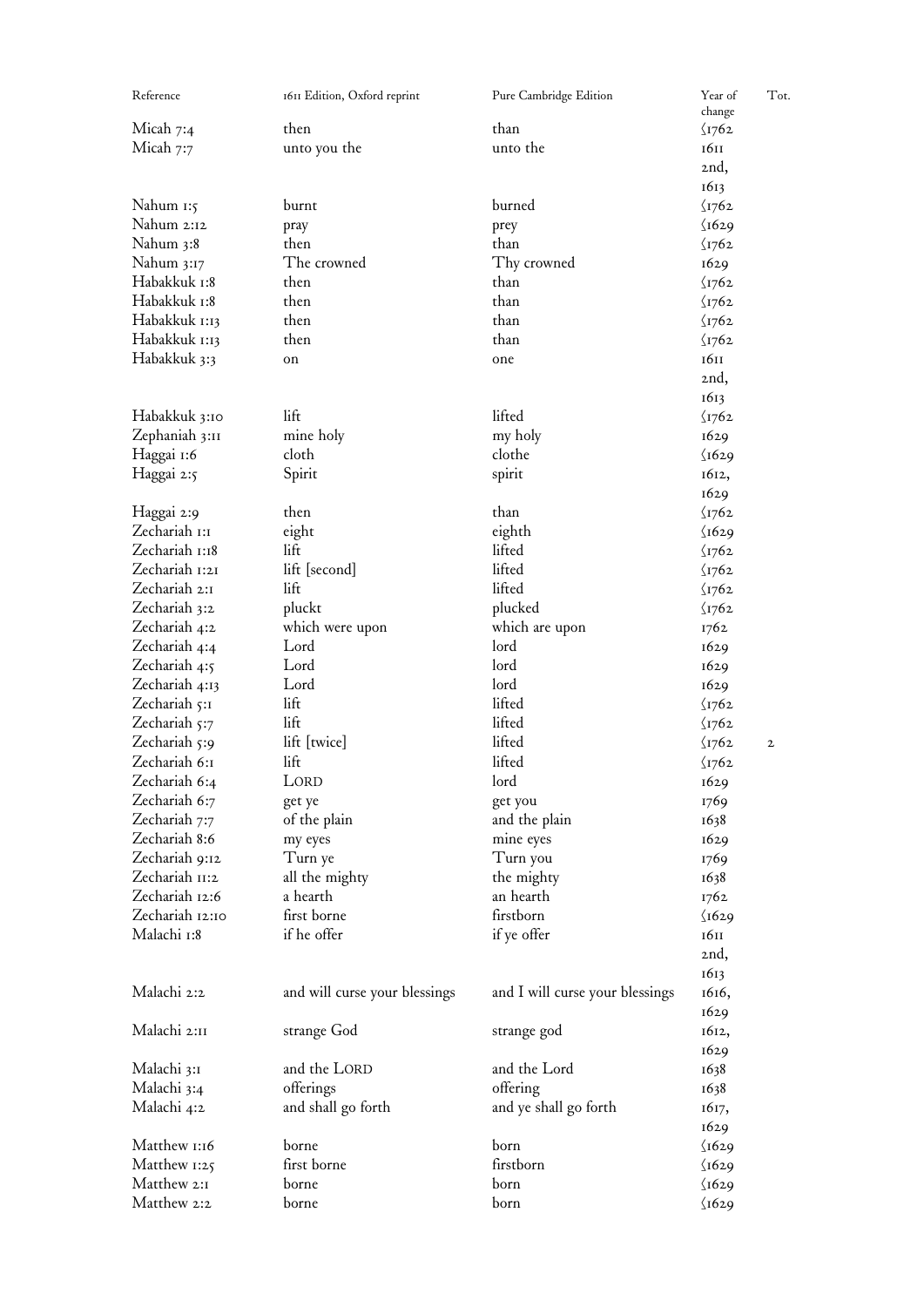| Reference      | 1611 Edition, Oxford reprint | Pure Cambridge Edition    | Year of<br>change | Tot.         |
|----------------|------------------------------|---------------------------|-------------------|--------------|
| Matthew 2:4    | borne                        | born                      | $\sqrt{1629}$     |              |
| Matthew 3:11   | then                         | than                      | $\sqrt{1762}$     |              |
| Matthew 3:12   | but will burn                | but he will burn          | 1629              |              |
| Matthew 4:24   | diverse                      | divers                    | $\sqrt{1629}$     |              |
|                |                              |                           |                   |              |
| Matthew 4:25   | great great                  | great                     | 1611              |              |
|                |                              |                           | <sub>2</sub> nd   |              |
| Matthew 5:18   | title                        | tittle                    | $\sqrt{1762}$     |              |
| Matthew 5:22   | counsel                      | council                   | 1612,             |              |
|                |                              |                           | 1629              |              |
| Matthew $5:37$ | then                         | than                      | $\sqrt{1762}$     |              |
| Matthew $5:47$ | do you                       | do ye                     | $\sqrt{1762}$     |              |
| Matthew 5:47   | then                         | than                      | $\sqrt{1762}$     |              |
| Matthew 6:3    | thy right doeth              | thy right hand doeth      | 1613,             |              |
|                |                              |                           | 1629              |              |
| Matthew 6:25   | then                         | than                      | $\sqrt{1762}$     |              |
| Matthew 6:25   | then                         | than                      | $\sqrt{1762}$     |              |
| Matthew 6:26   | then                         | than                      | $\sqrt{1762}$     |              |
| Matthew 7:6    | rent                         | rend                      | $\sqrt{1762}$     |              |
| Matthew 8:14   | wives                        | wife's                    | 1769              |              |
| Matthew 8:25   | awoke                        | awoke him                 | 1611              |              |
|                |                              |                           | 2nd,              |              |
|                |                              |                           | 1613              |              |
| Matthew 9:34   | casteth out the devils       | casteth out devils        | 1762              |              |
| Matthew 10:15  | then                         | than                      | $\sqrt{1762}$     |              |
| Matthew 10:31  | then                         | than                      | $\frac{1762}{2}$  |              |
| Matthew 10:37  | then                         | than                      | $\sqrt{1762}$     |              |
| Matthew 10:37  | then                         | than                      | $\sqrt{1762}$     |              |
| Matthew 11:9   | then                         | than                      | $\sqrt{1762}$     |              |
| Matthew II:II  | borne                        | born                      | $\sqrt{1629}$     |              |
| Matthew II:II  | then [twice]                 | than                      | $\sqrt{1762}$     | $\mathbf{2}$ |
| Matthew II:22  | then                         | than                      | $\sqrt{1762}$     |              |
| Matthew 11:24  | then                         | than                      | $\sqrt{1762}$     |              |
| Matthew 12:6   | then                         | than                      | $\sqrt{1762}$     |              |
| Matthew 12:12  | then                         | than                      | $\sqrt{1762}$     |              |
| Matthew 12:23  | Is this the son              | Is not this the son       | 1638              |              |
| Matthew 12:41  | Nineve                       | Nineveh                   | 1629              |              |
| Matthew 12:41  | then                         | than                      | $\sqrt{1762}$     |              |
| Matthew 12:42  | then                         | than                      | $\sqrt{1762}$     |              |
| Matthew 12:45  | then                         | than                      | $\sqrt{1762}$     |              |
| Matthew 12:45  | then                         | than                      | $\sqrt{1762}$     |              |
| Matthew 13:4   | ways side                    | way side                  | 1611              |              |
|                |                              |                           |                   |              |
|                |                              |                           | 2nd,              |              |
|                |                              |                           | 1613              |              |
| Matthew 13:6   | had not root                 | had no root               | 1762              |              |
| Matthew 13:40  | burnt                        | burned                    | $\sqrt{1762}$     |              |
| Matthew 13:46  | he went                      | went                      | $\sqrt{1762}$     |              |
| Matthew 15:3   | you                          | ye                        | $\sqrt{1762}$     |              |
| Matthew 16:16  | Thou art Christ              | Thou art the Christ       | 1762              |              |
| Matthew 16:19  | whatsoever thou shalt loose  | and whatsoever thou shalt | 1616,             |              |
|                |                              | loose                     | 1629              |              |
| Matthew 16:25  | lose his his life            | lose his life             | 1611              |              |
|                |                              |                           | 2nd               |              |
| Matthew 17:8   | lift                         | lifted                    | $\sqrt{1762}$     |              |
| Matthew 18:8   | then                         | than                      | $\sqrt{1762}$     |              |
| Matthew 18:9   | then                         | than                      | $\sqrt{1762}$     |              |
| Matthew 18:13  | then                         | than                      | $\sqrt{1762}$     |              |
| Matthew 18:24  | ought                        | owed                      | $\sqrt{1762}$     |              |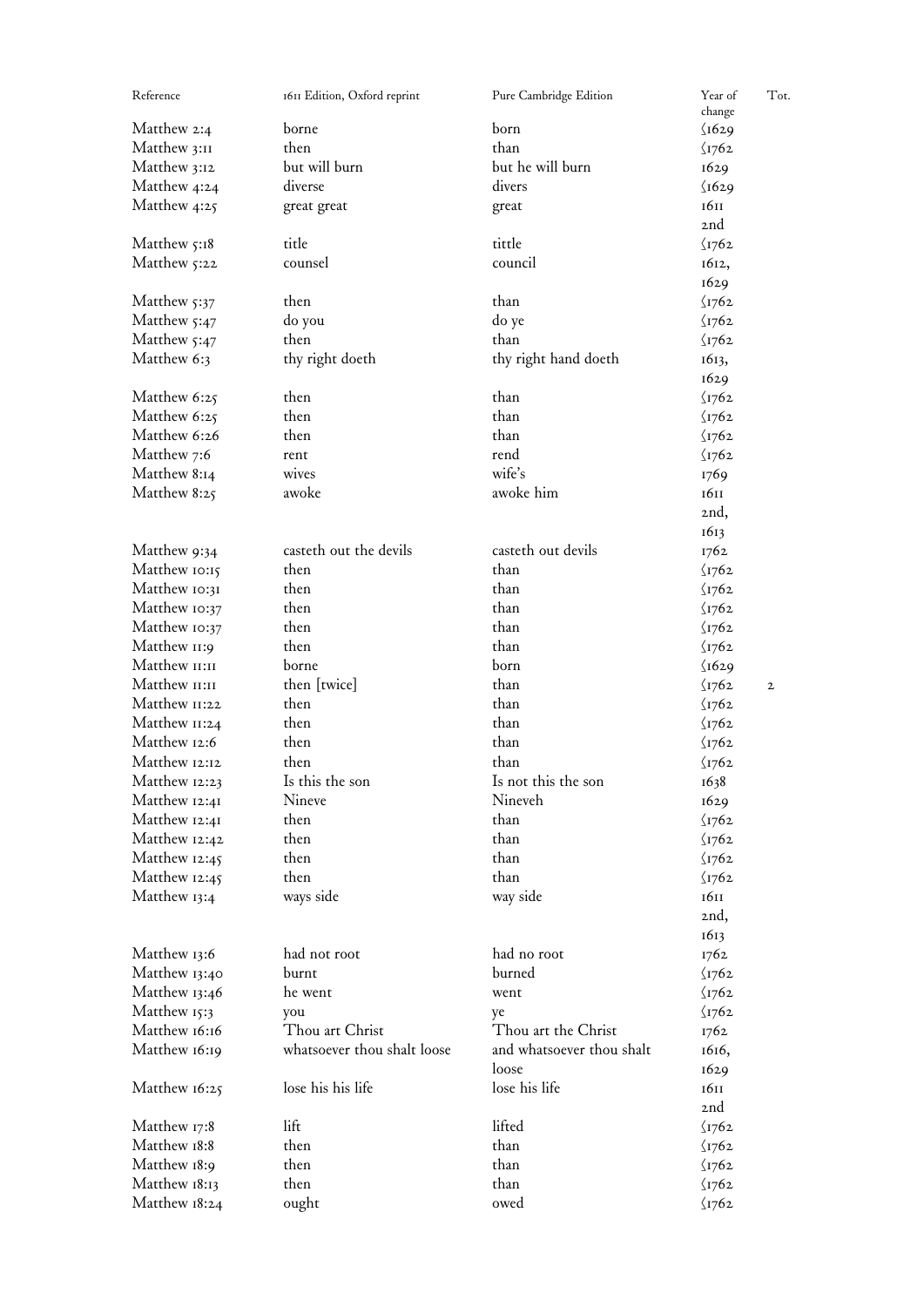| Reference     | 1611 Edition, Oxford reprint | Pure Cambridge Edition | Tot.<br>Year of<br>change |  |
|---------------|------------------------------|------------------------|---------------------------|--|
| Matthew 18:28 | ought                        | owed                   | $\frac{1762}{ }$          |  |
|               | borne                        | born                   | $\sqrt{1629}$             |  |
| Matthew 19:12 | then                         | than                   |                           |  |
| Matthew 19:24 |                              |                        | $\sqrt{1762}$             |  |
| Matthew 21:28 | you                          | ye                     | $\sqrt{1762}$             |  |
| Matthew 21:36 | then                         | than                   | $\sqrt{1762}$             |  |
| Matthew 22:7  | burnt                        | burned                 | $\sqrt{1762}$             |  |
| Matthew 22:44 | The Lord                     | The LORD               | $\sqrt{1629}$             |  |
| Matthew 23:15 | then                         | than                   | $\sqrt{1762}$             |  |
| Matthew 24:44 | you think                    | ye think               | $\frac{1762}{2}$          |  |
| Matthew 24:50 | ware                         | aware                  | 1762                      |  |
| Matthew 25:14 | travailing                   | travelling             | $\sqrt{1629}$             |  |
| Matthew 25:20 | besides                      | beside                 | 1769                      |  |
| Matthew 25:22 | besides                      | beside                 | 1769                      |  |
| Matthew 26:24 | borne                        | born                   | $\sqrt{1629}$             |  |
| Matthew 26:34 | might                        | night                  | 1611                      |  |
|               |                              |                        | 2nd                       |  |
| Matthew 26:51 | stroke                       | struck                 | $\langle$ 1762            |  |
| Matthew 26:53 | then                         | than                   |                           |  |
|               |                              |                        | $\frac{1762}{2}$          |  |
| Matthew 26:75 | the words of Jesus           | the word of Jesus      | 1762                      |  |
| Matthew 27:22 | Pilate said                  | Pilate saith           | 1629                      |  |
| Matthew 27:22 | all said                     | all say                | $\sqrt{1629}$             |  |
| Matthew 27:51 | vail                         | veil                   | $\frac{1762}{2}$          |  |
| Matthew 27:52 | bodies of Saints             | bodies of the saints   | 1762                      |  |
| Matthew 27:64 | then                         | than                   | $\frac{1762}{2}$          |  |
| Matthew 27:65 | you can                      | ye can                 | $\frac{1762}{2}$          |  |
| Mark 1:7      | then                         | than                   | $\frac{1762}{2}$          |  |
| Mark 1:30     | wives                        | wife's                 | 1769                      |  |
| Mark 1:31     | lift                         | lifted                 | $\sqrt{1762}$             |  |
| Mark $2:4$    | for press                    | for the press          | 1743,                     |  |
|               |                              |                        | $\frac{1762}{2}$          |  |
| Mark 2:21     | soweth                       | seweth                 | 1629                      |  |
| Mark $4:13$   | will you                     | will ye                | $\langle$ 1762            |  |
| Mark 4:24     | what you                     | what ye                | $\langle$ 1762            |  |
| Mark $4:3I$   | then                         | than                   | $\langle$ 1762            |  |
|               |                              |                        |                           |  |
| Mark 4:32     | then                         | than                   | $\frac{\zeta_{17}}{6}$    |  |
| Mark 4:40     | that you                     | that ye                | $\frac{\sqrt{1762}}{}$    |  |
| Mark $5:6$    | he came                      | he ran                 | 1638                      |  |
| Mark 6:7      | he calleth                   | he called              | 1769                      |  |
| Mark 6:11     | then                         | than                   | $\sqrt{1762}$             |  |
| Mark 8:14     | then                         | than                   | $\sqrt{1762}$             |  |
| Mark 9:43     | then                         | than                   | $\sqrt{1762}$             |  |
| Mark $9:45$   | then                         | than                   | $\sqrt{1762}$             |  |
| Mark 9:47     | then                         | than                   | $\langle$ 1762            |  |
| Mark 9:50     | you                          | ye                     | $\langle$ I762            |  |
| Mark 10:1     | rose                         | arose                  | 1629                      |  |
| Mark 10:18    | there is no man              | there is none          | 1638<br>$\mathbf{2}$      |  |
| Mark 10:25    | then                         | than                   | $\langle$ I762            |  |
| Mark 10:46    | high ways side               | highway side           | 1629                      |  |
| Mark 11:8     | of the trees                 | off the trees          | 1638                      |  |
| Mark 11:26    | you                          | ye                     | $\sqrt{1762}$             |  |
| Mark $12:7$   | amongst                      | among                  | 1769                      |  |
| Mark 12:31    |                              | than                   |                           |  |
|               | then                         |                        | $\langle$ 1762            |  |
| Mark 12:33    | then                         | than                   | $\sqrt{1762}$             |  |
| Mark 12:36    | The Lord                     | The LORD               | $\sqrt{1629}$             |  |
| Mark 12:43    | then                         | than                   | $\sqrt{1762}$             |  |
| Mark $14:5$   | then                         | than                   | $\sqrt{1762}$             |  |
| Mark 14:6     | you                          | ye                     | $\sqrt{1629}$             |  |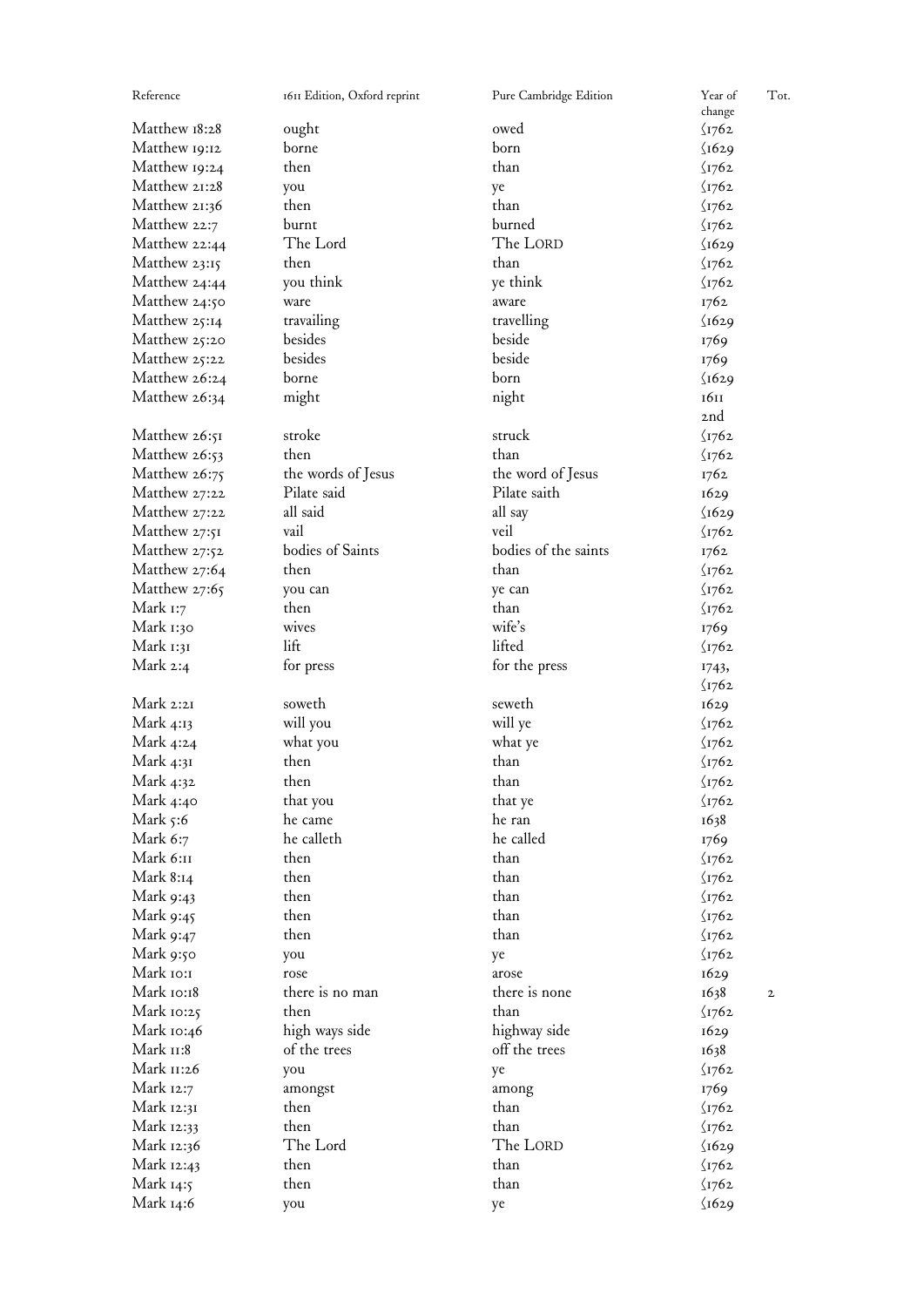| Reference    | 1611 Edition, Oxford reprint | Pure Cambridge Edition      | Year of<br>change       | Tot.         |
|--------------|------------------------------|-----------------------------|-------------------------|--------------|
| Mark 14:21   | borne                        | born                        | $\sqrt{1629}$           |              |
| Mark 14:36   | not that I will, but what    | not what I will, but what   | 1629                    |              |
| Mark 14:55   | counsel                      | council                     | 1629                    |              |
| Mark 14:67   | warning                      | warming                     | 1611                    |              |
|              |                              |                             | 2nd                     |              |
| Mark 15:38   | vail                         | veil                        | $\sqrt{1762}$           |              |
| Luke $1:3$   | understanding of things      | understanding of all things | 1629                    |              |
|              | borne                        | born                        |                         |              |
| Luke 1:35    |                              |                             | $\sqrt{1629}$           |              |
| Luke 1:37    | no thing                     | nothing                     | $\sqrt{1629}$           |              |
| Luke 1:59    | eight<br>out of the hands    | eighth<br>out of the hand   | $\sqrt{1629}$           |              |
| Luke 1:74    |                              |                             | 1762                    |              |
| Luke $2:7$   | first borne                  | firstborn                   | $\sqrt{1629}$           |              |
| Luke 2:11    | borne                        | born                        | $\sqrt{1629}$           |              |
| Luke $2:27$  | spirit                       | Spirit                      | $\sqrt{1762}$           |              |
| Luke 3:13    | then                         | than                        | $\sqrt{1762}$           |              |
| Luke 3:16    | then                         | than                        | $\langle$ 1762          |              |
| Luke $3:17$  | thoroughly                   | throughly                   | $\sqrt{1629}$           |              |
| Luke $3:2I$  | and it came to pass          | it came to pass             | 1629                    |              |
| Luke 4:1     | spirit                       | Spirit                      | 1612,                   |              |
|              |                              |                             | $\sqrt{1762}$           |              |
| Luke 4:38    | wives                        | wife's                      | 1769                    |              |
| Luke 7:26    | then                         | than                        | $\langle$ 1762          |              |
| Luke 7:28    | borne                        | born                        | $\sqrt{1629}$           |              |
| Luke 7:28    | then [twice]                 | than                        | $\langle$ 1762          | $\mathbf{2}$ |
| Luke $7:41$  | ought                        | owed                        | $\zeta$ <sub>1762</sub> |              |
| Luke 7:46    | Mine head                    | My head                     | 1762                    |              |
| Luke $8:5$   | the ways side                | the way side                | 1762                    |              |
| Luke 8:8     | when he said                 | when he had said            | 1629                    |              |
| Luke 8:24    | rose                         | arose                       | 1616,                   |              |
|              |                              |                             | 1629                    |              |
| Luke 10:12   | then                         | than                        | $\langle$ 1762          |              |
| Luke 10:14   | then                         | than                        | $\sqrt{1762}$           |              |
| Luke 11:16   | other                        | others                      | 1744,                   |              |
|              |                              |                             | $\sqrt{1762}$           |              |
| Luke $11:22$ | then                         | than                        | $\langle$ 1762          |              |
| Luke 11:26   | then [twice]                 | than                        | $\sqrt{1762}$           | $\mathbf{z}$ |
| Luke $11:27$ | lift                         | lifted                      | $\sqrt{1762}$           |              |
| Luke 11:31   | then                         | than                        | $\sqrt{1762}$           |              |
| Luke II:32   | then                         | than                        | $\frac{1}{2}$ I762      |              |
| Luke $II:4I$ | you have                     | ye have                     | $\langle$ 1762          |              |
| Luke $12:5$  | you shall                    | ye shall                    | $\langle$ 1762          |              |
| Luke 12:7    | then                         | than                        | $\langle$ 1762          |              |
| Luke 12:23   | then                         | than                        | $\sqrt{1762}$           |              |
| Luke 12:23   | then                         | than                        | $\sqrt{1762}$           |              |
| Luke $12:24$ | then                         | than                        | $\langle$ 1762          |              |
| Luke 12:46   | ware                         | aware                       | 1762                    |              |
| Luke 13:12   | thy infirmity                | thine infirmity             | 1612,                   |              |
|              |                              |                             | 1616,                   |              |
|              |                              |                             | 1629                    |              |
| Luke 13:25   | you are                      | ye are                      | $\langle$ 1762          |              |
| Luke 13:27   |                              |                             | $\langle$ 1762          |              |
|              | you are                      | ye are<br>than              |                         |              |
| Luke $14:8$  | then                         |                             | $\langle$ 1762          |              |
| Luke 15:2    | murmured, murmured           | murmured                    | 1611                    |              |
|              |                              |                             | 2nd                     |              |
| Luke $15:7$  | then                         | than                        | $\langle$ 1762          |              |
| Luke 16:8    | then                         | than                        | $\langle$ 1762          |              |
| Luke 16:15   | amongst                      | among                       | 1769                    |              |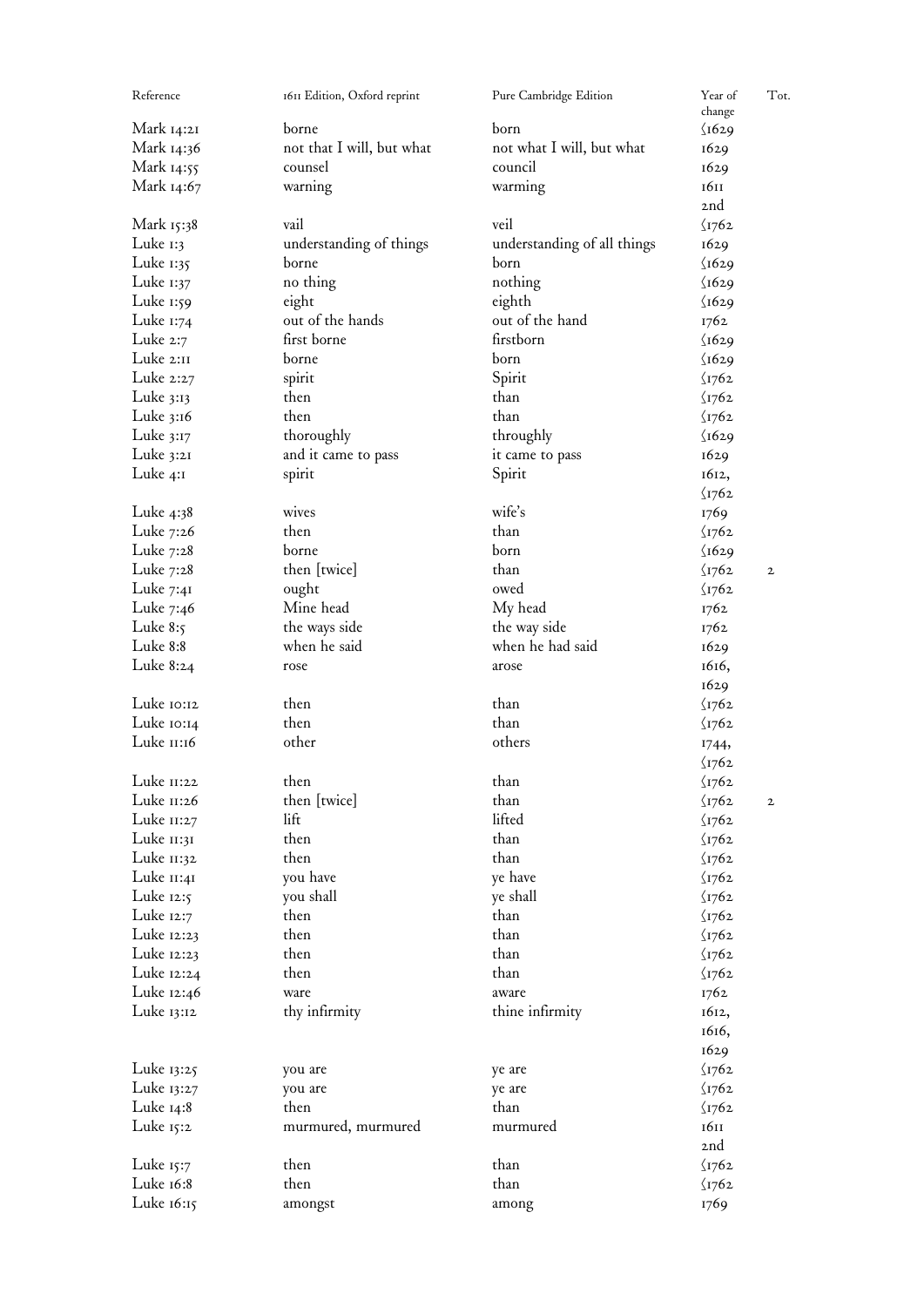| Reference                | 1611 Edition, Oxford reprint | Pure Cambridge Edition        | Year of<br>change      | Tot.         |
|--------------------------|------------------------------|-------------------------------|------------------------|--------------|
|                          | then                         | than                          |                        |              |
| Luke 16:17<br>Luke 16:26 | besides                      | beside                        | $\frac{\sqrt{1762}}{}$ |              |
|                          | then                         | than                          | 1769                   |              |
| Luke $17:2$              |                              |                               | $\sqrt{1762}$          |              |
| Luke 17:34               | the other shall be left      | and the other shall be left   | 1638                   |              |
| Luke $18:9$              | other                        | others                        | 1629                   |              |
| Luke 18:14               | then                         | than                          | $\sqrt{1762}$          |              |
| Luke $18:25$             | then                         | than                          | $\sqrt{1762}$          |              |
| Luke 19:9                | the son of Abraham           | a son of Abraham              | 1762                   |              |
| Luke 20:12               | sent the third               | sent a third                  | 1762                   |              |
| Luke $20:42$             | The Lord                     | The LORD                      | $\sqrt{1629}$          |              |
| Luke $20:42$             | to my Lord                   | unto my Lord                  | 1616,                  |              |
|                          |                              |                               | 1629                   |              |
| Luke $21:3$              | then                         | than                          | $\sqrt{1762}$          |              |
| Luke 21:18               | a hair                       | an hair                       | 1629                   |              |
| Luke 22:64               | stroke                       | struck                        | $\sqrt{1762}$          |              |
| Luke 22:67               | you will                     | ye will                       | $\sqrt{1762}$          |              |
| Luke 22:68               | you will                     | ye will                       | $\sqrt{1762}$          |              |
| Luke $23:II$             | at naught                    | at nought                     | 1638                   |              |
| Luke 23:19               | cast in prison               | cast into prison              | 1616,                  |              |
|                          |                              |                               | $\sqrt{1762}$          |              |
| Luke 23:45               | vail                         | veil                          | $\sqrt{1762}$          |              |
| Luke 24:18               | Cleophas                     | Cleopas                       | 1629                   |              |
| Luke $24:50$             | lift                         | lifted                        | $\sqrt{1762}$          |              |
| John 1:13                | borne                        | born                          | $\sqrt{1629}$          |              |
| John 1:50                | then                         | than                          | $\sqrt{1762}$          |              |
| John 3:3                 | borne                        | born                          | $\sqrt{1629}$          |              |
| John $3:4$               | borne [twice]                | born                          | $\sqrt{1629}$          | $\mathbf{2}$ |
| John $3:5$               | borne                        | born                          | $\sqrt{1629}$          |              |
| John $3:5$               | spirit                       | Spirit                        | $\sqrt{1629}$          |              |
| John 3:6                 | borne [twice]                | born                          | $\sqrt{1629}$          | $\mathbf{2}$ |
| John $3:6$               | spirit [first]               | Spirit                        | $\sqrt{1629}$          |              |
| John $3:7$               | borne                        | born                          | $\sqrt{1629}$          |              |
| John $3:8$               | borne                        | born                          | $\sqrt{1629}$          |              |
| John <sub>3:19</sub>     | then                         | than                          | $\langle$ I762         |              |
| John 4:1                 | then                         | than                          | $\frac{\sqrt{1762}}{}$ |              |
| John $4:12$              | then                         | than                          | $\frac{\sqrt{1762}}{}$ |              |
| John 5:18                | not only because he          | because he not only           | 1629                   | $\mathbf{2}$ |
| John $5:20$              | then                         | than                          | $\sqrt{1762}$          |              |
| John $5:36$              | then                         | than                          | $\sqrt{1762}$          |              |
| John $6:5$               | lift                         | lifted                        | $\sqrt{1762}$          |              |
| John 6:52                |                              |                               | 1769                   |              |
| John 6:63                | amongst<br>Spirit            | among<br>spirit               | $\sqrt{1629}$          |              |
|                          |                              |                               |                        |              |
| John 6:63                | Spirit                       | spirit                        | $\sqrt{1629}$          |              |
| John 7:16                | Jesus answered them          | Jesus answered them, and said | 1638                   | $\mathbf{2}$ |
| John 7:31                | then                         | than                          | $\langle$ I762         |              |
| John 8:7                 | lift                         | lifted                        | $\sqrt{1762}$          |              |
| John 8:10                | lift                         | lifted                        | $\langle$ I762         |              |
| John 8:28                | lift                         | lifted                        | $\langle$ I762         |              |
| John 8:30                | those words                  | these words                   | 1629                   |              |
| John 8:33                | Abraham                      | Abraham's                     | 1611                   |              |
|                          |                              |                               | 2nd                    |              |
| John 8:41                | borne                        | born                          | $\sqrt{1629}$          |              |
| John 8:53                | then                         | than                          | $\langle$ 1762         |              |
| John 9:2                 | borne                        | born                          | $\sqrt{1629}$          |              |
| John 9:19                | borne                        | born                          | $\sqrt{1629}$          |              |
| John 9:20                | borne                        | born                          | $\sqrt{1629}$          |              |
| John 9:27                | you hear                     | ye hear                       | $\sqrt{1629}$          |              |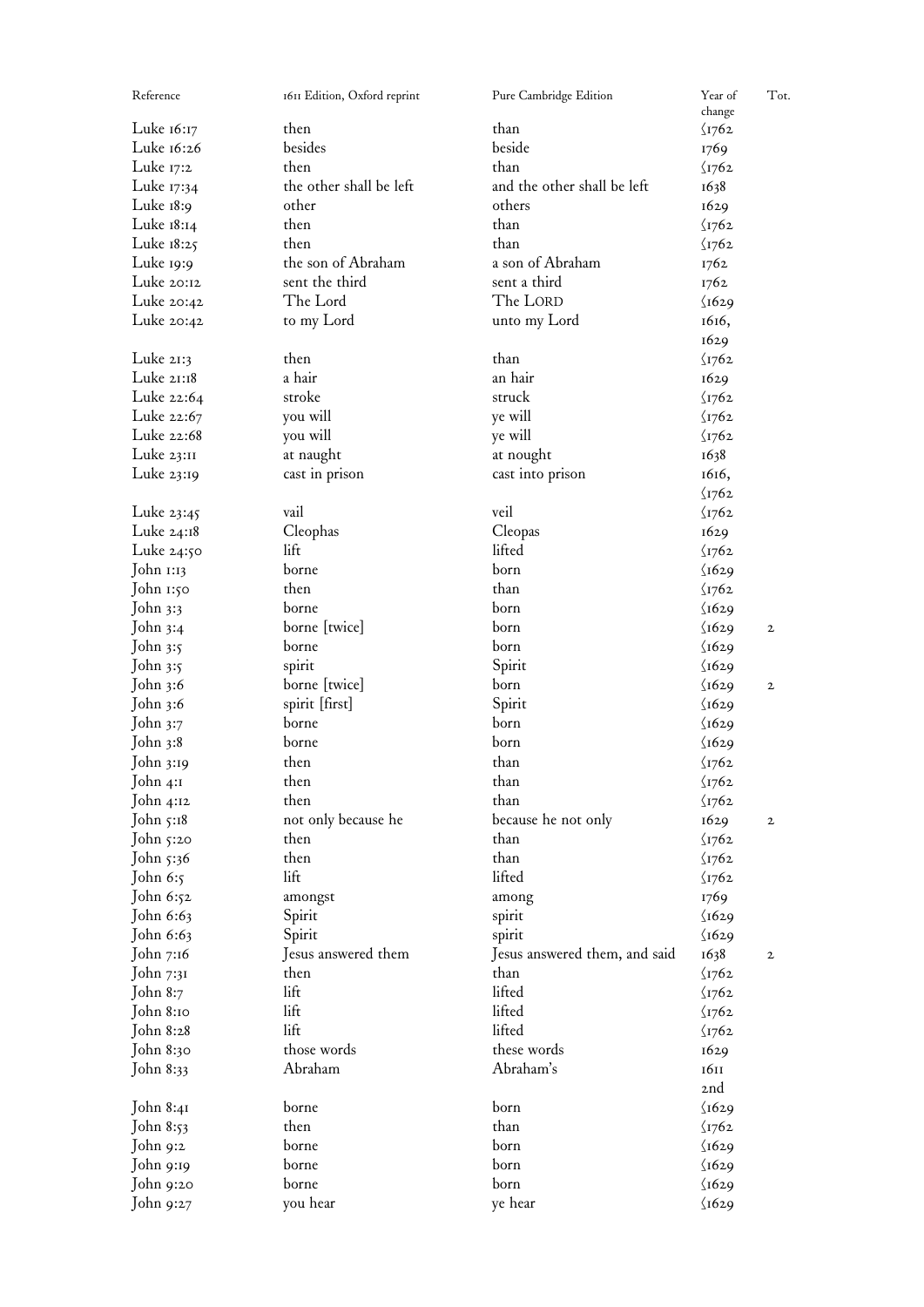| Reference    | 1611 Edition, Oxford reprint | Pure Cambridge Edition | Year of<br>change      | Tot.         |
|--------------|------------------------------|------------------------|------------------------|--------------|
| John 9:32    | borne                        | born                   | $\sqrt{1629}$          |              |
| John 9:34    | borne                        | born                   | $\sqrt{1629}$          |              |
|              | then                         | than                   |                        |              |
| John 10:29   |                              |                        | $\sqrt{1762}$          |              |
| John II:3    | his sister                   | his sisters            | 1629                   |              |
| John II:17   | lien                         | lain                   | $\sqrt{1762}$          |              |
| John 11:33   | Spirit                       | spirit                 | $\sqrt{1629}$          |              |
| John 11:34   | They say unto him            | They said unto him     | 1769                   |              |
| John 11:41   | lift                         | lifted                 | $\sqrt{1762}$          |              |
| John 12:22   | told Jesus                   | tell Jesus             | 1762                   |              |
| John 12:34   | lift                         | lifted                 | $\frac{1762}{2}$       |              |
| John 12:43   | then                         | than                   | $\langle$ 1762         |              |
| John 13:16   | then [twice]                 | than                   | $\sqrt{1762}$          | $\mathbf{z}$ |
| John 13:18   | lift                         | lifted                 | $\langle$ 1762         |              |
| John 14:12   | then                         | than                   | $\sqrt{1762}$          |              |
| John 14:20   | you in me                    | ye in me               | $\frac{1762}{2}$       |              |
| John 14:24   | you hear                     | ye hear                | $\sqrt{1762}$          |              |
| John 14:28   | then                         | than                   | $\sqrt{1762}$          |              |
| John $15:4$  | and in you                   | and I in you           | 1611                   |              |
|              |                              |                        | 2nd                    |              |
|              |                              | than                   |                        |              |
| John $15:13$ | then                         |                        | $\sqrt{1762}$          |              |
| John 15:16   | you should                   | ye should              | $\sqrt{1762}$          |              |
| John 15:20   | then                         | than                   | $\sqrt{1762}$          |              |
| John 15:20   | the                          | his                    | 1762                   |              |
| John 15:20   | Lord                         | lord                   | 1629                   |              |
| John 16:13   | spirit                       | Spirit                 | 1613,                  |              |
|              |                              |                        | 1629                   |              |
| John 16:21   | borne                        | born                   | $\sqrt{1629}$          |              |
| John $16:25$ | the time                     | but the time           | 1762                   |              |
| John 17:1    | lift                         | lifted                 | $\frac{1762}{2}$       |              |
| John 18:22   | stroke                       | struck                 | $\sqrt{1762}$          |              |
| John 18:26   | high Priests                 | high priest            | $\sqrt{1629}$          |              |
| John 18:29   | you                          | ye                     | $\sqrt{1762}$          |              |
| John 18:37   | borne                        | born                   | $\sqrt{1629}$          |              |
| John 19:24   | rent                         | rend                   | $\sqrt{1762}$          |              |
| John 21:15   | then                         | than                   | $\frac{\sqrt{1762}}{}$ |              |
| John $21:17$ | He said unto him [initial]   | He saith unto him      | 1638                   |              |
| Acts 2:4     | spirit                       | Spirit                 | $\sqrt{1629}$          |              |
| Acts $2:8$   | borne                        | born                   |                        |              |
|              | lift                         | lifted                 | $\sqrt{1629}$          |              |
| Acts $2:14$  |                              |                        | $\sqrt{1762}$          |              |
| Acts $2:22$  | miracles, wonders            | miracles and wonders   | 1638                   |              |
| Acts $2:34$  | The Lord                     | The LORD               | $\sqrt{1629}$          |              |
| Acts $3:7$   | lift                         | lifted                 | $\sqrt{1762}$          |              |
| Acts $4:17$  | no farther                   | no further             | 1616,                  |              |
|              |                              |                        | 1629                   |              |
| Acts $4:19$  | then                         | than                   | $\sqrt{1762}$          |              |
| Acts $4:24$  | lift                         | lifted                 | $\langle$ 1762         |              |
| Acts $5:28$  | you should                   | ye should              | $\langle$ 1762         |              |
| Acts $5:29$  | then                         | than                   | $\langle$ 1762         |              |
| Acts $5:34$  | doctor of Law                | doctor of the law      | 1762                   |              |
| Acts $7:8$   | eight                        | eighth                 | $\sqrt{1629}$          |              |
| Acts $7:16$  | Sichem [twice]               | Sychem                 | 1638                   | $\mathbf{2}$ |
| Acts $7:19$  | intreated                    | entreated              | $\sqrt{1762}$          |              |
| Acts 7:20    | borne                        | born                   | $\sqrt{1629}$          |              |
| Acts $7:35$  | by the hands                 | by the hand            | 1762                   |              |
| Acts 8:32    | the shearer                  | his shearer            | 1629                   |              |
| Acts $9:41$  | lift                         | lifted                 | $\langle$ 1762         |              |
|              |                              |                        |                        |              |
| Acts 10:9    | house                        | housetop               | 1629                   |              |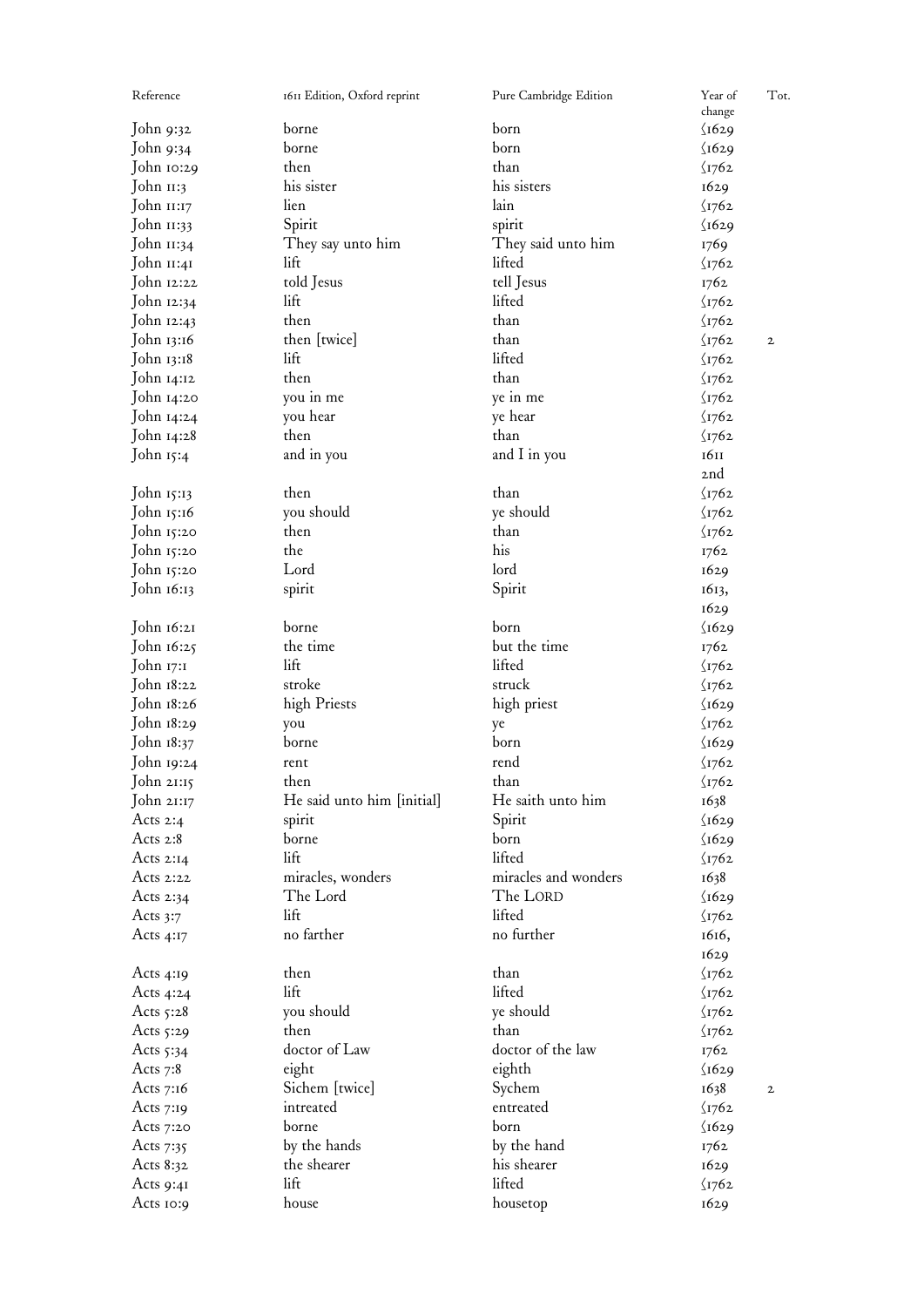| Reference     | 1611 Edition, Oxford reprint | Pure Cambridge Edition | Year of<br>change  | Tot. |
|---------------|------------------------------|------------------------|--------------------|------|
| Acts 10:19    | spirit                       | Spirit                 | 1747,              |      |
|               |                              |                        | $\frac{1}{2}$ I762 |      |
| Acts 10:37    |                              |                        | $\zeta$ I762       |      |
| Acts 11:12    | you<br>bad                   | ye<br>bade             | 1612,              |      |
|               |                              |                        |                    |      |
|               |                              | travelled              | 1629               |      |
| Acts 11:19    | travailed                    |                        | $\sqrt{1629}$      |      |
| Acts 13:41    | you shall                    | ye shall               | $\sqrt{1762}$      |      |
| Acts 14:11    | lift                         | lifted                 | $\sqrt{1762}$      |      |
| Acts 15:23    | And wrote                    | And they wrote         | $\sqrt{1762}$      |      |
| Acts 15:28    | then                         | than                   | $\sqrt{1762}$      |      |
| Acts 17:11    | then                         | than                   | $\sqrt{1762}$      |      |
| Acts 18:2     | borne                        | born                   | $\sqrt{1629}$      |      |
| Acts $18:5$   | pressed in spirit            | pressed in the spirit  | 1769               |      |
| Acts 18:24    | borne                        | born                   | $\sqrt{1629}$      |      |
| Acts 19:16    | leapt                        | leaped                 | $\sqrt{1762}$      |      |
| Acts 19:19    | many also of them            | many of them also      | 1769               |      |
| Acts 19:29    | travail                      | travel                 | $\sqrt{1629}$      |      |
| Acts 20:34    | you                          | ye                     | $\sqrt{1762}$      |      |
| Acts 20:35    | then                         | than                   | $\sqrt{1762}$      |      |
| Acts 21:11    | oweth                        | owneth                 | $\sqrt{1762}$      |      |
| Acts $21:16$  | with who                     | with whom              | 1612,              |      |
|               |                              |                        | 1629               |      |
| Acts 21:28    | farther                      | further                | 1762               |      |
| Acts 22:3     | borne                        | born                   | 1612,              |      |
|               |                              |                        | 1629               |      |
| Acts 22:8     | who thou                     | whom thou              | 1612,              |      |
|               |                              |                        | 1629               |      |
| Acts 22:22    | lift                         | lifted                 | $\frac{1}{2}$ I762 |      |
| Acts 22:28    | borne                        | born                   | $\sqrt{1629}$      |      |
| Acts 23:3     | Then saith                   | Then said              | $\sqrt{1762}$      |      |
| Acts 23:13    | then                         | than                   | $\sqrt{1762}$      |      |
| Acts 23:16    | laying                       | lying                  | $\sqrt{1629}$      |      |
| Acts 23:21    | then                         | than                   | $\sqrt{1762}$      |      |
| Acts 24:4     | farther                      | further                | 1762               |      |
| Acts 24:14    | and the Prophets             | and in the prophets    | 1762               |      |
| Acts 24:24    | $\mathsf{ew}$                | Jewess                 | 1629               |      |
| Acts $25:6$   | then                         | than                   | $\sqrt{1762}$      |      |
| Acts $25:6$   | in the judgment              | on the judgment        | 1762               |      |
| Acts 26:22    | then                         | than                   | $\sqrt{1762}$      |      |
| Acts $27:II$  | then                         | than                   | $\sqrt{1762}$      |      |
| Acts 27:18    | And being                    | And we being           | 1638               |      |
| Acts 28:6     | a God                        |                        | $\sqrt{1762}$      |      |
|               | Spirit                       | a god                  |                    |      |
| Romans 1:4    |                              | spirit                 | $\sqrt{1629}$      |      |
| Romans 1:11   | you may                      | ye may<br>than         | $\sqrt{1762}$      |      |
| Romans $1:25$ | then                         |                        | $\sqrt{1762}$      |      |
| Romans 3:9    | then they                    | than they              | $\sqrt{1762}$      |      |
| Romans 3:24   | Jesus Christ                 | Christ Jesus           | 1762               |      |
| Romans 4:12   | but also walk                | but who also walk      | 1762               |      |
| Romans 4:19   | hundred year                 | hundred years          | 1762               |      |
| Romans 6:12   | reign therefore              | therefore reign        | 1612,              |      |
|               |                              |                        | 1616,              |      |
|               |                              |                        | 1629               |      |
| Romans 7:2    | law of the husband           | law of her husband     | 1612,              |      |
|               |                              |                        | 1616,              |      |
|               |                              |                        | 1629               |      |
| Romans 7:13   | Was that then                | Was then that          | 1612,              |      |
|               |                              |                        | 1616,              |      |
|               |                              |                        |                    |      |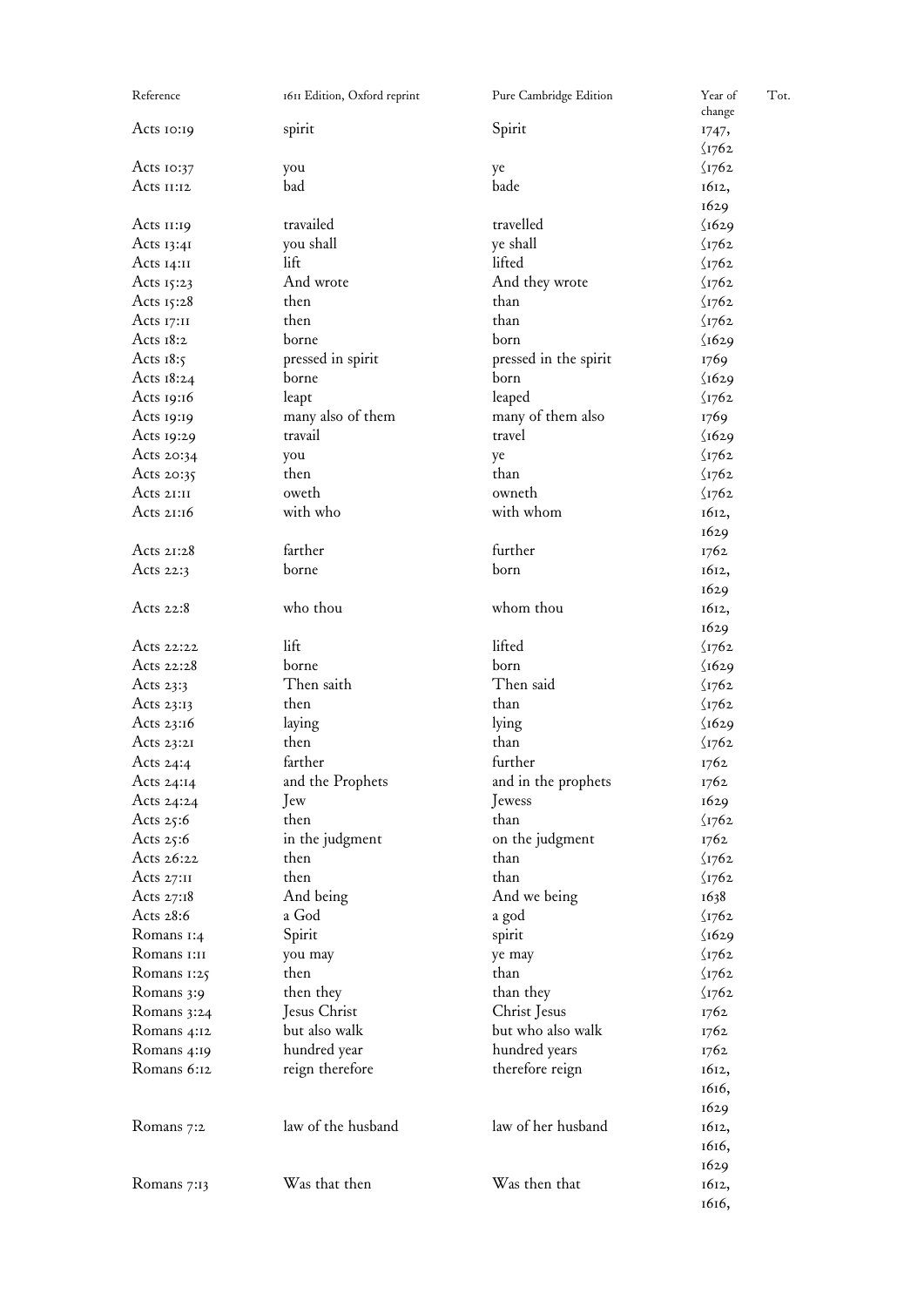| Reference          | 1611 Edition, Oxford reprint | Pure Cambridge Edition | Year of<br>Tot.<br>change |
|--------------------|------------------------------|------------------------|---------------------------|
|                    |                              |                        | 1629                      |
| Romans 8:1         | spirit                       | Spirit                 | $\sqrt{1629}$             |
| Romans 8:2         | spirit                       | Spirit                 | 1612,                     |
|                    |                              |                        | 1629                      |
| Romans 8:4         | spirit                       | Spirit                 | $\sqrt{1629}$             |
| Romans 8:5         | spirit                       | Spirit                 | $\sqrt{1629}$             |
| Romans 8:5         | spirit                       | Spirit                 | $\sqrt{1629}$             |
| Romans 8:9         | spirit                       | Spirit                 | $\sqrt{1629}$             |
| Romans 8:9         | spirit                       | Spirit                 | 1612,                     |
|                    |                              |                        | 1629                      |
|                    |                              | Spirit                 |                           |
| Romans 8:9         | spirit                       |                        | 1612,<br>1629             |
| Romans 8:10        |                              | Spirit                 |                           |
|                    | spirit                       |                        | $\sqrt{1629}$             |
| Romans 8:11        | spirit                       | Spirit                 | 1612,                     |
|                    |                              |                        | 1629                      |
| Romans 8:11        | spirit                       | Spirit                 | 1612,                     |
|                    |                              |                        | 1629                      |
| Romans 8:13        | spirit                       | Spirit                 | $\sqrt{1629}$             |
| Romans 8:14        | spirit                       | Spirit                 | 1612,                     |
|                    |                              |                        | 1629                      |
| Romans 8:15        | spirit [second]              | Spirit                 | $\sqrt{1629}$             |
| Romans 8:16        | spirit [first]               | Spirit                 | 1612,                     |
|                    |                              |                        | 1629                      |
| Romans 8:23        | spirit                       | Spirit                 | $\sqrt{1629}$             |
| Romans 8:26        | spirit                       | Spirit                 | $\sqrt{1629}$             |
| Romans 8:26        | spirit                       | Spirit                 | $\sqrt{1629}$             |
| Romans 8:27        | spirit                       | Spirit                 | $\sqrt{1629}$             |
| Romans 8:29        | first borne                  | firstborn              | $\sqrt{1629}$             |
| Romans 8:29        | amongst                      | among                  | 1612,                     |
|                    |                              |                        | 1629                      |
| Romans 8:37        | then                         | than                   | $\sqrt{1762}$             |
| Romans 9:11        | borne                        | born                   | $\sqrt{1629}$             |
| Romans 11:17       | amongst                      | among                  | 1769                      |
| Romans 11:28       | your sake                    | your sakes             | 1762                      |
| Romans 12:2        | that acceptable              | and acceptable         | 1629                      |
| Romans 12:3        | then                         | than                   | $\sqrt{1762}$             |
| Romans 13:6        | you                          | ye                     | $\sqrt{1762}$             |
| Romans 13:11       | then                         | than                   | $\sqrt{1762}$             |
| Romans 14:1        | you                          | ye                     | $\frac{1762}{2}$          |
| Romans 14:6        | regardeth a day              | regardeth the day      | 1629                      |
| Romans 14:10       | we shall                     | for we shall           | 1638                      |
| Romans 16:25       | the the mystery              | the mystery            | 1611                      |
|                    |                              |                        | 2nd                       |
| I Corinthians 1:25 | then                         | than                   | $\sqrt{1762}$             |
| I Corinthians 1:25 | then                         | than                   | $\zeta$ 1762              |
| I Corinthians 2:12 | Spirit [second]              | spirit                 | $\sqrt{1762}$             |
| I Corinthians 3:II | then                         | than                   | $\sqrt{1762}$             |
| I Corinthians 3:15 | burnt                        | burned                 | $\langle$ 1762            |
| I Corinthians 4:9  | approved to death            | appointed to death     | 1616,                     |
|                    |                              |                        | 1629                      |
| I Corinthians 4:15 | you have                     | ye have                | $\sqrt{1762}$             |
| I Corinthians 5:1  | amongst [second]             | among                  | 1769                      |
| I Corinthians 5:5  | such a one                   | such an one            | 1638                      |
| I Corinthians 5:11 | such a one                   | such an one            | 1629                      |
| I Corinthians 6:5  |                              | among                  | 1769                      |
| I Corinthians 6:8  | amongst                      |                        | $\langle$ I762            |
| I Corinthians 7:5  | you                          | ye                     |                           |
|                    | you not                      | ye not                 | $\langle$ I762            |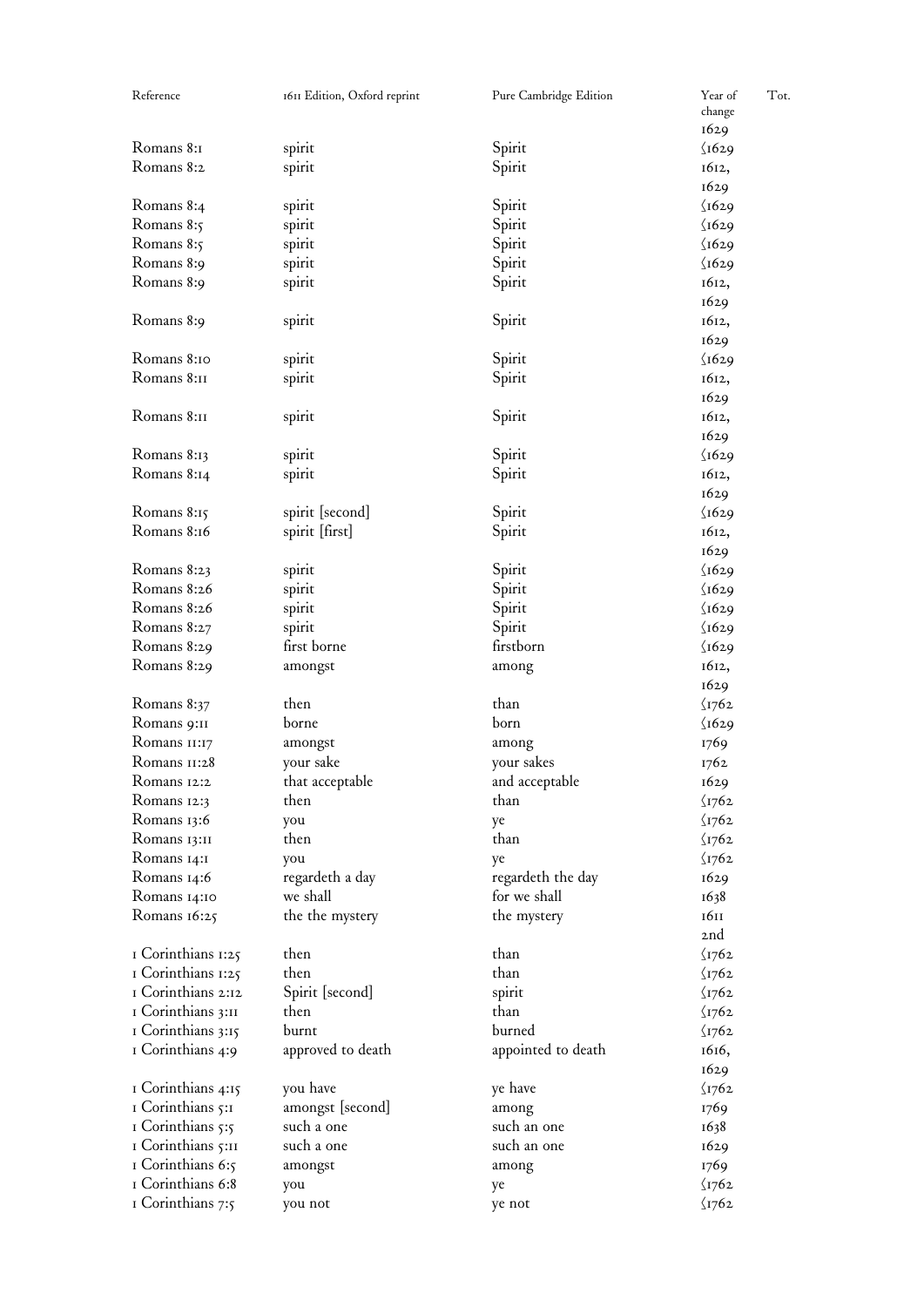| Reference           | 1611 Edition, Oxford reprint | Pure Cambridge Edition    | Year of<br>change      | Tot.         |
|---------------------|------------------------------|---------------------------|------------------------|--------------|
| I Corinthians 7:9   | then                         | than                      | $\sqrt{1762}$          |              |
| I Corinthians 7:32  | belongeth                    | belong                    | 1612,                  |              |
|                     |                              |                           | 1629                   |              |
| I Corinthians 7:35  | you may                      | ye may                    | $\frac{1762}{ }$       |              |
| I Corinthians 9:1   |                              |                           | $\sqrt{1762}$          |              |
|                     | you                          | ye                        |                        |              |
| I Corinthians 9:15  | then                         | than                      | $\sqrt{1762}$          |              |
| I Corinthians 9:24  | price                        | prize                     | $\langle$ 1762         |              |
| I Corinthians 10:13 | you are                      | ye are                    | $\sqrt{1629}$          |              |
| I Corinthians IO:22 | then                         | than                      | $\sqrt{1762}$          |              |
| I Corinthians 10:28 | The earth                    | for the earth             | 1638                   |              |
| I Corinthians 10:29 | others                       | other                     | 1762                   |              |
| I Corinthians II:2  | that you                     | that ye                   | 1613,                  |              |
|                     |                              |                           | $\frac{1762}{ }$       |              |
| I Corinthians II:17 | that you                     | that ye                   | $\sqrt{1762}$          |              |
| I Corinthians 12:3  | spirit                       | Spirit                    | $\sqrt{1629}$          |              |
| I Corinthians 12:4  | spirit                       | Spirit                    | $\sqrt{1629}$          |              |
| I Corinthians 12:7  | spirit                       | Spirit                    | $\sqrt{1629}$          |              |
| I Corinthians 12:8  | spirit                       | Spirit                    | $\sqrt{1629}$          |              |
| I Corinthians 12:8  | spirit                       | Spirit                    | $\sqrt{1629}$          |              |
| I Corinthians 12:9  | spirit                       | Spirit                    | $\sqrt{1629}$          |              |
| I Corinthians 12:9  | spirit                       | Spirit                    | $\sqrt{1629}$          |              |
| I Corinthians I2:II | spirit                       | Spirit                    | $\sqrt{1629}$          |              |
| I Corinthians 12:13 | spirit                       | Spirit                    | $\sqrt{1629}$          |              |
| I Corinthians 12:13 | spirit                       | Spirit                    | $\sqrt{1629}$          |              |
| I Corinthians 12:28 | helps in governments         | helps, governments        | 1629                   |              |
| I Corinthians 13:2  | have no charity              | have not charity          |                        |              |
|                     |                              | than                      | 1762                   |              |
| I Corinthians 14:5  | then                         |                           | $\frac{\sqrt{1762}}{}$ |              |
| I Corinthians 14:9  | likewise you                 | likewise ye               | $\frac{\sqrt{1762}}{}$ |              |
| I Corinthians 14:10 | are without                  | is without                | 1638                   |              |
| I Corinthians 14:15 | and will pray with           | and I will pray with the  | 1638                   | $\mathbf{2}$ |
|                     | understanding                | understanding             |                        |              |
| I Corinthians 14:18 | then                         | than                      | $\frac{\sqrt{1762}}{}$ |              |
| I Corinthians 14:18 | you all                      | ye all                    | $\frac{\sqrt{1762}}{}$ |              |
| I Corinthians 14:19 | then                         | than                      | $\frac{1762}{2}$       |              |
| I Corinthians 14:23 | some place                   | one place                 | 1629                   |              |
| I Corinthians 15:1  | you have                     | ye have                   | $\sqrt{1762}$          |              |
| I Corinthians 15:6  | And that                     | After that                | 1616,                  |              |
|                     |                              |                           | 1629                   |              |
| I Corinthians 15:8  | borne                        | born                      | $\sqrt{1629}$          |              |
| I Corinthians 15:10 | then                         | than                      | $\frac{\sqrt{1762}}{}$ |              |
| I Corinthians 15:41 | another of the moon          | another glory of the moon | 1629                   |              |
| I Corinthians 15:48 | they that are earthy         | they also that are earthy | 1638                   |              |
| I Corinthians 15:58 | you know                     | ye know                   | $\sqrt{1629}$          |              |
| I Corinthians 16:3  | you                          | ye                        | $\sqrt{1762}$          |              |
| 2 Corinthians 1:7   | you are                      | ye are                    | $\sqrt{1762}$          |              |
| 2 Corinthians 1:11  | You                          | Ye                        | $\sqrt{1762}$          |              |
| 2 Corinthians 1:13  | then                         | than                      | $\sqrt{1762}$          |              |
| 2 Corinthians 1:13  | you read                     | ye read                   | $\sqrt{1762}$          |              |
| 2 Corinthians 1:13  | you shall                    | ye shall                  | $\sqrt{1762}$          |              |
| 2 Corinthians 1:14  | you have                     | ye have                   | $\sqrt{1762}$          |              |
| 2 Corinthians 1:15  | you might                    | ye might                  | $\sqrt{1762}$          |              |
| 2 Corinthians 2:4   | you should                   | ye should                 | $\sqrt{1762}$          |              |
| 2 Corinthians 2:8   |                              |                           |                        |              |
|                     | you would                    | ye would                  | $\sqrt{1629}$          |              |
| 2 Corinthians 3:3   | spirit                       | Spirit                    | $\sqrt{1629}$          |              |
| 2 Corinthians 3:17  | spirit [first]               | Spirit                    | $\sqrt{1629}$          |              |
| 2 Corinthians 3:18  | spirit                       | Spirit                    | $\sqrt{1629}$          |              |
| 2 Corinthians 5:1   | with hand                    | with hands                | 1612,                  |              |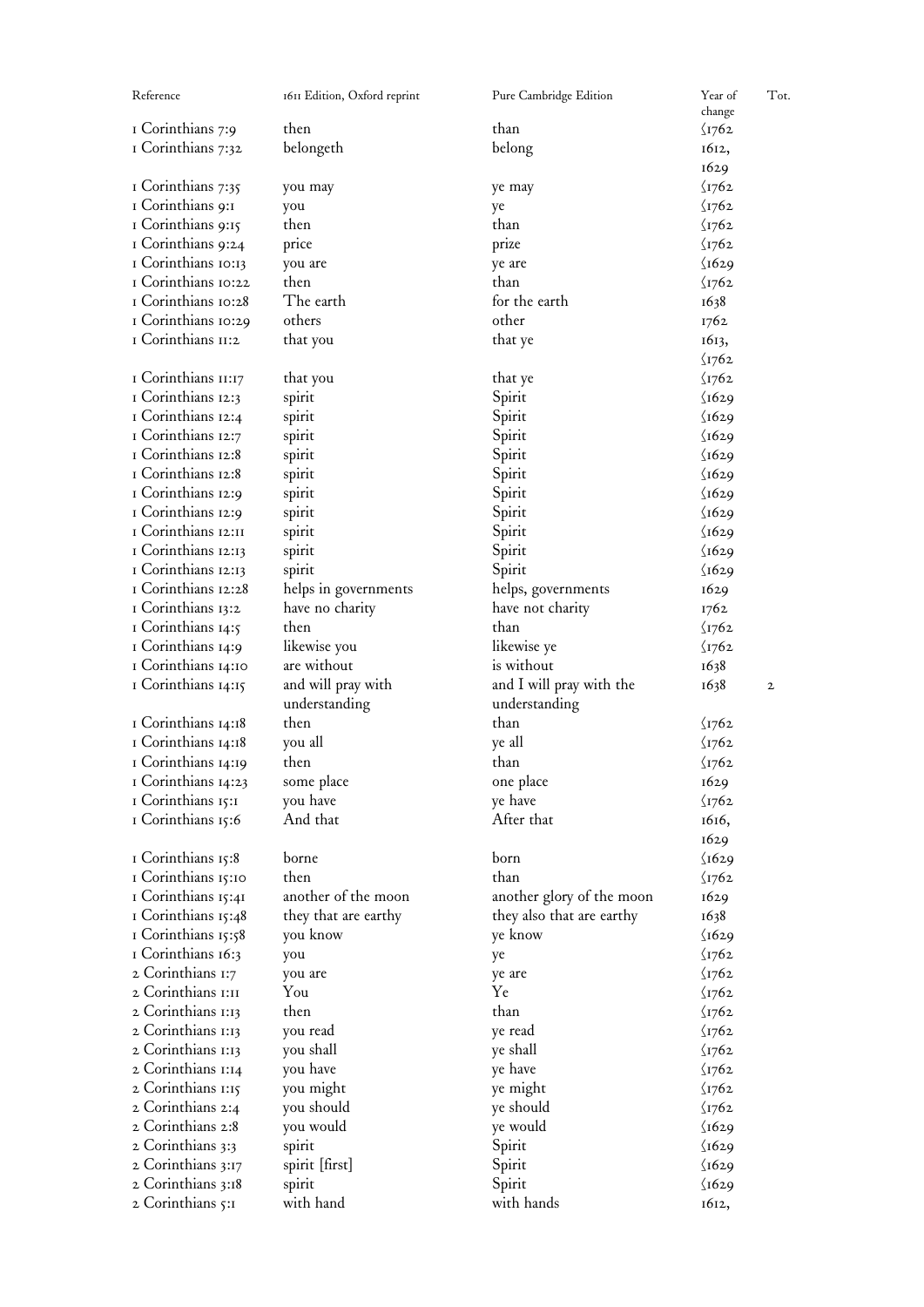| Reference                        | 1611 Edition, Oxford reprint  | Pure Cambridge Edition             | Year of<br>change      | Tot.         |
|----------------------------------|-------------------------------|------------------------------------|------------------------|--------------|
|                                  |                               |                                    | 1629                   |              |
| 2 Corinthians 5:5                | spirit                        | Spirit                             | $\sqrt{1629}$          |              |
| 2 Corinthians 5:12               | that you                      | that ye                            | $\sqrt{1762}$          |              |
| 2 Corinthians 5:13               | besides                       | beside                             | 1769                   |              |
| 2 Corinthians 5:17               | past                          | passed                             | $\frac{1762}{ }$       |              |
| 2 Corinthians 5:20               | that be ye                    | be ye                              | 1612,                  |              |
|                                  |                               |                                    | 1629                   |              |
| 2 Corinthians 7:3                | you are                       | ye are                             | 1629                   |              |
| 2 Corinthians 7:15               | you received                  | ye received                        | $\sqrt{1762}$          |              |
| 2 Corinthians 8:4                | entreaty                      | intreaty                           | $\sqrt{1629}$          |              |
| 2 Corinthians 8:11               | you have                      | ye have                            | $\langle$ 1762         |              |
| 2 Corinthians 8:13               | you                           | ye                                 | 1769                   |              |
| 2 Corinthians 8:19               | travail                       | travel                             | $\sqrt{1629}$          |              |
| 2 Corinthians 8:21               | but in the sight              | but also in the sight              | 1638                   |              |
| 2 Corinthians 9:4                | not, you                      | not, ye                            | $\langle$ 1762         |              |
| 2 Corinthians 9:5                | not of covetousness           | and not as of covetousness         | 1638                   | $\mathbf{2}$ |
| 2 Corinthians 9:6                | reap sparingly                | reap also sparingly                | 1638                   |              |
| 2 Corinthians 9:6                | reap bountifully              | reap also bountifully              | 1638                   |              |
| 2 Corinthians IO:II              | such a one                    | such an one                        | 1629                   |              |
| 2 Corinthians IO:I2              | amongst                       | among                              | 1769                   |              |
| 2 Corinthians II:I               | you                           | ye                                 | $\sqrt{1762}$          |              |
| 2 Corinthians II:7               | you might                     | ye might                           | $\frac{\sqrt{1762}}{}$ |              |
| 2 Corinthians II:9               | to you                        | unto you                           | $\sqrt{1629}$          |              |
| 2 Corinthians II:26              | In journeying often           | In journeyings often               | 1762                   |              |
| 2 Corinthians II:26              | my own                        | mine own                           | 1629                   |              |
| 2 Corinthians II:28              | <b>Besides</b>                | Beside                             | 1769                   |              |
| 2 Corinthians 11:32              | the city                      | the city of the Damascenes         | 1629                   | 3            |
| 2 Corinthians 12:2               | a one                         | an one                             | $\sqrt{1629}$          |              |
| 2 Corinthians 12:5               | a one                         | an one                             | $\sqrt{1629}$          |              |
| 2 Corinthians 12:19              | you that                      | ye that                            | 1638                   |              |
| Galatians 1:6                    | you are                       | ye are                             | 1630,                  |              |
|                                  |                               |                                    | 1638                   |              |
| Galatians 1:8                    | then                          | than                               | $\frac{\sqrt{1762}}{}$ |              |
| Galatians 1:9                    | then                          | than                               | $\frac{\sqrt{1762}}{}$ |              |
| Galatians 3:1                    | you should                    | ye should                          | $\sqrt{1762}$          |              |
| Galatians 3:2                    | spirit                        | Spirit                             | 1612,                  |              |
|                                  |                               |                                    | 1629                   |              |
| Galatians 3:13                   | on tree                       | on a tree                          | 1629                   |              |
| Galatians 4:6                    | spirit                        | Spirit                             | 1612,                  |              |
|                                  |                               |                                    | 1629                   |              |
| Galatians 4:15                   | you spake                     | ye spake                           | $\sqrt{1762}$          |              |
| Galatians 4:17                   | you might                     | ye might                           | $\sqrt{1762}$          |              |
| Galatians 4:23                   | borne                         | born                               | $\sqrt{1629}$          |              |
| Galatians 4:27                   | then                          | than                               | $\sqrt{1762}$          |              |
| Galatians 4:29                   | borne [twice]                 | born                               | $\sqrt{1629}$          | $\mathbf 2$  |
| Galatians 5:5                    | spirit                        | Spirit                             | 1612,                  |              |
|                                  |                               |                                    | 1629                   |              |
| Galatians 5:10                   | you will                      | ye will                            | $\sqrt{1762}$          |              |
|                                  |                               |                                    |                        |              |
| Galatians 5:15<br>Galatians 5:16 | take heed ye be not<br>spirit | take heed that ye be not<br>Spirit | 1629<br>1612,          |              |
|                                  |                               |                                    |                        |              |
|                                  |                               |                                    | 1629                   |              |
| Galatians 5:17                   | spirit [second]               | Spirit                             | 1612,                  |              |
|                                  |                               |                                    | 1629                   |              |
| Galatians 5:18                   | lead                          | led                                | 1612,                  |              |
|                                  |                               |                                    | 1629                   |              |
| Galatians 5:18                   | spirit                        | Spirit                             | 1612,                  |              |
|                                  |                               |                                    | 1629                   |              |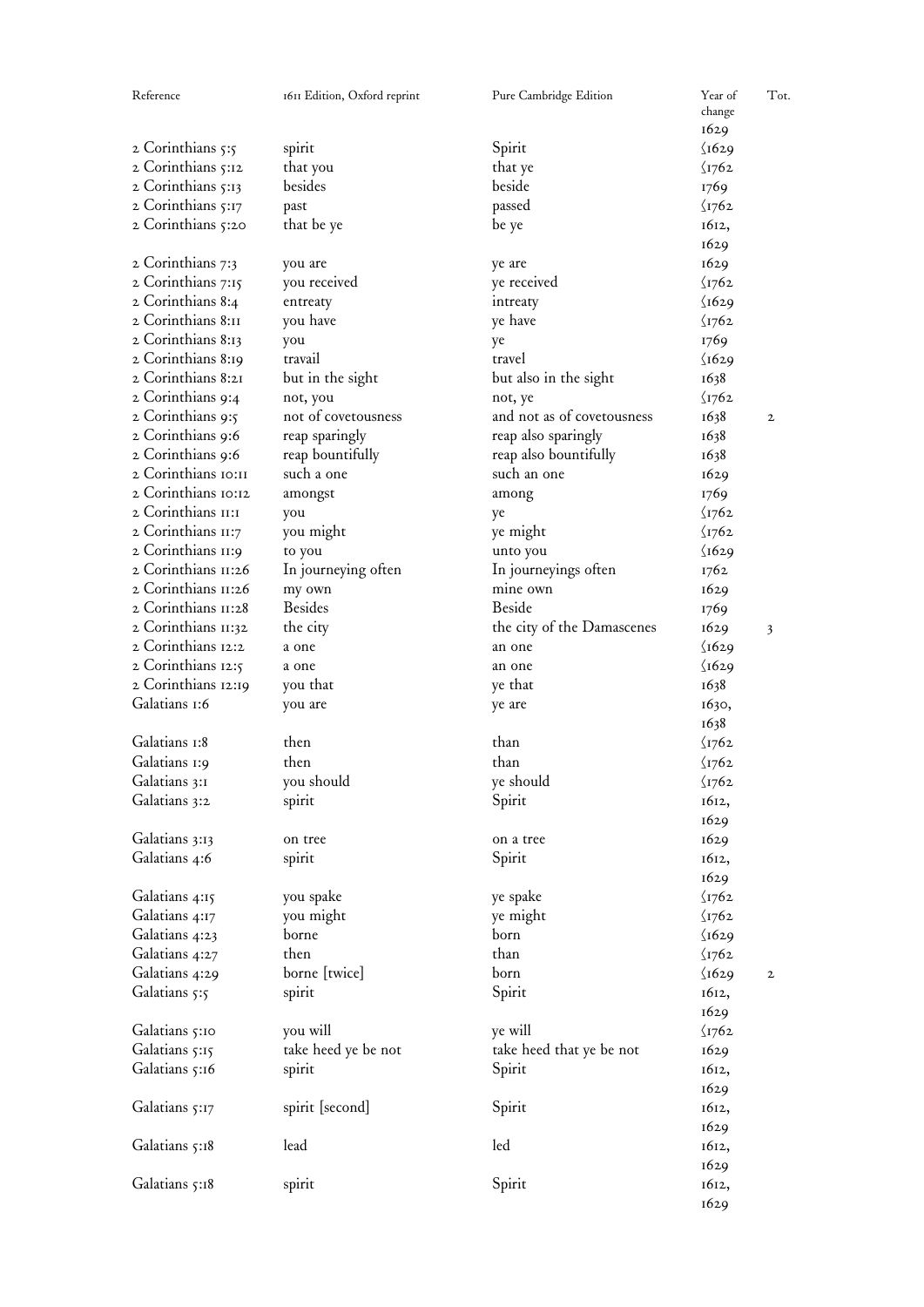| Reference                      | 1611 Edition, Oxford reprint   | Pure Cambridge Edition        | Year of         | Tot. |
|--------------------------------|--------------------------------|-------------------------------|-----------------|------|
| Galatians 5:22                 | spirit                         | Spirit                        | change<br>1612, |      |
|                                |                                |                               | 1629            |      |
| Galatians 6:1                  | a one                          | an one                        | $\sqrt{1762}$   |      |
| Galatians 6:8                  | spirit                         | Spirit                        | 1612,           |      |
|                                |                                |                               | 1629            |      |
| Galatians 6:8                  | spirit                         | Spirit                        | 1612,           |      |
|                                |                                |                               | 1629            |      |
| Ephesians 1:9                  | had purposed                   | hath purposed                 | 1629            |      |
| Ephesians 1:17                 | Spirit                         | spirit                        | 1747,           |      |
|                                |                                |                               | $\sqrt{1762}$   |      |
| Ephesians 2:11                 | passed                         | past                          | 1769            |      |
| Ephesians 2:18                 | an access                      | access                        | $\sqrt{1762}$   |      |
| Ephesians 2:22                 | you                            | ye                            | $\sqrt{1762}$   |      |
| Ephesians 3:8                  | then                           | than                          | $\sqrt{1762}$   |      |
| Ephesians 4:4                  | spirit                         | Spirit                        | $\sqrt{1629}$   |      |
| Ephesians 4:24                 | that new man                   | the new man                   | 1612,           |      |
|                                |                                |                               | 1616,           |      |
|                                |                                |                               | 1629            |      |
| Ephesians $5:3$                | amongst                        | among                         | 1769            |      |
| Ephesians 5:9                  | spirit                         | Spirit                        | 1612,           |      |
|                                |                                |                               | 1629            |      |
| Ephesians 6:18                 | spirit                         | Spirit                        | 1612,           |      |
|                                |                                |                               | 1629            |      |
| Ephesians 6:24                 | sincerity                      | sincerity. Amen.              | 1616,           |      |
|                                |                                |                               | 1629            |      |
| Philippians 1:19               | spirit                         | Spirit                        | 1612,           |      |
|                                |                                |                               | 1629            |      |
| Philippians 2:3                | then                           | than                          | $\sqrt{1762}$   |      |
| Philippians 2:15               | amongst                        | among                         | 1612,           |      |
|                                |                                |                               | 1629            |      |
| Philippians 3:5                | eight                          | eighth                        | $\sqrt{1629}$   |      |
| Philippians 3:14               | price                          | prize                         | $\sqrt{1629}$   |      |
| Philippians 4:3                | entreat                        | intreat                       | 1612,           |      |
|                                |                                |                               | 1629            |      |
| Philippians 4:6                | request                        | requests                      | 1629            |      |
| Colossians 1:8                 | spirit                         | Spirit                        | $\sqrt{1629}$   |      |
| Colossians 1:18                | first borne                    | firstborn                     | $\sqrt{1629}$   |      |
| Colossians 1:21                | sometimes                      | sometime                      | 1629            |      |
| Colossians 3:8                 | you                            | ye                            | $\sqrt{1762}$   |      |
| Colossians 4:6                 | you may                        | ye may                        | $\sqrt{1629}$   |      |
| Colossians 4:16                | amongst                        | among                         | 1769            |      |
| I Thessalonians 2:11           | As you                         | As ye                         | $\sqrt{1762}$   |      |
| I Thessalonians 5:19           | spirit                         | Spirit                        | 1747,           |      |
|                                |                                |                               | $\sqrt{1762}$   |      |
| $2$ Thessalonians $2:13$       | spirit                         | Spirit                        | $\sqrt{1629}$   |      |
| $2$ Thessalonians $2:14$       | the Lord Jesus Christ          | our Lord Jesus Christ         | 1629            |      |
| I Timothy 1:4                  | then                           | than                          | $\sqrt{1762}$   |      |
| I Timothy 1:4                  | edifying                       | godly edifying<br>than        | 1638            |      |
| I Timothy 5:8                  | then                           | flee                          | $\sqrt{1762}$   |      |
| I Timothy 6:II                 | fly                            |                               | 1613,           |      |
|                                | of love                        | and of love                   | 1629            |      |
| 2 Timothy 1:7                  |                                |                               | 1638            |      |
| 2 Timothy 1:12                 | and I am persuaded<br>the seal | and am persuaded<br>this seal | 1762            |      |
| 2 Timothy 2:19                 |                                |                               | 1617,           |      |
|                                | then                           | than                          | 1629            |      |
| 2 Timothy 3:4<br>2 Timothy 4:8 | unto them also                 | unto all them also            | $\sqrt{1762}$   |      |
|                                |                                |                               | 1629            |      |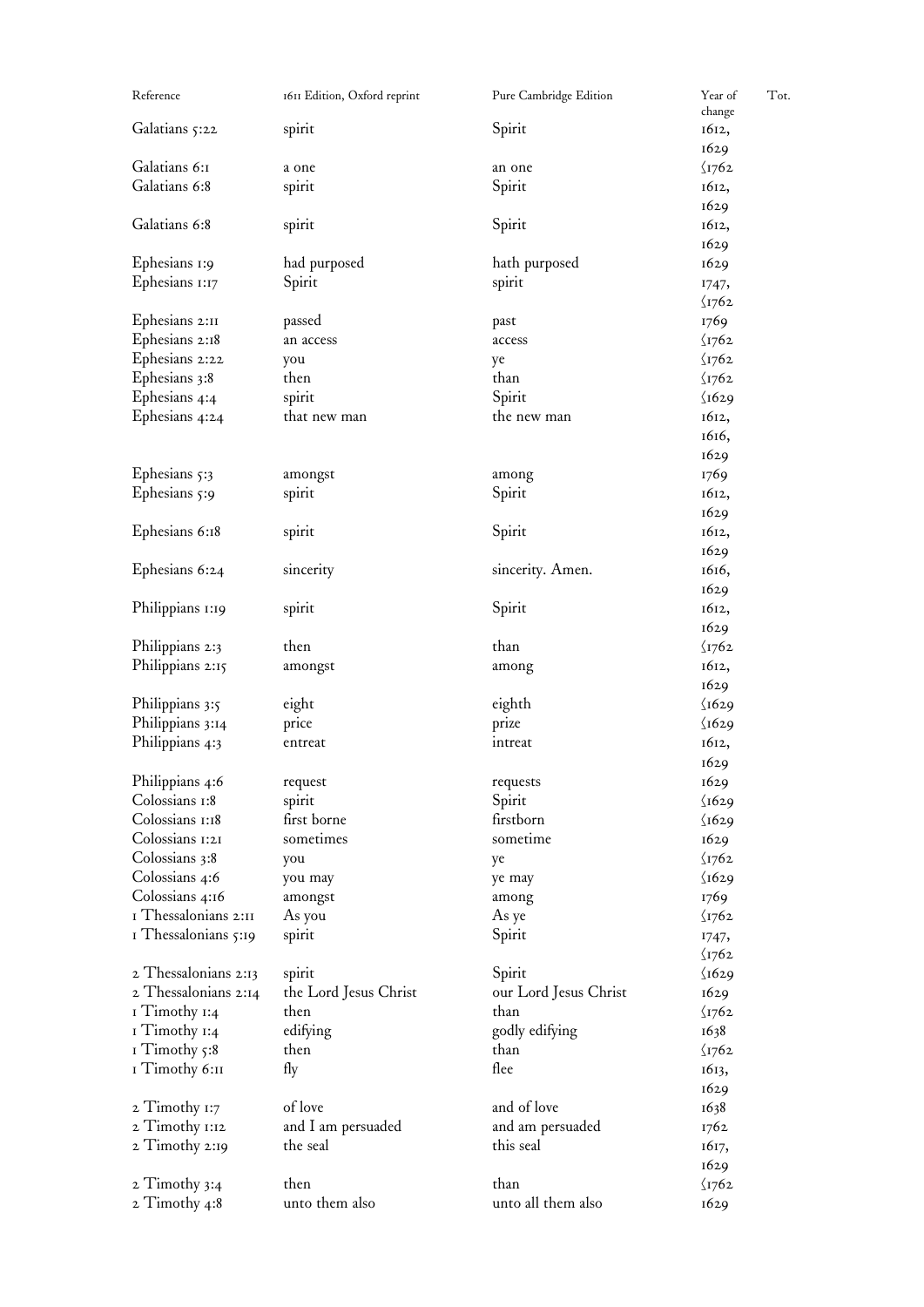| Reference                   | 1611 Edition, Oxford reprint | Pure Cambridge Edition         | Year of<br>change | Tot. |
|-----------------------------|------------------------------|--------------------------------|-------------------|------|
| 2 Timothy 4:13              | bring with thee              | bring with thee, and the books | 1616,             | 3    |
|                             | such a one                   | such an one                    | 1629              |      |
| Philemon v9<br>Philemon v21 | then                         | than                           | 1762              |      |
|                             |                              |                                | $\sqrt{1762}$     |      |
| Hebrews 1:4                 | then                         | than                           | $\sqrt{1762}$     |      |
| Hebrews 1:4                 | then                         | than                           | $\sqrt{1762}$     |      |
| Hebrews 2:7                 | then                         | than                           | $\sqrt{1762}$     |      |
| Hebrews 2:9                 | then                         | than                           | $\sqrt{1762}$     |      |
| Hebrews 3:3                 | then                         | than                           | $\sqrt{1762}$     |      |
| Hebrews 3:3                 | then                         | than                           | $\sqrt{1762}$     |      |
| Hebrews 3:10                | their hearts                 | their heart                    | 1638              |      |
| Hebrews 3:15                | Whilst                       | While                          | 1629              |      |
| Hebrews 4:12                | then                         | than                           | $\sqrt{1762}$     |      |
| Hebrews 6:19                | vail                         | veil                           | $\sqrt{1762}$     |      |
| Hebrews 7:26                | then                         | than                           | $\sqrt{1762}$     |      |
| Hebrews 8:8                 | and the house                | and with the house             | 1638              |      |
| Hebrews 9:3                 | vail                         | veil                           | $\sqrt{1762}$     |      |
| Hebrews 9:17                | whilst                       | while                          | 1629              |      |
| Hebrews 9:23                | then                         | than                           | $\sqrt{1762}$     |      |
| Hebrews 10:20               | vail                         | veil                           | $\sqrt{1762}$     |      |
| Hebrews 10:29               | spirit                       | Spirit                         | 1612,             |      |
|                             |                              |                                | 1629              |      |
| Hebrews 10:36               | that shall after             | that after                     | 1611              |      |
|                             |                              |                                | 2nd,              |      |
|                             |                              |                                | 1613              |      |
| Hebrews II:4                | then                         | than                           | $\sqrt{1762}$     |      |
| Hebrews II:23               | borne                        | born                           | $\sqrt{1629}$     |      |
| Hebrews II:23               | and they not afraid          | and they were not afraid       | 1638              |      |
| Hebrews 11:25               | then                         | than                           | $\sqrt{1762}$     |      |
| Hebrews II:26               | then                         | than                           | $\sqrt{1762}$     |      |
| Hebrews II:28               | first borne                  | firstborn                      | $\sqrt{1629}$     |      |
| Hebrews 11:32               | Gideon                       | Gedeon                         | 1629              |      |
| Hebrews II:32               | Jephthah                     | Jephthae                       | 1629              |      |
| Hebrews 12:1                | unto the race                | the race                       | 1629              |      |
| Hebrews 12:19               | entreated                    | intreated                      | $\sqrt{1762}$     |      |
| Hebrews $12:23$             | first borne                  | firstborn                      | $\sqrt{1629}$     |      |
| Hebrews 12:24               | then                         | than                           | $\sqrt{1762}$     |      |
| Hebrews 13:11               | burnt                        | burned                         | $\sqrt{1762}$     |      |
| James $2:16$                | you warmed                   | ye warmed                      | 1762              |      |
| James 3:6                   | amongst                      | among                          | 1769              |      |
| James 3:13                  | amongst                      | among                          | 1769              |      |
| James 5:2                   | motheaten                    | are motheaten                  | 1638              |      |
| James 5:4                   | which have reaped            | who have reaped                | 1762              |      |
| $I$ Peter $I:7$             | then                         | than                           | $\sqrt{1762}$     |      |
| I Peter 1:23                | borne                        | born                           | $\sqrt{1629}$     |      |
| I Peter 2:1                 | evil speakings               | all evil speakings             | 1629              |      |
| I Peter 2:2                 | new borne                    | newborn                        | $\langle$ 1762    |      |
| $I$ Peter 2:5               | sacrifice                    | sacrifices                     | 1629              |      |
| I Peter 2:6                 | Wherefore                    | Wherefore also                 | 1638              |      |
| I Peter 3:17                | then                         | than                           | $\sqrt{1762}$     |      |
| $I$ Peter 4:4               | you run                      | ye run                         | $\sqrt{1762}$     |      |
| I Peter 5:10                | called us into               | called us unto                 | 1638              |      |
| $2$ Peter $1:4$             | you might                    | ye might                       | $\sqrt{1762}$     |      |
| $2$ Peter $1:5$             | besides                      | beside                         | 1769              |      |
| 2 Peter 1:9                 | far off                      | afar off                       | 1769              |      |
| 2 Peter 1:12                | stablished                   | established                    | $\sqrt{1762}$     |      |
| $2$ Peter $1:15$            | you                          |                                | $\sqrt{1762}$     |      |
|                             |                              | ye                             |                   |      |